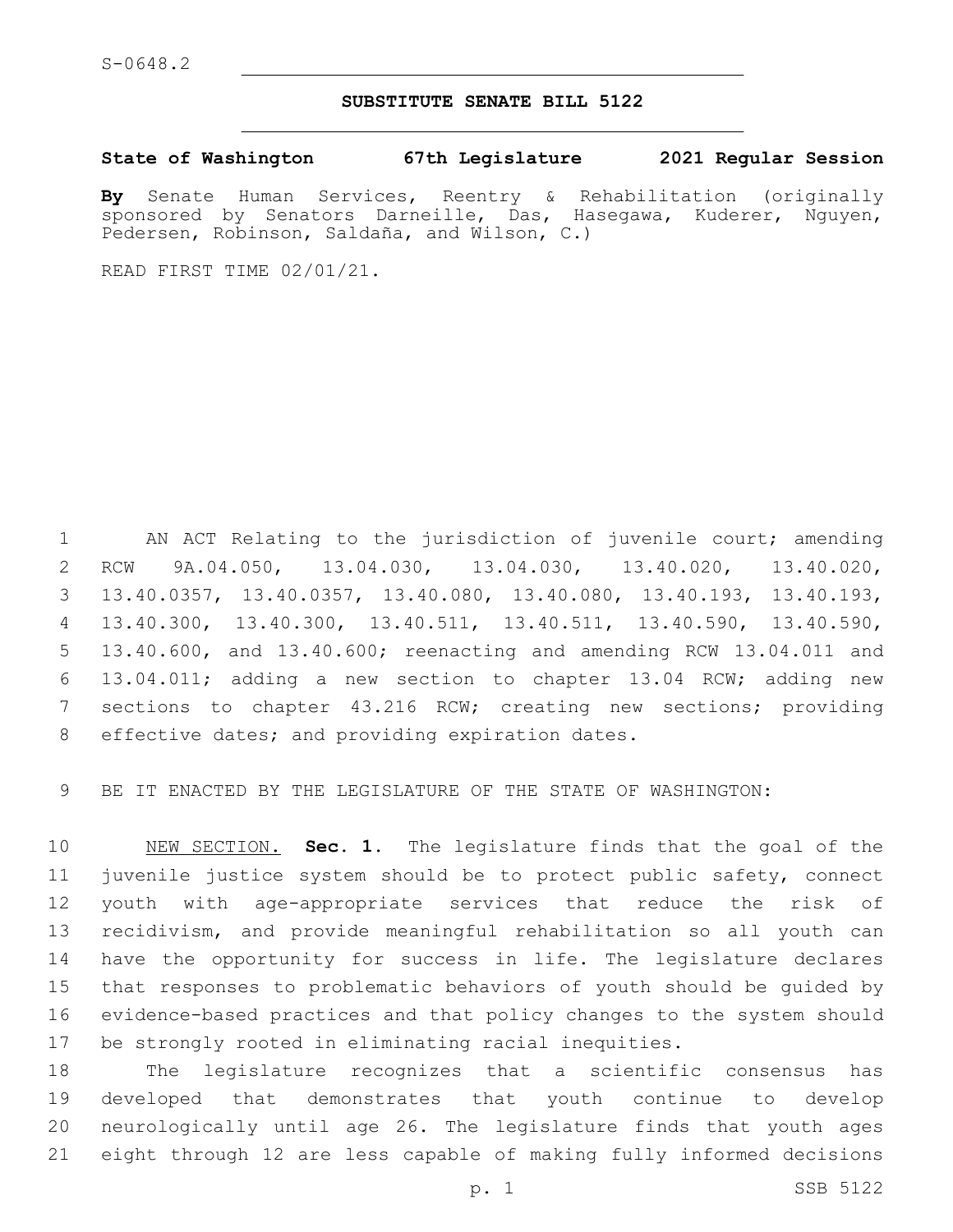and youth ages 18 and 19 are particularly susceptible to outside factors influencing their decision making. The legislature recognizes that on January 18, 2021, the Washington state board of health released a review regarding the health impacts of raising the age of the juvenile court's jurisdiction to likely decrease the juvenile criminal legal system's involvement for some youth ages eight through 12 and to likely decrease the adult criminal legal system's involvement for some emerging adults ages 18 and 19. The board further found very strong evidence that this would decrease juvenile recidivism and improve health outcomes, access to employment opportunities, housing access, and economic stability.

 The legislature recognizes the important role that local governments play in ensuring access to justice in the juvenile court system. The legislature recognizes that increased jurisdiction in juvenile court may increase expenses for juvenile court systems despite significant offset savings in the adult system through reduced adult caseloads. The legislature intends to partner with local governments, courts, and other stakeholders to ensure 19 successful implementation of this act.

 **Sec. 2.** RCW 9A.04.050 and 2011 c 336 s 347 are each amended to 21 read as follows:

22 Children under the age of ((eight)) 13 years are incapable of 23 committing crime((<del>. Children</del>)), except that children of eight ((and 24 under)) through twelve years of age who are charged with murder in the first or second degree are presumed to be incapable of committing crime, but this presumption may be removed by proof that they have 27 sufficient capacity to understand the act or neglect, and to know that it was wrong. Whenever in legal proceedings it becomes necessary to determine the age of a child, he or she may be produced for 30 inspection, to enable the court or jury to determine the age thereby; and the court may also direct his or her examination by one or more physicians, whose opinion shall be competent evidence upon the 33 question of his or her age.

 **Sec. 3.** RCW 13.04.011 and 2017 3rd sp.s. c 6 s 601 are each 35 reenacted and amended to read as follows: 36 For purposes of this title: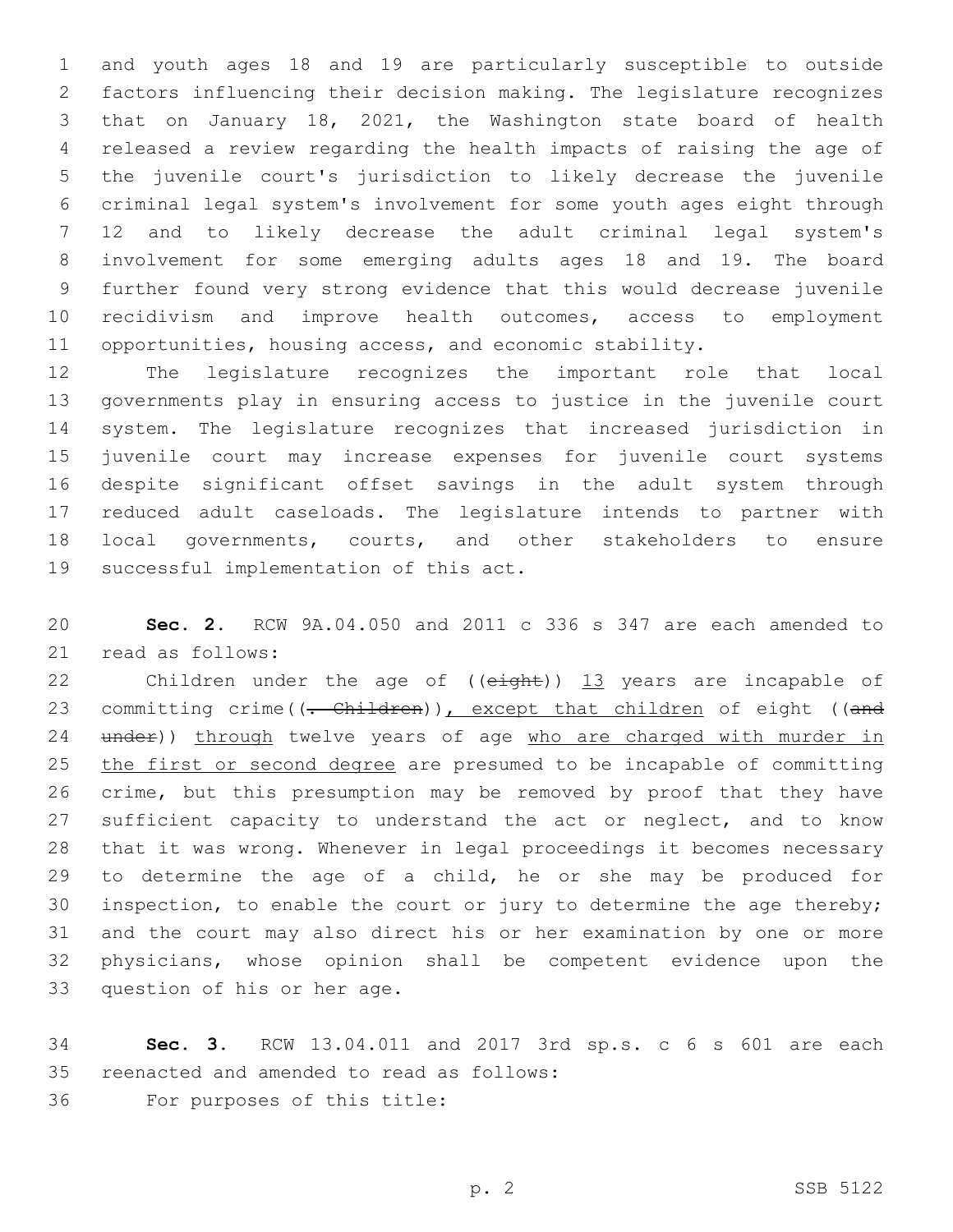1 (1) "Adjudication" has the same meaning as "conviction" in RCW 2 9.94A.030, but only for the purposes of sentencing under chapter 3 9.94A RCW;

4 (2) "Court" when used without further qualification means the 5 juvenile court judge(s) or commissioner(s);

6 (3) "Custodian" means that person who has the legal right to 7 custody of the child;

8 (4) "Department" means the department of children, youth, and 9 families;

10 (5) Except as specifically provided in RCW 13.40.020 and chapters 11 13.24 and 13.34 RCW, "juvenile," "youth," and "child" mean any 12 individual who is under the chronological age of ((eighteen)) 19 13 years;

14 (6) "Juvenile offender" and "juvenile offense" have the meaning 15 ascribed in RCW 13.40.020;

16 (7) "Parent" or "parents," except as used in chapter 13.34 RCW, 17 means that parent or parents who have the right of legal custody of 18 the child.

19 **Sec. 4.** RCW 13.04.011 and 2017 3rd sp.s. c 6 s 601 are each 20 reenacted and amended to read as follows:

21 For purposes of this title:

22 (1) "Adjudication" has the same meaning as "conviction" in RCW 23 9.94A.030, but only for the purposes of sentencing under chapter 24 9.94A RCW;

25 (2) "Court" when used without further qualification means the 26 juvenile court judge(s) or commissioner(s);

27 (3) "Custodian" means that person who has the legal right to 28 custody of the child;

29 (4) "Department" means the department of children, youth, and 30 families;

 (5) Except as specifically provided in RCW 13.40.020 and chapters 13.24 and 13.34 RCW, "juvenile," "youth," and "child" mean any individual who is under the chronological age of ((eighteen)) 20 34 years;

35 (6) "Juvenile offender" and "juvenile offense" have the meaning 36 ascribed in RCW 13.40.020;

37 (7) "Parent" or "parents," except as used in chapter 13.34 RCW, 38 means that parent or parents who have the right of legal custody of 39 the child.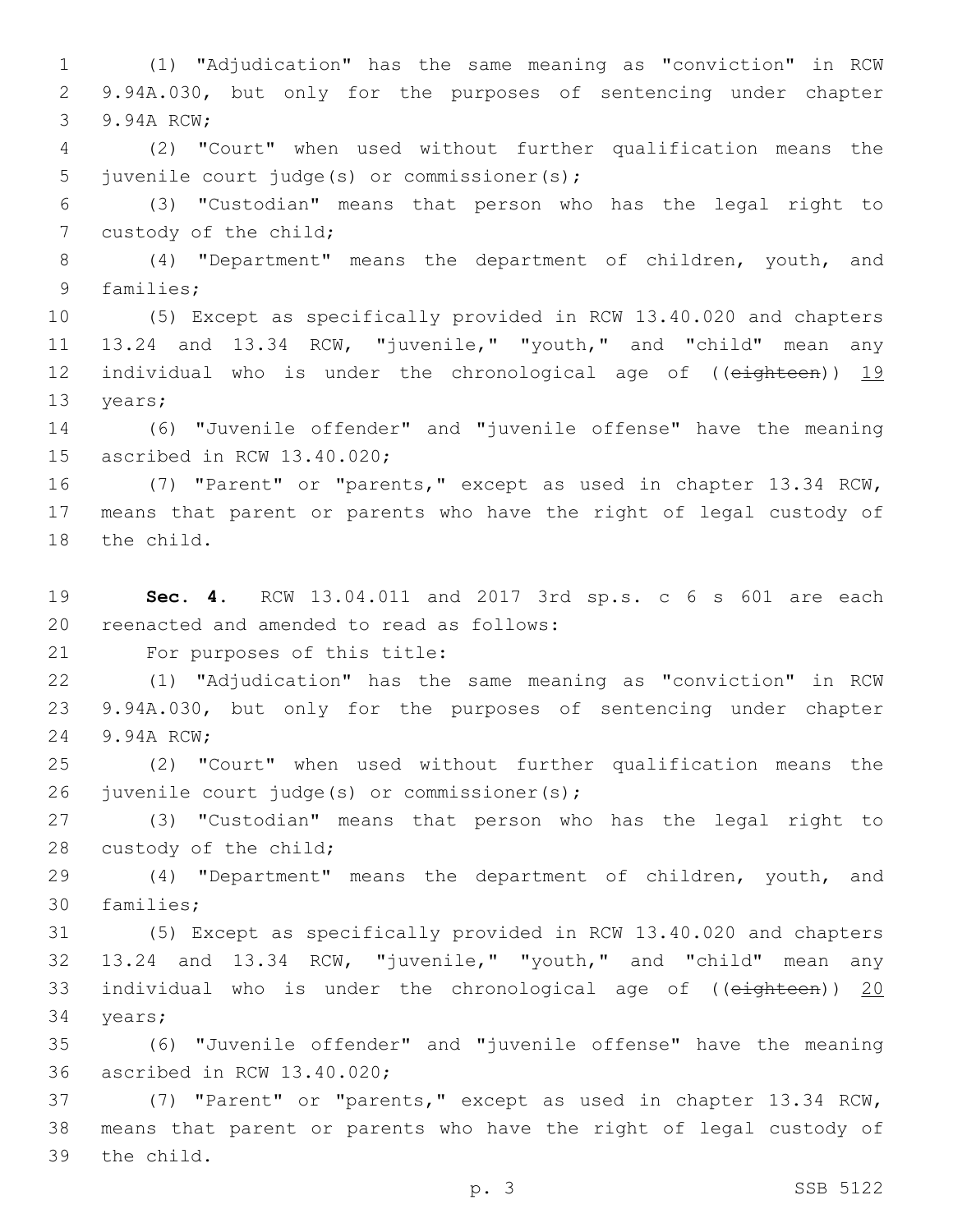**Sec. 5.** RCW 13.04.030 and 2020 c 41 s 4 are each amended to read 2 as follows:

 (1) Except as provided in this section, the juvenile courts in this state shall have exclusive original jurisdiction over all 5 proceedings:

 (a) Under the interstate compact on placement of children as 7 provided in chapter 26.34 RCW;

 (b) Relating to children alleged or found to be dependent as provided in chapter 26.44 RCW and in RCW 13.34.030 through 13.34.161;

 (c) Relating to the termination of a parent and child relationship as provided in RCW 13.34.180 through 13.34.210;

 (d) To approve or disapprove out-of-home placement as provided in 13 RCW 13.32A.170;

 (e) Relating to juveniles alleged or found to have committed offenses, traffic or civil infractions, or violations as provided in 16 RCW 13.40.020 through 13.40.230, unless:

 (i) The juvenile court transfers jurisdiction of a particular juvenile to adult criminal court pursuant to RCW 13.40.110;

 (ii) The statute of limitations applicable to adult prosecution for the offense, traffic or civil infraction, or violation has 21 expired;

 (iii) The alleged offense or infraction is a traffic, fish, boating, or game offense, or traffic or civil infraction committed by a juvenile sixteen years of age or older and would, if committed by an adult, be tried or heard in a court of limited jurisdiction, in which instance the appropriate court of limited jurisdiction shall have jurisdiction over the alleged offense or infraction, and no guardian ad litem is required in any such proceeding due to the juvenile's age. If such an alleged offense or infraction and an alleged offense or infraction subject to juvenile court jurisdiction arise out of the same event or incident, the juvenile court may have jurisdiction of both matters. The jurisdiction under this subsection does not constitute "transfer" or a "decline" for purposes of RCW 13.40.110 (1) or (2) or (e)(i) of this subsection. Courts of limited jurisdiction which confine juveniles for an alleged offense or infraction may place juveniles in juvenile detention facilities under an agreement with the officials responsible for the administration of the juvenile detention facility in RCW 13.04.035 and 13.20.060;

 (iv) The alleged offense is a traffic or civil infraction, a violation of compulsory school attendance provisions under chapter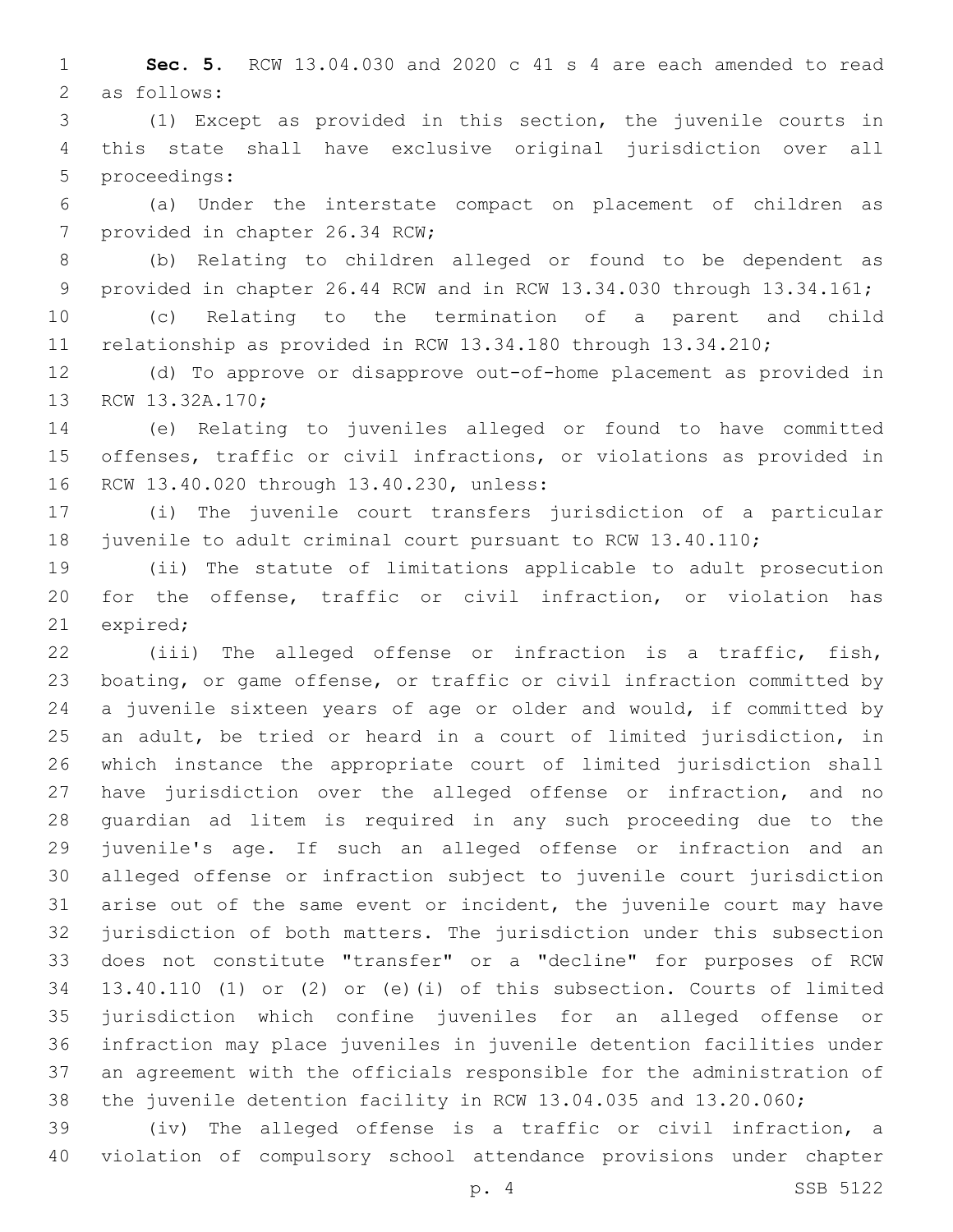28A.225 RCW, or a misdemeanor, and a court of limited jurisdiction has assumed concurrent jurisdiction over those offenses as provided 3 in RCW 13.04.0301; or

4 (v) The juvenile is sixteen ((or seventeen)) years ((old)) of age or older on the date the alleged offense is committed and the alleged offense is:6

(A) A serious violent offense as defined in RCW 9.94A.030;

 (B) A violent offense as defined in RCW 9.94A.030 and the juvenile has a criminal history consisting of: One or more prior serious violent offenses; two or more prior violent offenses; or three or more of any combination of the following offenses: Any class A felony, any class B felony, vehicular assault, or manslaughter in the second degree, all of which must have been committed after the juvenile's thirteenth birthday and prosecuted separately; or

15 (C) Rape of a child in the first degree.

 (I) In such a case the adult criminal court shall have exclusive original jurisdiction, except as provided in (e)(v)(C)(II) and (III) 18 of this subsection.

 (II) The juvenile court shall have exclusive jurisdiction over the disposition of any remaining charges in any case in which the juvenile is found not guilty in the adult criminal court of the charge or charges for which he or she was transferred, or is convicted in the adult criminal court of an offense that is not also 24 an offense listed in (e)(v) of this subsection. The juvenile court shall maintain residual juvenile court jurisdiction up to age twenty-26 five if the juvenile has turned (( $e$ ighteen))  $19$  years of age during the adult criminal court proceedings but only for the purpose of returning a case to juvenile court for disposition pursuant to RCW 29 13.40.300(3)(d).

 (III) The prosecutor and respondent may agree to juvenile court jurisdiction and waive application of exclusive adult criminal 32 jurisdiction in (e)(v)(A) through (C) of this subsection and remove the proceeding back to juvenile court with the court's approval.

 If the juvenile challenges the state's determination of the juvenile's criminal history under (e)(v) of this subsection, the state may establish the offender's criminal history by a preponderance of the evidence. If the criminal history consists of adjudications entered upon a plea of guilty, the state shall not bear a burden of establishing the knowing and voluntariness of the plea;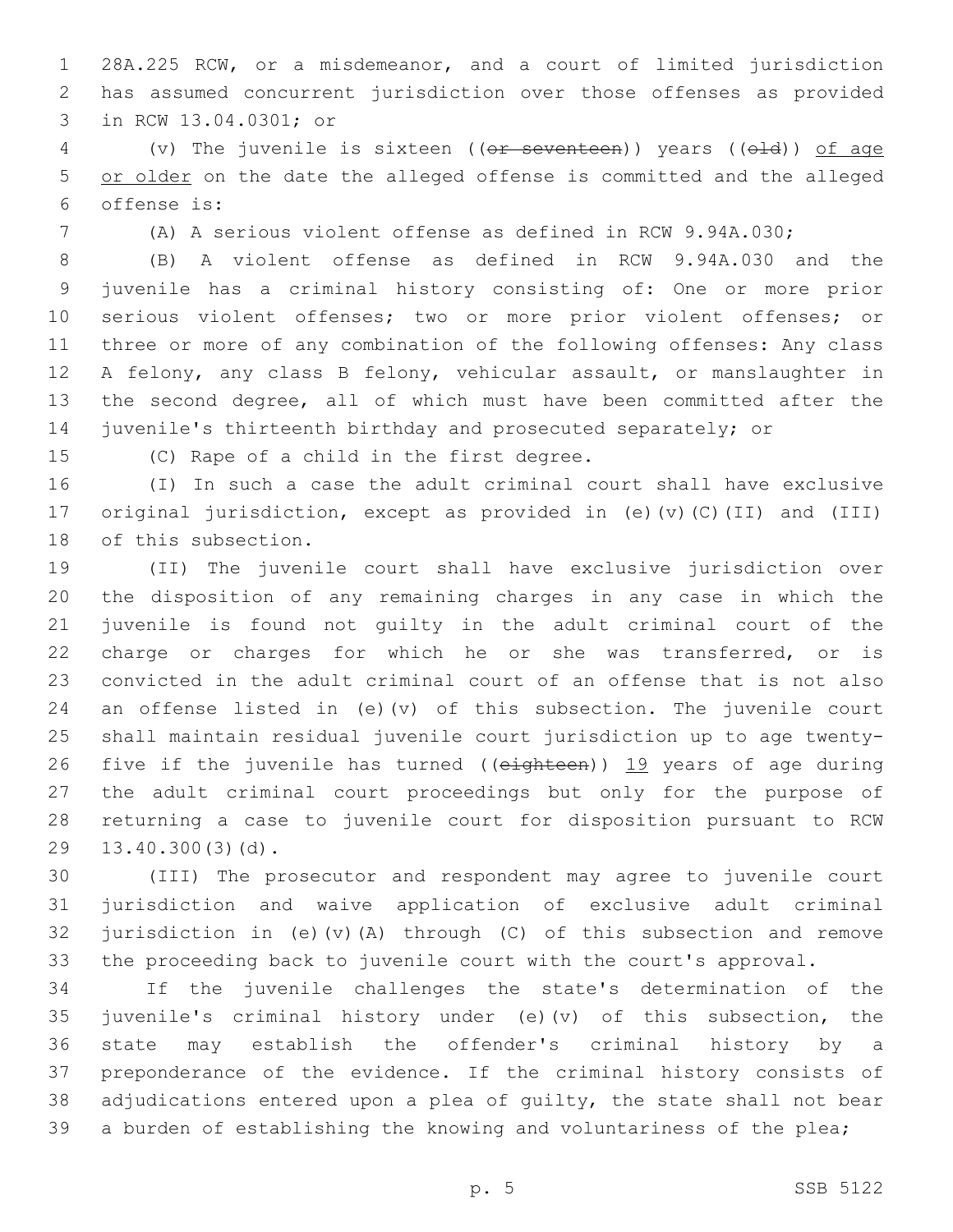(f) Under the interstate compact on juveniles as provided in 2 chapter 13.24 RCW;

 (g) Relating to termination of a diversion agreement under RCW 13.40.080, including a proceeding in which the divertee has attained 5 ((eighteen)) 19 years of age;

 (h) Relating to court validation of a voluntary consent to an out-of-home placement under chapter 13.34 RCW, by the parent or Indian custodian of an Indian child, except if the parent or Indian custodian and child are residents of or domiciled within the boundaries of a federally recognized Indian reservation over which 11 the tribe exercises exclusive jurisdiction; and

 (i) Relating to petitions to compel disclosure of information filed by the department of social and health services pursuant to RCW 14 74.13.042.

 (2) The family court shall have concurrent original jurisdiction with the juvenile court over all proceedings under this section if the superior court judges of a county authorize concurrent 18 jurisdiction as provided in RCW 26.12.010.

 (3) The juvenile court shall have concurrent original jurisdiction with the family court over child custody proceedings under chapter 26.10 RCW and parenting plans or residential schedules under chapter 26.09, 26.26A, or 26.26B RCW as provided for in RCW 23 13.34.155.

 (4) A juvenile subject to adult superior court jurisdiction under subsection (1)(e)(i) through (v) of this section, who is detained pending trial, may be detained in a detention facility as defined in 27 RCW 13.40.020 pending sentencing or a dismissal.

 **Sec. 6.** RCW 13.04.030 and 2020 c 41 s 4 are each amended to read 29 as follows:

 (1) Except as provided in this section, the juvenile courts in this state shall have exclusive original jurisdiction over all 32 proceedings:

 (a) Under the interstate compact on placement of children as 34 provided in chapter 26.34 RCW;

 (b) Relating to children alleged or found to be dependent as provided in chapter 26.44 RCW and in RCW 13.34.030 through 13.34.161;

 (c) Relating to the termination of a parent and child relationship as provided in RCW 13.34.180 through 13.34.210;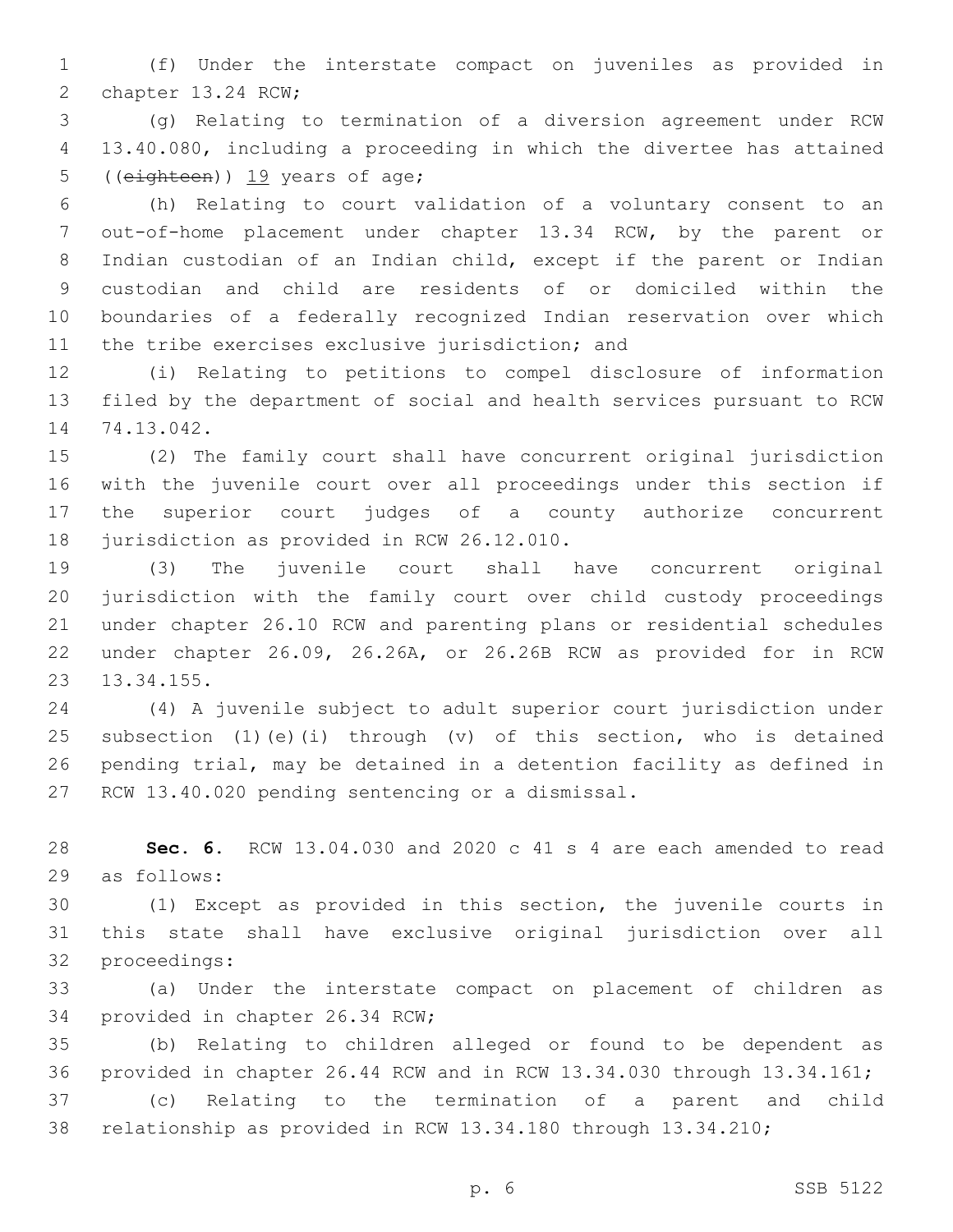(d) To approve or disapprove out-of-home placement as provided in 2 RCW 13.32A.170;

 (e) Relating to juveniles alleged or found to have committed offenses, traffic or civil infractions, or violations as provided in 5 RCW 13.40.020 through 13.40.230, unless:

 (i) The juvenile court transfers jurisdiction of a particular juvenile to adult criminal court pursuant to RCW 13.40.110;

 (ii) The statute of limitations applicable to adult prosecution for the offense, traffic or civil infraction, or violation has 10 expired;

 (iii) The alleged offense or infraction is a traffic, fish, boating, or game offense, or traffic or civil infraction committed by a juvenile sixteen years of age or older and would, if committed by an adult, be tried or heard in a court of limited jurisdiction, in which instance the appropriate court of limited jurisdiction shall have jurisdiction over the alleged offense or infraction, and no guardian ad litem is required in any such proceeding due to the juvenile's age. If such an alleged offense or infraction and an alleged offense or infraction subject to juvenile court jurisdiction arise out of the same event or incident, the juvenile court may have jurisdiction of both matters. The jurisdiction under this subsection does not constitute "transfer" or a "decline" for purposes of RCW 13.40.110 (1) or (2) or (e)(i) of this subsection. Courts of limited jurisdiction which confine juveniles for an alleged offense or infraction may place juveniles in juvenile detention facilities under an agreement with the officials responsible for the administration of the juvenile detention facility in RCW 13.04.035 and 13.20.060;

 (iv) The alleged offense is a traffic or civil infraction, a violation of compulsory school attendance provisions under chapter 28A.225 RCW, or a misdemeanor, and a court of limited jurisdiction has assumed concurrent jurisdiction over those offenses as provided 32 in RCW 13.04.0301; or

33 (v) The juvenile is sixteen (( $e$ <del>r seventeen</del>)) years ( $(e$ <del>ld</del>)) of age 34 or older on the date the alleged offense is committed and the alleged 35 offense is:

(A) A serious violent offense as defined in RCW 9.94A.030;

 (B) A violent offense as defined in RCW 9.94A.030 and the juvenile has a criminal history consisting of: One or more prior serious violent offenses; two or more prior violent offenses; or three or more of any combination of the following offenses: Any class

p. 7 SSB 5122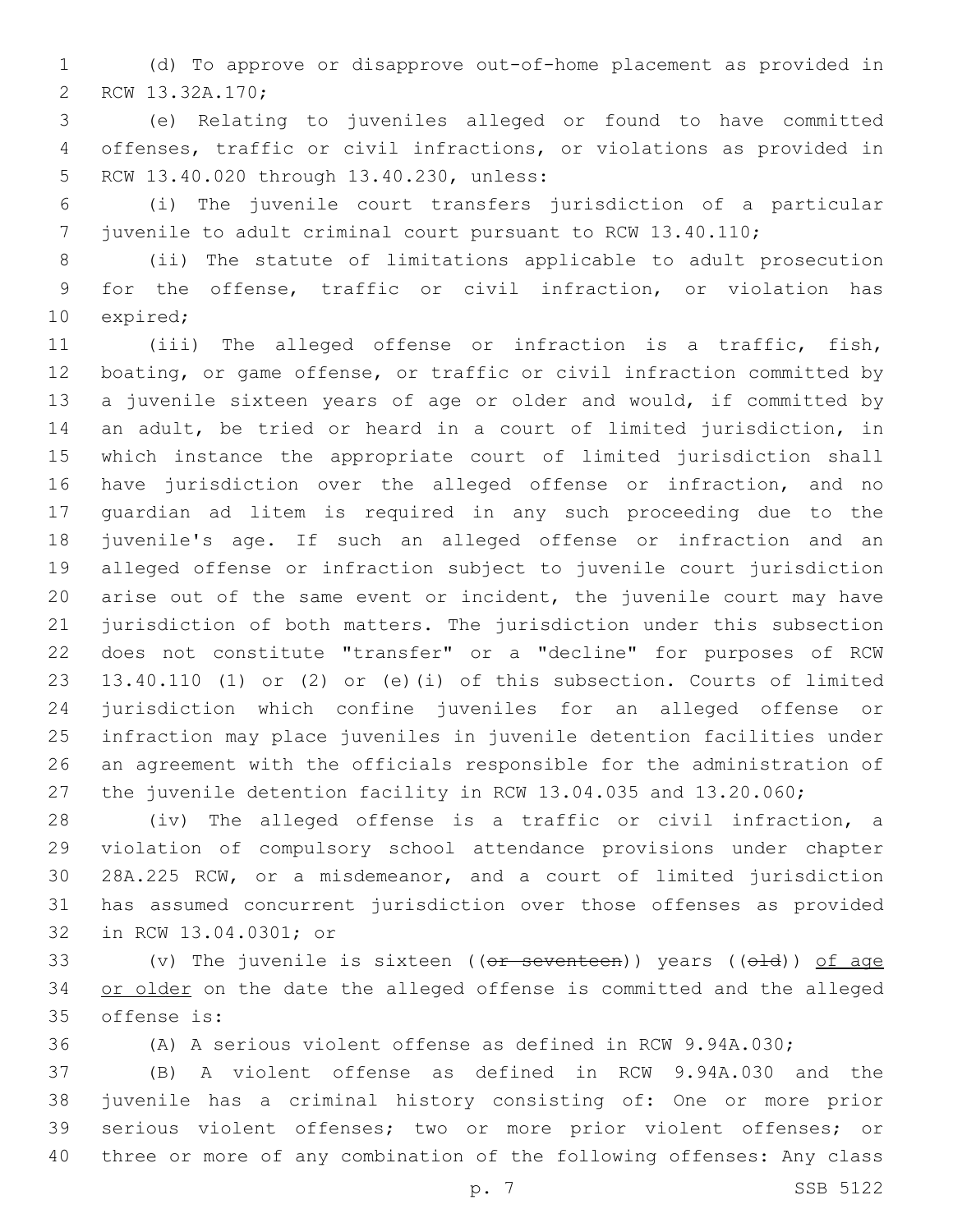A felony, any class B felony, vehicular assault, or manslaughter in the second degree, all of which must have been committed after the juvenile's thirteenth birthday and prosecuted separately; or

(C) Rape of a child in the first degree.4

 (I) In such a case the adult criminal court shall have exclusive original jurisdiction, except as provided in (e)(v)(C)(II) and (III) 7 of this subsection.

 (II) The juvenile court shall have exclusive jurisdiction over the disposition of any remaining charges in any case in which the juvenile is found not guilty in the adult criminal court of the charge or charges for which he or she was transferred, or is convicted in the adult criminal court of an offense that is not also an offense listed in (e)(v) of this subsection. The juvenile court shall maintain residual juvenile court jurisdiction up to age twenty-15 five if the juvenile has turned ((eighteen)) 20 years of age during the adult criminal court proceedings but only for the purpose of returning a case to juvenile court for disposition pursuant to RCW 18 13.40.300(3)(d).

 (III) The prosecutor and respondent may agree to juvenile court jurisdiction and waive application of exclusive adult criminal jurisdiction in (e)(v)(A) through (C) of this subsection and remove the proceeding back to juvenile court with the court's approval.

 If the juvenile challenges the state's determination of the juvenile's criminal history under (e)(v) of this subsection, the state may establish the offender's criminal history by a preponderance of the evidence. If the criminal history consists of 27 adjudications entered upon a plea of quilty, the state shall not bear 28 a burden of establishing the knowing and voluntariness of the plea;

 (f) Under the interstate compact on juveniles as provided in 30 chapter 13.24 RCW;

 (g) Relating to termination of a diversion agreement under RCW 13.40.080, including a proceeding in which the divertee has attained 33 ((eighteen)) 20 years of age;

 (h) Relating to court validation of a voluntary consent to an out-of-home placement under chapter 13.34 RCW, by the parent or Indian custodian of an Indian child, except if the parent or Indian custodian and child are residents of or domiciled within the boundaries of a federally recognized Indian reservation over which 39 the tribe exercises exclusive jurisdiction; and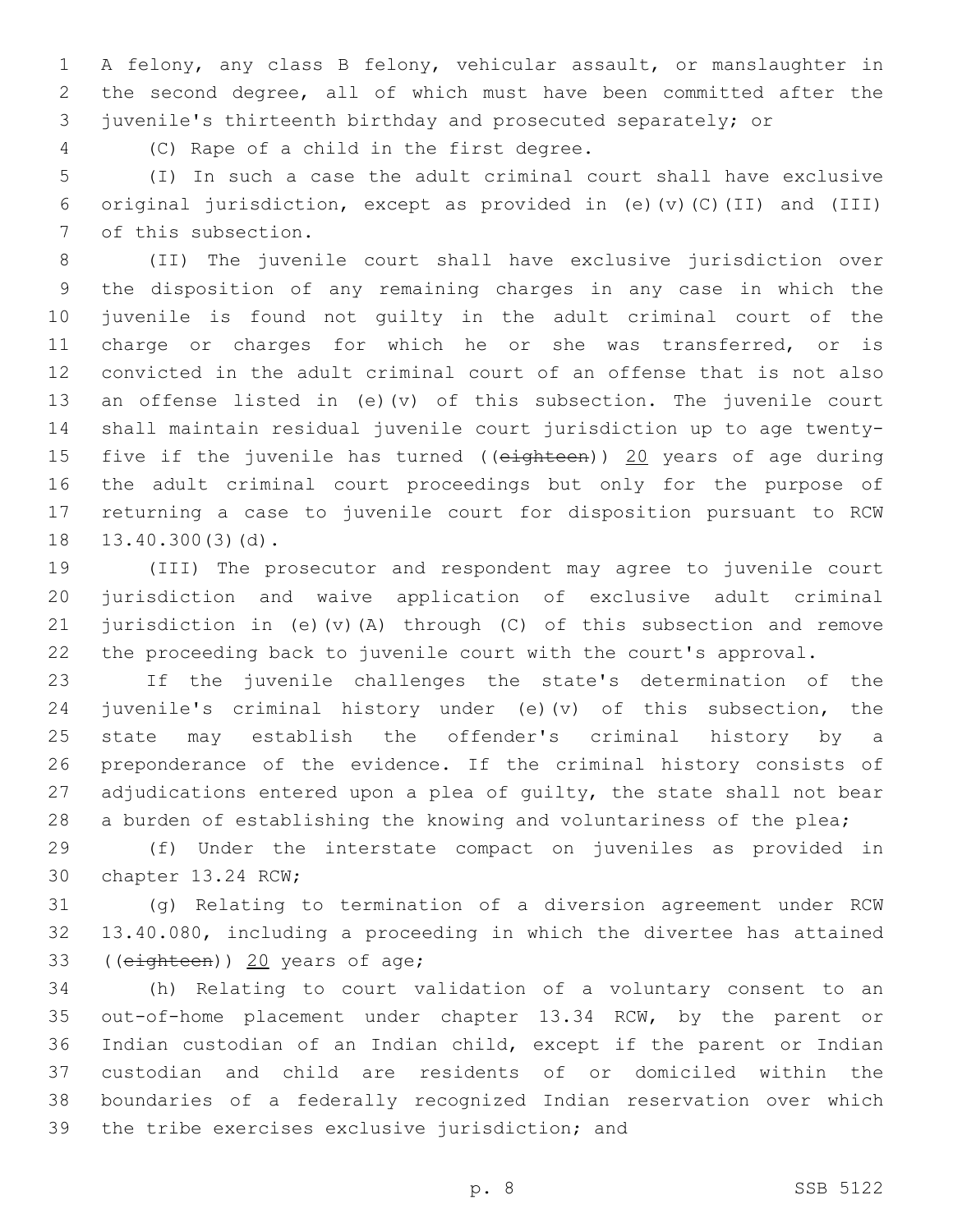(i) Relating to petitions to compel disclosure of information filed by the department of social and health services pursuant to RCW 74.13.042.3

 (2) The family court shall have concurrent original jurisdiction with the juvenile court over all proceedings under this section if the superior court judges of a county authorize concurrent 7 jurisdiction as provided in RCW 26.12.010.

 (3) The juvenile court shall have concurrent original jurisdiction with the family court over child custody proceedings under chapter 26.10 RCW and parenting plans or residential schedules under chapter 26.09, 26.26A, or 26.26B RCW as provided for in RCW 12 13.34.155.

 (4) A juvenile subject to adult superior court jurisdiction under subsection (1)(e)(i) through (v) of this section, who is detained pending trial, may be detained in a detention facility as defined in 16 RCW 13.40.020 pending sentencing or a dismissal.

 **Sec. 7.** RCW 13.40.020 and 2019 c 444 s 9 are each amended to 18 read as follows:

19 For the purposes of this chapter:

 (1) "Assessment" means an individualized examination of a child to determine the child's psychosocial needs and problems, including the type and extent of any mental health, substance abuse, or co- occurring mental health and substance abuse disorders, and recommendations for treatment. "Assessment" includes, but is not limited to, drug and alcohol evaluations, psychological and psychiatric evaluations, records review, clinical interview, and 27 administration of a formal test or instrument;

 (2) "Community-based rehabilitation" means one or more of the following: Employment; attendance of information classes; literacy classes; counseling, outpatient substance abuse treatment programs, outpatient mental health programs, anger management classes, 32 education or outpatient treatment programs to prevent animal cruelty, or other services including, when appropriate, restorative justice programs; or attendance at school or other educational programs appropriate for the juvenile as determined by the school district. Placement in community-based rehabilitation programs is subject to 37 available funds;

 (3) "Community-based sanctions" may include one or more of the 39 following: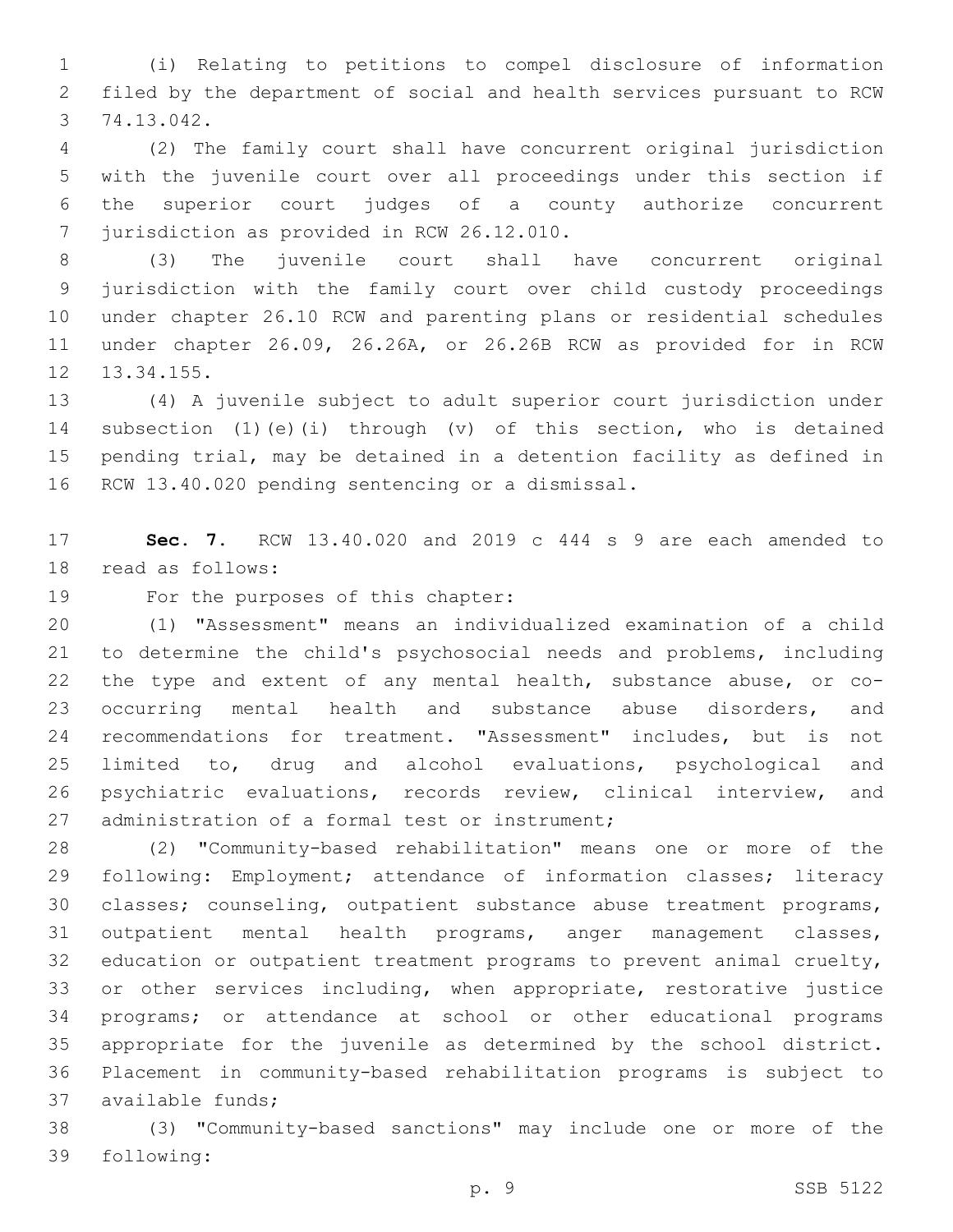- 
- (a) A fine, not to exceed five hundred dollars;

 (b) Community restitution not to exceed one hundred fifty hours 3 of community restitution;

 (4) "Community restitution" means compulsory service, without compensation, performed for the benefit of the community by the offender as punishment for committing an offense. Community restitution may be performed through public or private organizations 8 or through work crews;

 (5) "Community supervision" means an order of disposition by the court of an adjudicated youth not committed to the department or an order granting a deferred disposition. A community supervision order for a single offense may be for a period of up to two years for a sex offense as defined by RCW 9.94A.030 and up to one year for other offenses. As a mandatory condition of any term of community supervision, the court shall order the juvenile to refrain from committing new offenses. As a mandatory condition of community supervision, the court shall order the juvenile to comply with the mandatory school attendance provisions of chapter 28A.225 RCW and to inform the school of the existence of this requirement. Community supervision is an individualized program comprised of one or more of 21 the following:

22 (a) Community-based sanctions;

23 (b) Community-based rehabilitation;

24 (c) Monitoring and reporting requirements;

25 (d) Posting of a probation bond;

 (e) Residential treatment, where substance abuse, mental health, and/or co-occurring disorders have been identified in an assessment by a qualified mental health professional, psychologist, psychiatrist, co-occurring disorder specialist, or substance use disorder professional and a funded bed is available. If a child agrees to voluntary placement in a state-funded long-term evaluation and treatment facility, the case must follow the existing placement procedure including consideration of less restrictive treatment 34 options and medical necessity.

 (i) A court may order residential treatment after consideration 36 and findings regarding whether:

(A) The referral is necessary to rehabilitate the child;

(B) The referral is necessary to protect the public or the child;

(C) The referral is in the child's best interest;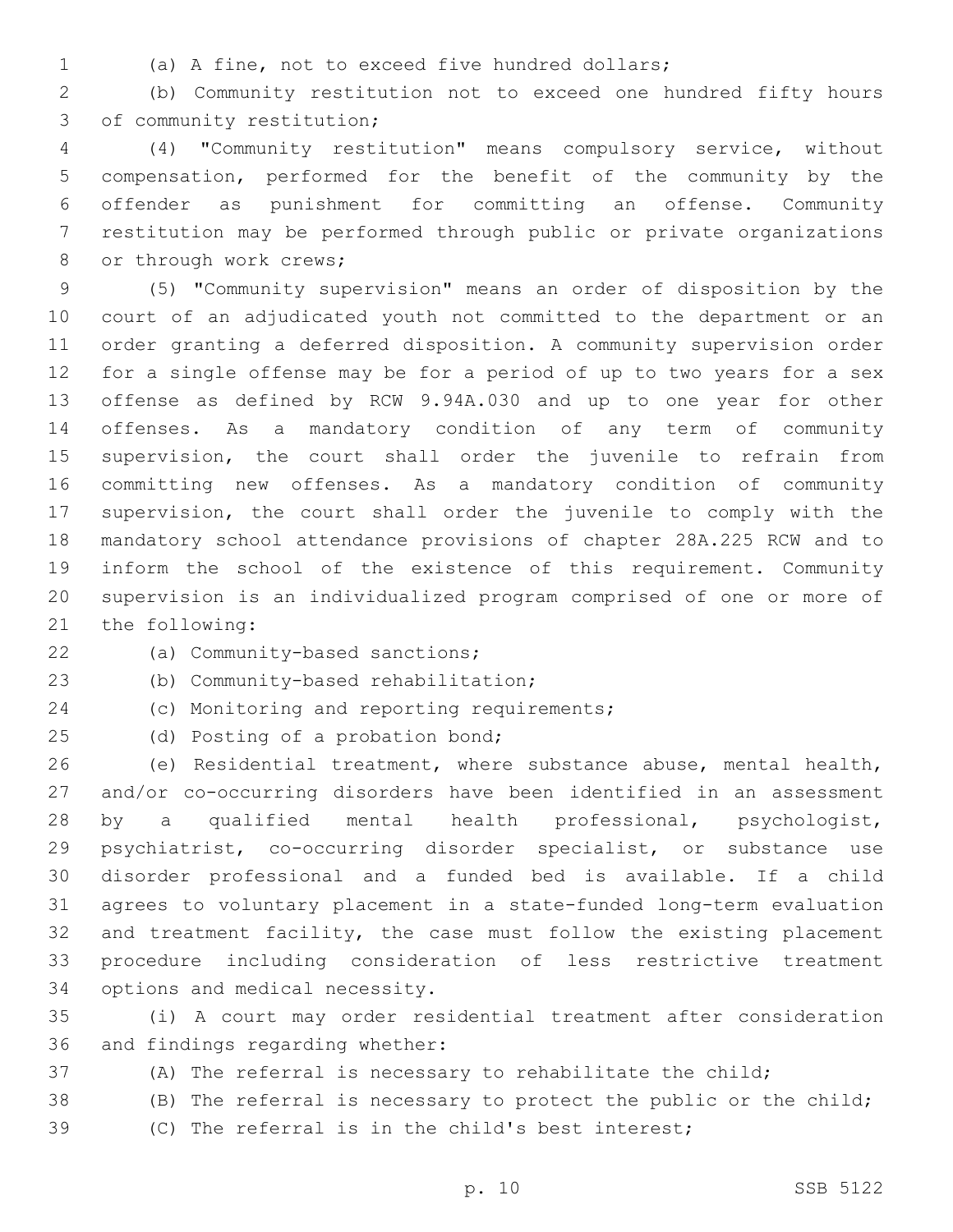(D) The child has been given the opportunity to engage in less restrictive treatment and has been unable or unwilling to comply; and (E) Inpatient treatment is the least restrictive action

consistent with the child's needs and circumstances.

 (ii) In any case where a court orders a child to inpatient treatment under this section, the court must hold a review hearing no later than sixty days after the youth begins inpatient treatment, and every thirty days thereafter, as long as the youth is in inpatient 9 treatment;

 (6) "Confinement" means physical custody by the department of children, youth, and families in a facility operated by or pursuant to a contract with the state, or physical custody in a detention facility operated by or pursuant to a contract with any county. The county may operate or contract with vendors to operate county detention facilities. The department may operate or contract to operate detention facilities for juveniles committed to the department. Pretrial confinement or confinement of less than thirty- one days imposed as part of a disposition or modification order may be served consecutively or intermittently, in the discretion of the 20 court;

 (7) "Court," when used without further qualification, means the 22 juvenile court judge(s) or commissioner(s);

 (8) "Criminal history" includes all criminal complaints against the respondent for which, prior to the commission of a current 25 offense:

 (a) The allegations were found correct by a court. If a respondent is convicted of two or more charges arising out of the 28 same course of conduct, only the highest charge from among these shall count as an offense for the purposes of this chapter; or

 (b) The criminal complaint was diverted by a prosecutor pursuant to the provisions of this chapter on agreement of the respondent and after an advisement to the respondent that the criminal complaint would be considered as part of the respondent's criminal history. A successfully completed deferred adjudication that was entered before July 1, 1998, or a deferred disposition shall not be considered part 36 of the respondent's criminal history;

 (9) "Department" means the department of children, youth, and 38 families;

 (10) "Detention facility" means a county facility, paid for by the county, for the physical confinement of a juvenile alleged to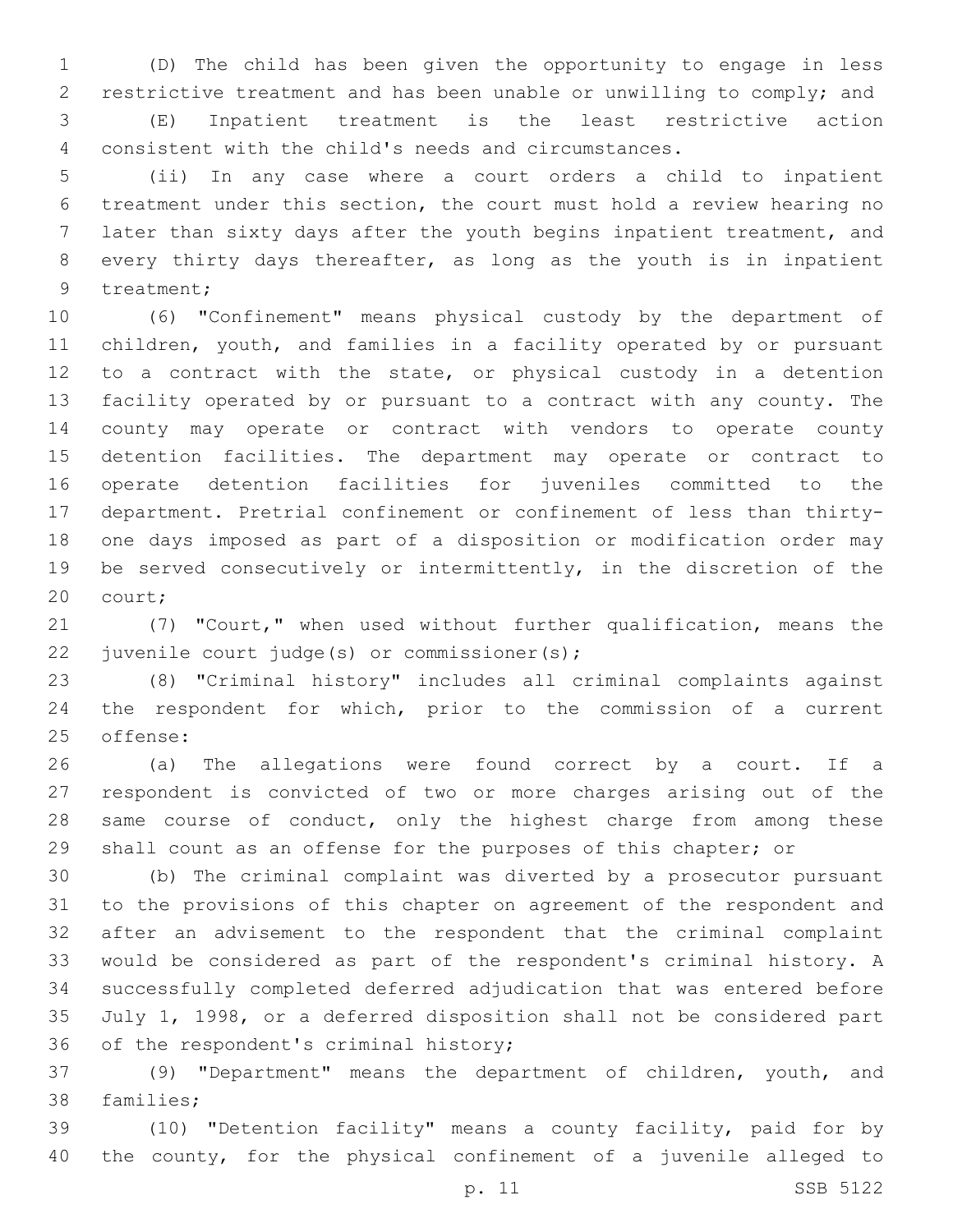have committed an offense or an adjudicated offender subject to a disposition or modification order. "Detention facility" includes county group homes, inpatient substance abuse programs, juvenile 4 basic training camps, and electronic monitoring;

 (11) "Diversion unit" means any probation counselor who enters into a diversion agreement with an alleged youthful offender, or any other person, community accountability board, youth court under the supervision of the juvenile court, or other entity with whom the juvenile court administrator has contracted to arrange and supervise such agreements pursuant to RCW 13.40.080, or any person, community accountability board, or other entity specially funded by the legislature to arrange and supervise diversion agreements in accordance with the requirements of this chapter. For purposes of this subsection, "community accountability board" means a board comprised of members of the local community in which the juvenile offender resides. The superior court shall appoint the members. The boards shall consist of at least three and not more than seven members. If possible, the board should include a variety of representatives from the community, such as a law enforcement officer, teacher or school administrator, high school student, parent, and business owner, and should represent the cultural 22 diversity of the local community;

 (12) "Foster care" means temporary physical care in a foster family home or group care facility as defined in RCW 74.15.020 and 25 licensed by the department, or other legally authorized care;

 (13) "Institution" means a juvenile facility established pursuant 27 to chapters 72.05 and 72.16 through 72.20 RCW;

 (14) "Intensive supervision program" means a parole program that requires intensive supervision and monitoring, offers an array of individualized treatment and transitional services, and emphasizes community involvement and support in order to reduce the likelihood a 32 juvenile offender will commit further offenses;

 (15) "Juvenile," "youth," and "child" mean any individual who is 34 under the chronological age of ((eighteen)) 19 years and who has not been previously transferred to adult court pursuant to RCW 13.40.110, unless the individual was convicted of a lesser charge or acquitted of the charge for which he or she was previously transferred pursuant to RCW 13.40.110 or who is not otherwise under adult court 39 jurisdiction;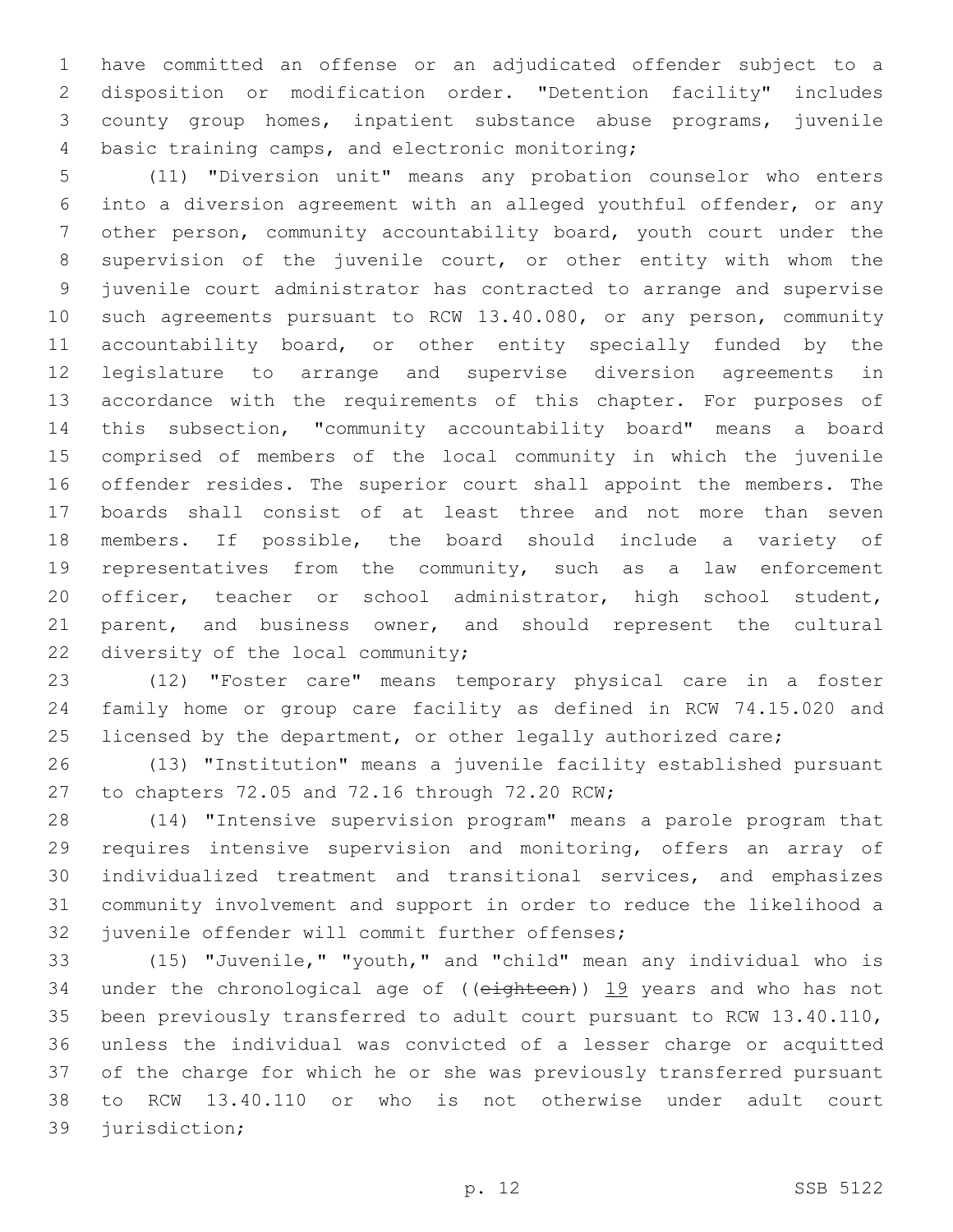(16) "Juvenile offender" means any juvenile who has been found by the juvenile court to have committed an offense, including a person ((eighteen)) 19 years of age or older over whom jurisdiction has been 4 extended under RCW 13.40.300;

 (17) "Labor" means the period of time before a birth during which contractions are of sufficient frequency, intensity, and duration to 7 bring about effacement and progressive dilation of the cervix;

 (18) "Local sanctions" means one or more of the following: (a) 0-30 days of confinement; (b) 0-12 months of community supervision; (c) 0-150 hours of community restitution; or (d) \$0-\$500 fine;

 (19) "Manifest injustice" means a disposition that would either impose an excessive penalty on the juvenile or would impose a serious, and clear danger to society in light of the purposes of this 14 chapter;

 (20) "Monitoring and reporting requirements" means one or more of the following: Curfews; requirements to remain at home, school, work, 17 or court-ordered treatment programs during specified hours; restrictions from leaving or entering specified geographical areas; requirements to report to the probation officer as directed and to remain under the probation officer's supervision; and other conditions or limitations as the court may require which may not 22 include confinement;

 (21) "Offense" means an act designated a violation or a crime if committed by an adult under the law of this state, under any 25 ordinance of any city or county of this state, under any federal law, 26 or under the law of another state if the act occurred in that state;

 (22) "Physical restraint" means the use of any bodily force or physical intervention to control a juvenile offender or limit a juvenile offender's freedom of movement in a way that does not involve a mechanical restraint. Physical restraint does not include momentary periods of minimal physical restriction by direct person- to-person contact, without the aid of mechanical restraint, 33 accomplished with limited force and designed to:

 (a) Prevent a juvenile offender from completing an act that would result in potential bodily harm to self or others or damage property;

 (b) Remove a disruptive juvenile offender who is unwilling to 37 leave the area voluntarily; or

(c) Guide a juvenile offender from one location to another;

 (23) "Postpartum recovery" means (a) the entire period a woman or youth is in the hospital, birthing center, or clinic after giving

p. 13 SSB 5122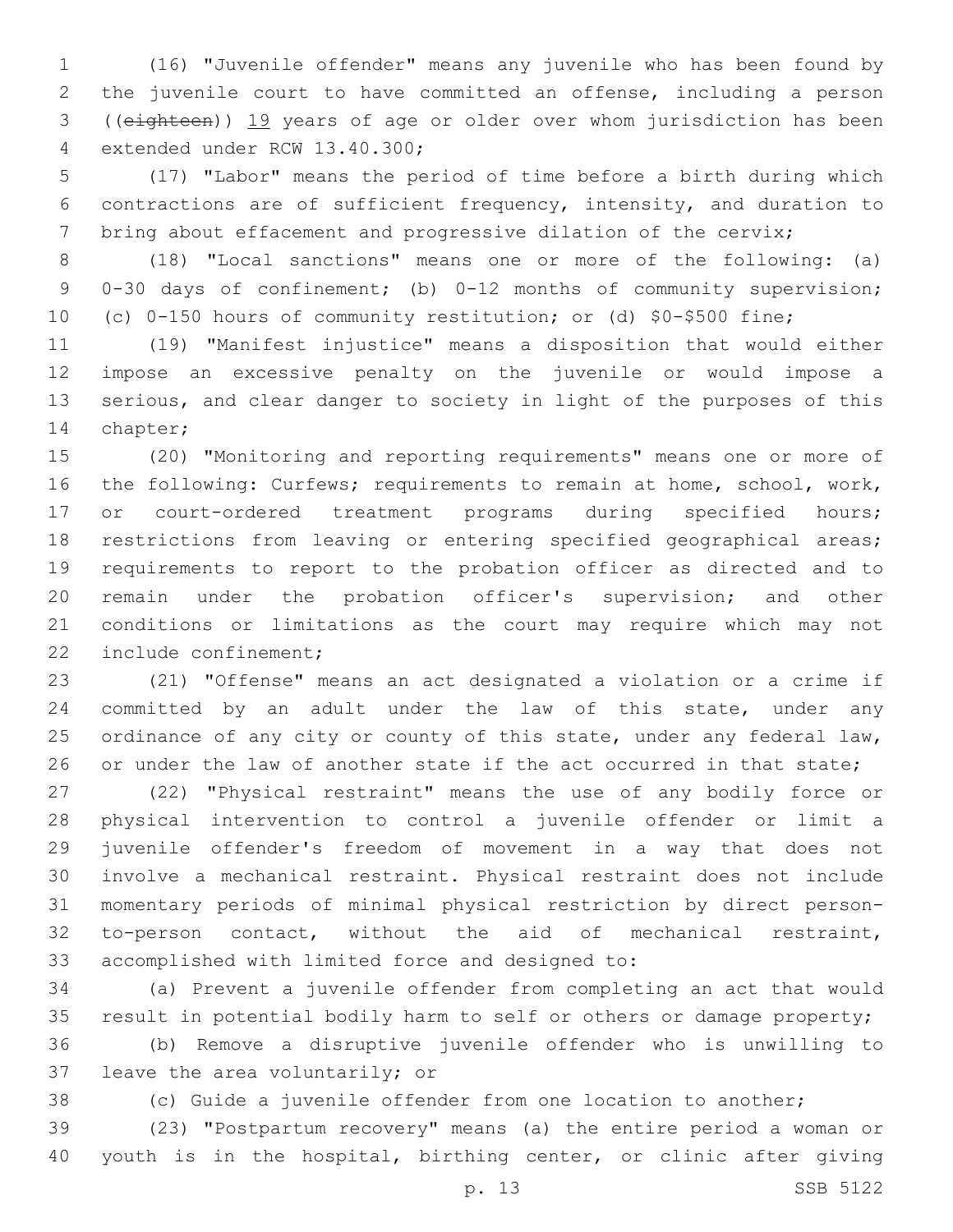birth and (b) an additional time period, if any, a treating physician determines is necessary for healing after the youth leaves the 3 hospital, birthing center, or clinic;

 (24) "Probation bond" means a bond, posted with sufficient security by a surety justified and approved by the court, to secure the offender's appearance at required court proceedings and compliance with court-ordered community supervision or conditions of release ordered pursuant to RCW 13.40.040 or 13.40.050. It also means a deposit of cash or posting of other collateral in lieu of a bond if 10 approved by the court;

 (25) "Respondent" means a juvenile who is alleged or proven to 12 have committed an offense;

 (26) "Restitution" means financial reimbursement by the offender to the victim, and shall be limited to easily ascertainable damages for injury to or loss of property, actual expenses incurred for medical treatment for physical injury to persons, lost wages resulting from physical injury, and costs of the victim's counseling reasonably related to the offense. Restitution shall not include reimbursement for damages for mental anguish, pain and suffering, or other intangible losses. Nothing in this chapter shall limit or replace civil remedies or defenses available to the victim or 22 offender;

 (27) "Restorative justice" means practices, policies, and programs informed by and sensitive to the needs of crime victims that are designed to encourage offenders to accept responsibility for repairing the harm caused by their offense by providing safe and supportive opportunities for voluntary participation and communication between the victim, the offender, their families, and 29 relevant community members;

 (28) "Restraints" means anything used to control the movement of 31 a person's body or limbs and includes:

32 (a) Physical restraint; or

 (b) Mechanical device including but not limited to: Metal handcuffs, plastic ties, ankle restraints, leather cuffs, other 35 hospital-type restraints, tasers, or batons;

 (29) "Screening" means a process that is designed to identify a child who is at risk of having mental health, substance abuse, or co- occurring mental health and substance abuse disorders that warrant immediate attention, intervention, or more comprehensive assessment.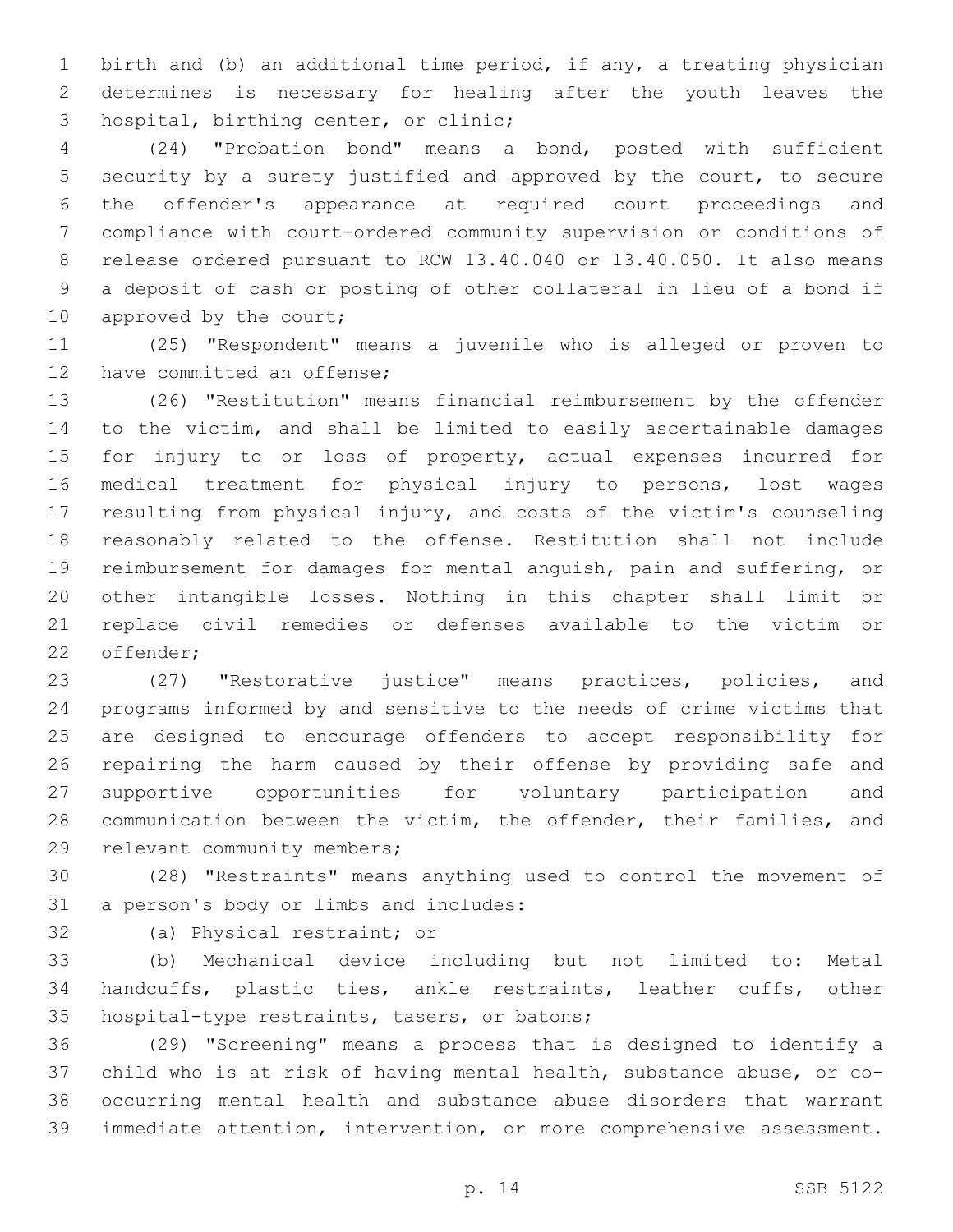A screening may be undertaken with or without the administration of a 2 formal instrument;

(30) "Secretary" means the secretary of the department;

 (31) "Services" means services which provide alternatives to incarceration for those juveniles who have pleaded or been adjudicated guilty of an offense or have signed a diversion agreement 7 pursuant to this chapter;

 (32) "Sex offense" means an offense defined as a sex offense in 9 RCW 9.94A.030;

 (33) "Sexual motivation" means that one of the purposes for which the respondent committed the offense was for the purpose of his or 12 her sexual gratification;

 (34) "Surety" means an entity licensed under state insurance laws 14 or by the state department of licensing, to write corporate, property, or probation bonds within the state, and justified and approved by the superior court of the county having jurisdiction of 17 the case;

 (35) "Transportation" means the conveying, by any means, of an incarcerated pregnant youth from the institution or detention facility to another location from the moment she leaves the institution or detention facility to the time of arrival at the other location, and includes the escorting of the pregnant incarcerated youth from the institution or detention facility to a transport vehicle and from the vehicle to the other location;

 (36) "Violation" means an act or omission, which if committed by an adult, must be proven beyond a reasonable doubt, and is punishable 27 by sanctions which do not include incarceration;

 (37) "Violent offense" means a violent offense as defined in RCW 29 9.94A.030;

 (38) "Youth court" means a diversion unit under the supervision 31 of the juvenile court.

 **Sec. 8.** RCW 13.40.020 and 2019 c 444 s 9 are each amended to 33 read as follows:

34 For the purposes of this chapter:

 (1) "Assessment" means an individualized examination of a child to determine the child's psychosocial needs and problems, including the type and extent of any mental health, substance abuse, or co- occurring mental health and substance abuse disorders, and recommendations for treatment. "Assessment" includes, but is not

p. 15 SSB 5122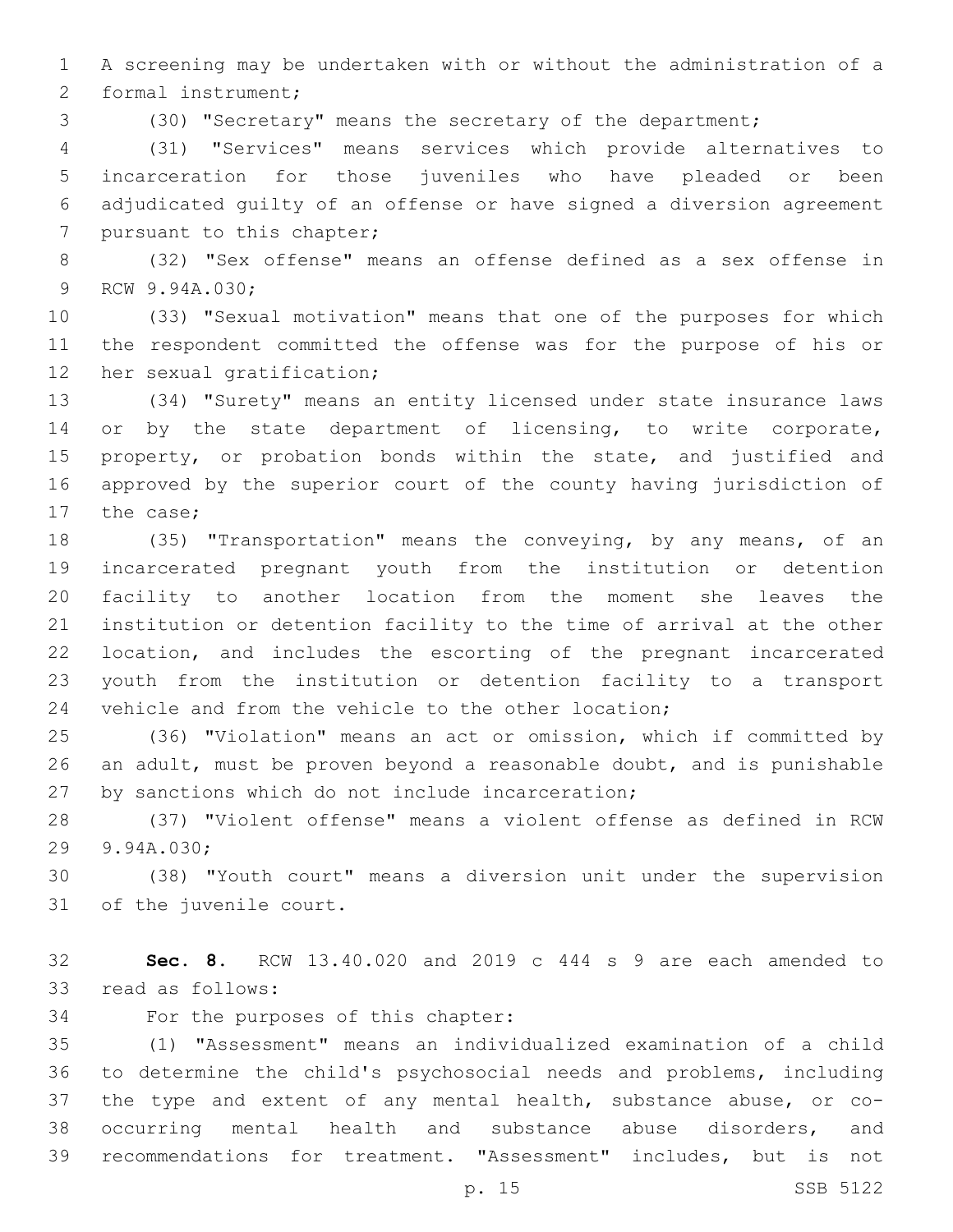limited to, drug and alcohol evaluations, psychological and psychiatric evaluations, records review, clinical interview, and 3 administration of a formal test or instrument;

 (2) "Community-based rehabilitation" means one or more of the following: Employment; attendance of information classes; literacy classes; counseling, outpatient substance abuse treatment programs, outpatient mental health programs, anger management classes, education or outpatient treatment programs to prevent animal cruelty, or other services including, when appropriate, restorative justice programs; or attendance at school or other educational programs appropriate for the juvenile as determined by the school district. Placement in community-based rehabilitation programs is subject to 13 available funds;

 (3) "Community-based sanctions" may include one or more of the 15 following:

(a) A fine, not to exceed five hundred dollars;

 (b) Community restitution not to exceed one hundred fifty hours 18 of community restitution;

 (4) "Community restitution" means compulsory service, without compensation, performed for the benefit of the community by the offender as punishment for committing an offense. Community restitution may be performed through public or private organizations 23 or through work crews;

 (5) "Community supervision" means an order of disposition by the court of an adjudicated youth not committed to the department or an order granting a deferred disposition. A community supervision order for a single offense may be for a period of up to two years for a sex offense as defined by RCW 9.94A.030 and up to one year for other offenses. As a mandatory condition of any term of community supervision, the court shall order the juvenile to refrain from committing new offenses. As a mandatory condition of community supervision, the court shall order the juvenile to comply with the mandatory school attendance provisions of chapter 28A.225 RCW and to inform the school of the existence of this requirement. Community supervision is an individualized program comprised of one or more of 36 the following:

- 37 (a) Community-based sanctions;
- 38 (b) Community-based rehabilitation;
- 39 (c) Monitoring and reporting requirements;
- 40 (d) Posting of a probation bond;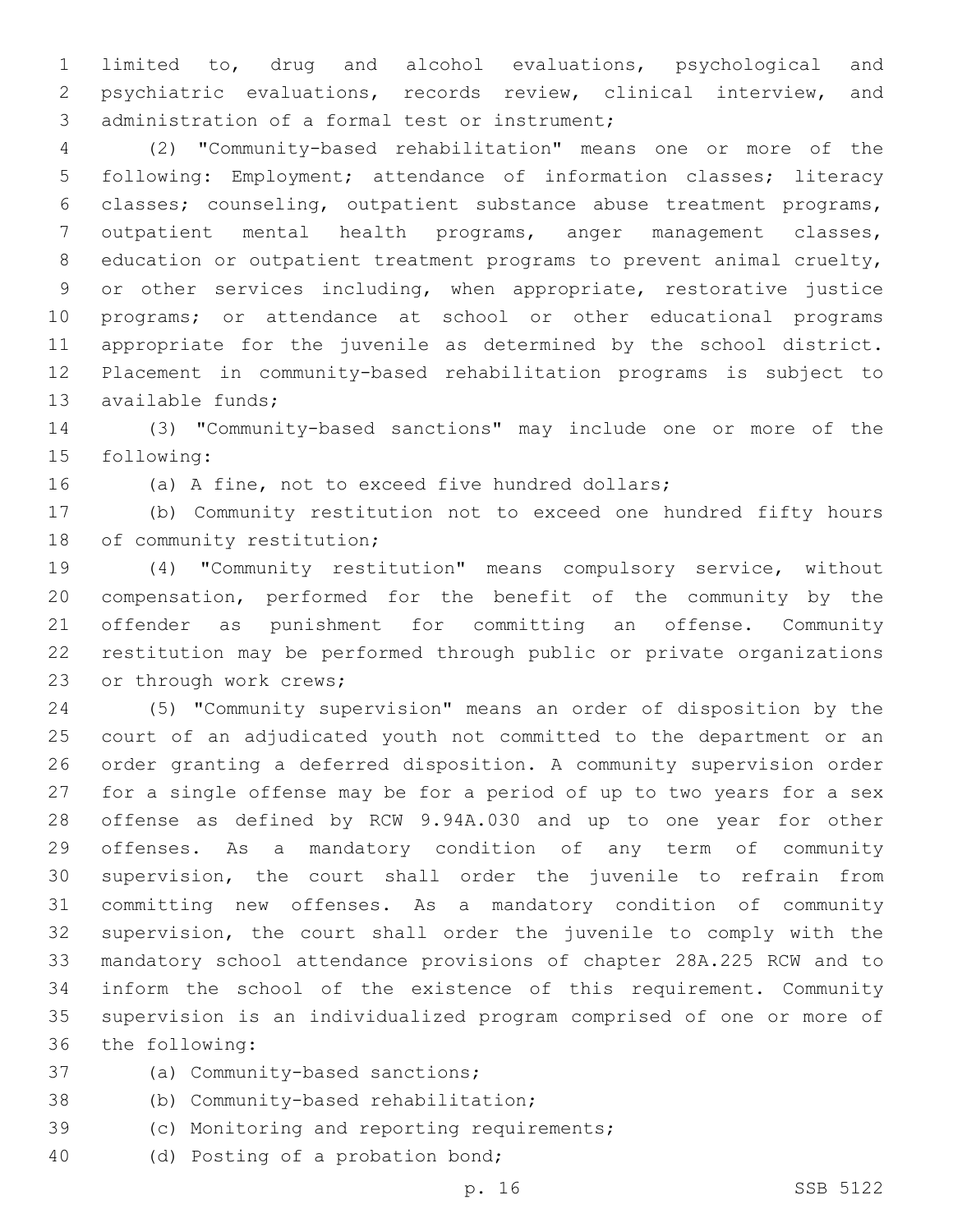(e) Residential treatment, where substance abuse, mental health, and/or co-occurring disorders have been identified in an assessment by a qualified mental health professional, psychologist, psychiatrist, co-occurring disorder specialist, or substance use disorder professional and a funded bed is available. If a child agrees to voluntary placement in a state-funded long-term evaluation and treatment facility, the case must follow the existing placement procedure including consideration of less restrictive treatment 9 options and medical necessity.

 (i) A court may order residential treatment after consideration 11 and findings regarding whether:

(A) The referral is necessary to rehabilitate the child;

(B) The referral is necessary to protect the public or the child;

(C) The referral is in the child's best interest;

 (D) The child has been given the opportunity to engage in less 16 restrictive treatment and has been unable or unwilling to comply; and

 (E) Inpatient treatment is the least restrictive action consistent with the child's needs and circumstances.

 (ii) In any case where a court orders a child to inpatient treatment under this section, the court must hold a review hearing no 21 later than sixty days after the youth begins inpatient treatment, and every thirty days thereafter, as long as the youth is in inpatient 23 treatment;

 (6) "Confinement" means physical custody by the department of children, youth, and families in a facility operated by or pursuant 26 to a contract with the state, or physical custody in a detention facility operated by or pursuant to a contract with any county. The county may operate or contract with vendors to operate county detention facilities. The department may operate or contract to operate detention facilities for juveniles committed to the department. Pretrial confinement or confinement of less than thirty- one days imposed as part of a disposition or modification order may be served consecutively or intermittently, in the discretion of the 34 court;

 (7) "Court," when used without further qualification, means the 36 juvenile court judge(s) or commissioner(s);

 (8) "Criminal history" includes all criminal complaints against the respondent for which, prior to the commission of a current 39 offense: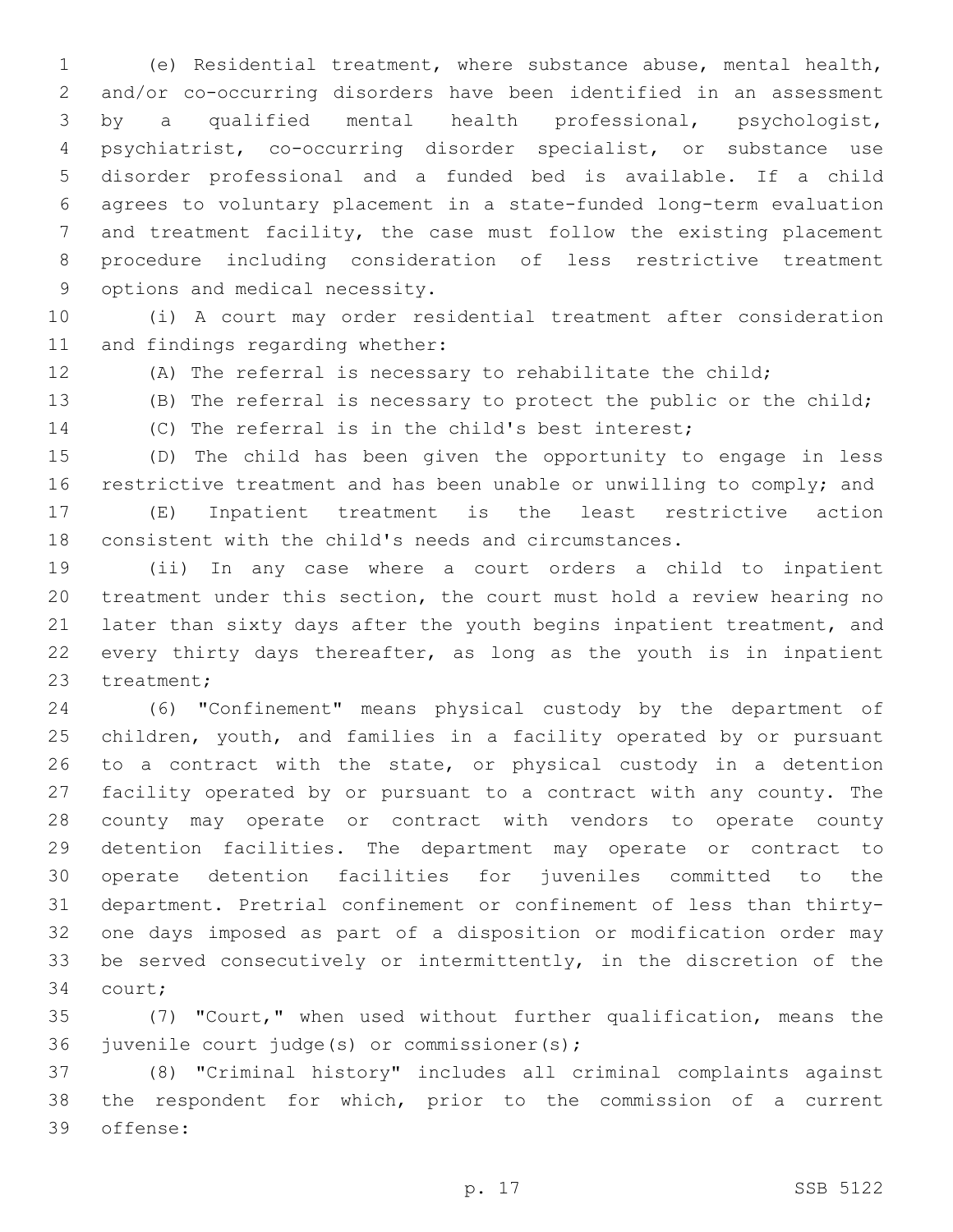(a) The allegations were found correct by a court. If a respondent is convicted of two or more charges arising out of the same course of conduct, only the highest charge from among these shall count as an offense for the purposes of this chapter; or

 (b) The criminal complaint was diverted by a prosecutor pursuant to the provisions of this chapter on agreement of the respondent and after an advisement to the respondent that the criminal complaint would be considered as part of the respondent's criminal history. A successfully completed deferred adjudication that was entered before July 1, 1998, or a deferred disposition shall not be considered part 11 of the respondent's criminal history;

 (9) "Department" means the department of children, youth, and 13 families;

 (10) "Detention facility" means a county facility, paid for by the county, for the physical confinement of a juvenile alleged to have committed an offense or an adjudicated offender subject to a disposition or modification order. "Detention facility" includes county group homes, inpatient substance abuse programs, juvenile 19 basic training camps, and electronic monitoring;

 (11) "Diversion unit" means any probation counselor who enters into a diversion agreement with an alleged youthful offender, or any other person, community accountability board, youth court under the supervision of the juvenile court, or other entity with whom the juvenile court administrator has contracted to arrange and supervise such agreements pursuant to RCW 13.40.080, or any person, community 26 accountability board, or other entity specially funded by the legislature to arrange and supervise diversion agreements in accordance with the requirements of this chapter. For purposes of this subsection, "community accountability board" means a board comprised of members of the local community in which the juvenile offender resides. The superior court shall appoint the members. The boards shall consist of at least three and not more than seven members. If possible, the board should include a variety of representatives from the community, such as a law enforcement officer, teacher or school administrator, high school student, parent, and business owner, and should represent the cultural 37 diversity of the local community;

 (12) "Foster care" means temporary physical care in a foster family home or group care facility as defined in RCW 74.15.020 and 40 licensed by the department, or other legally authorized care;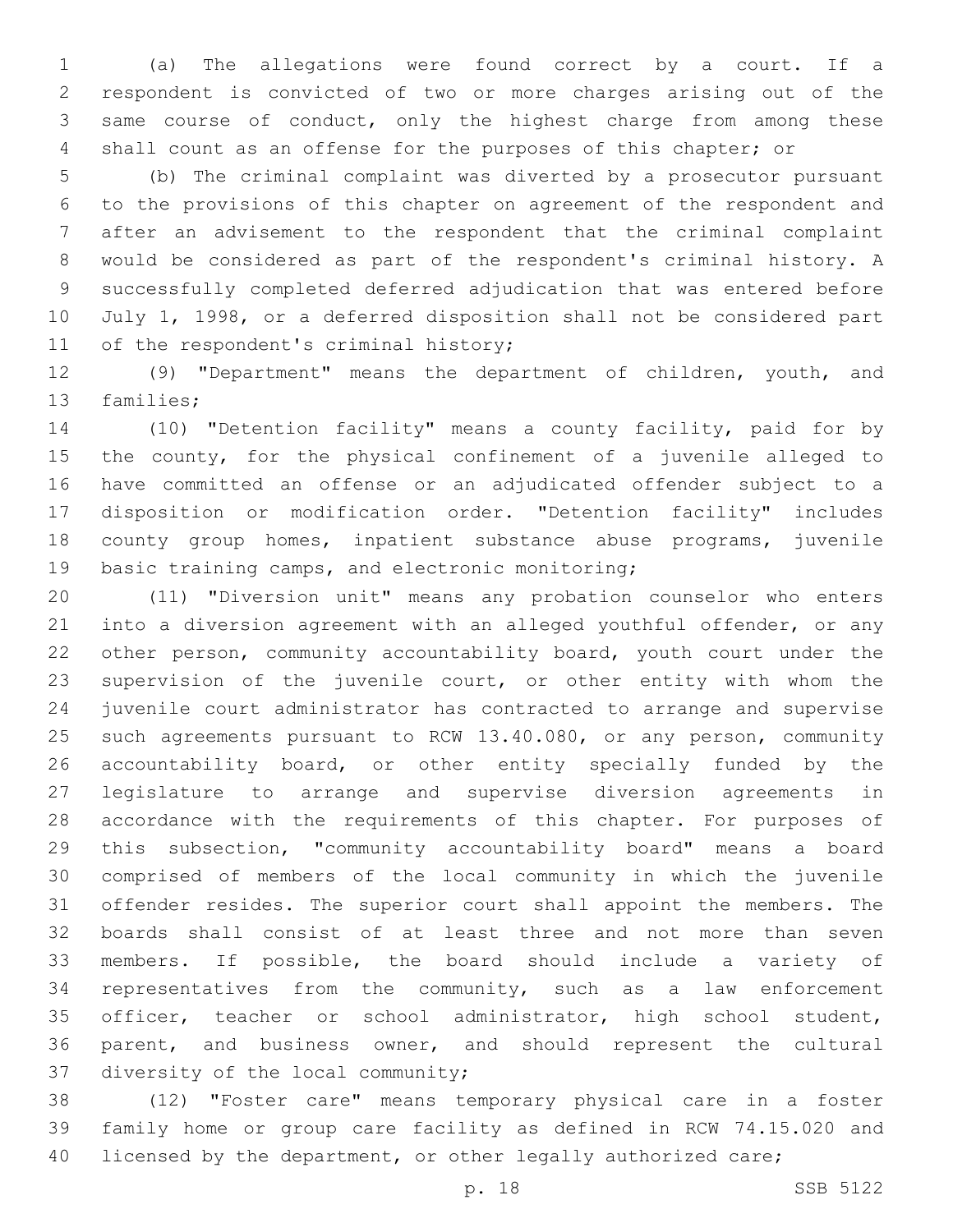(13) "Institution" means a juvenile facility established pursuant to chapters 72.05 and 72.16 through 72.20 RCW;2

 (14) "Intensive supervision program" means a parole program that requires intensive supervision and monitoring, offers an array of individualized treatment and transitional services, and emphasizes community involvement and support in order to reduce the likelihood a 7 juvenile offender will commit further offenses;

 (15) "Juvenile," "youth," and "child" mean any individual who is 9 under the chronological age of ((eighteen)) 20 years and who has not been previously transferred to adult court pursuant to RCW 13.40.110, unless the individual was convicted of a lesser charge or acquitted of the charge for which he or she was previously transferred pursuant to RCW 13.40.110 or who is not otherwise under adult court 14 jurisdiction;

 (16) "Juvenile offender" means any juvenile who has been found by the juvenile court to have committed an offense, including a person 17 ((eighteen)) 20 years of age or older over whom jurisdiction has been 18 extended under RCW 13.40.300;

 (17) "Labor" means the period of time before a birth during which contractions are of sufficient frequency, intensity, and duration to 21 bring about effacement and progressive dilation of the cervix;

 (18) "Local sanctions" means one or more of the following: (a) 0-30 days of confinement; (b) 0-12 months of community supervision; (c) 0-150 hours of community restitution; or (d) \$0-\$500 fine;

 (19) "Manifest injustice" means a disposition that would either impose an excessive penalty on the juvenile or would impose a serious, and clear danger to society in light of the purposes of this 28 chapter;

 (20) "Monitoring and reporting requirements" means one or more of the following: Curfews; requirements to remain at home, school, work, or court-ordered treatment programs during specified hours; restrictions from leaving or entering specified geographical areas; requirements to report to the probation officer as directed and to remain under the probation officer's supervision; and other conditions or limitations as the court may require which may not 36 include confinement;

 (21) "Offense" means an act designated a violation or a crime if committed by an adult under the law of this state, under any 39 ordinance of any city or county of this state, under any federal law, 40 or under the law of another state if the act occurred in that state;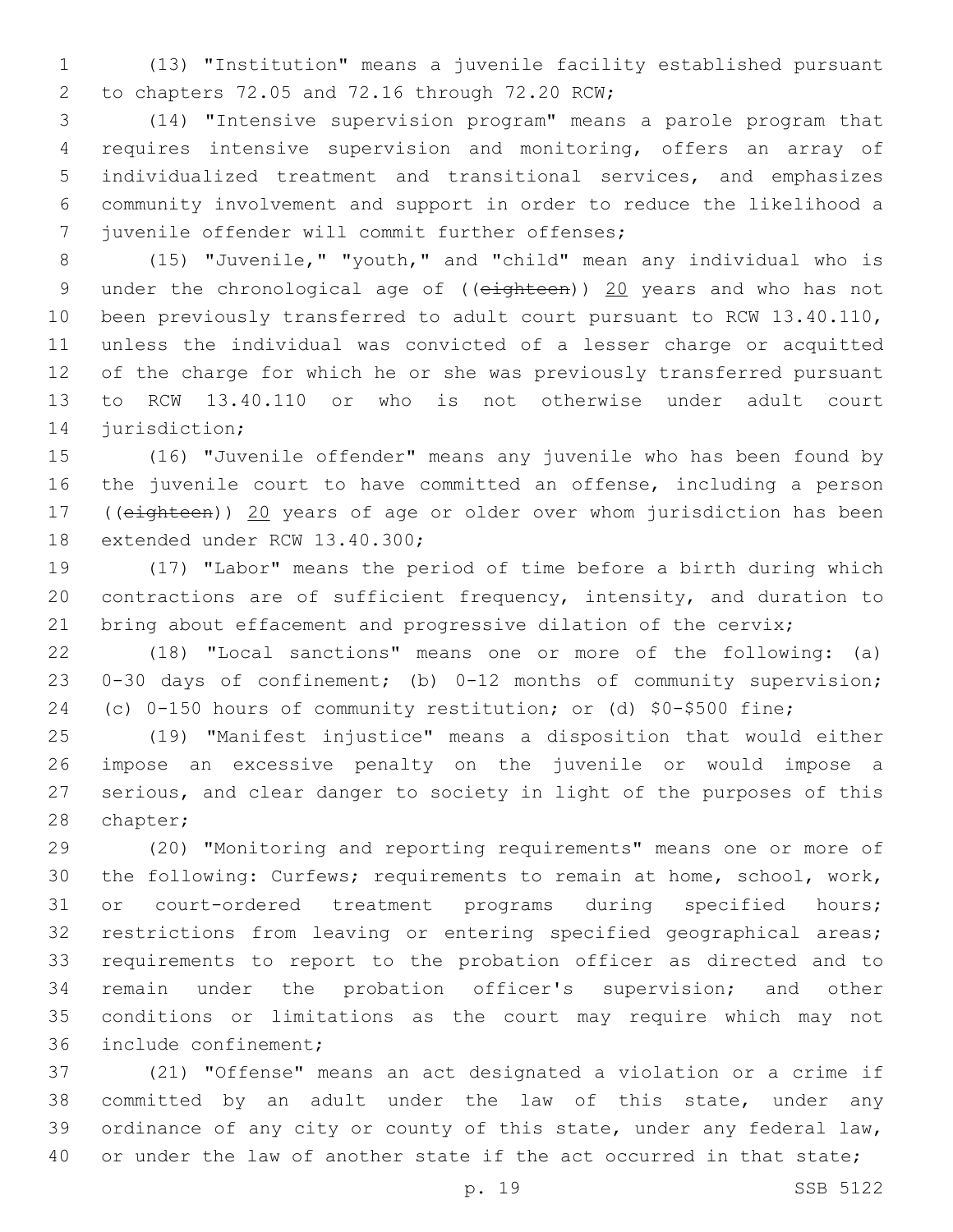(22) "Physical restraint" means the use of any bodily force or physical intervention to control a juvenile offender or limit a juvenile offender's freedom of movement in a way that does not involve a mechanical restraint. Physical restraint does not include momentary periods of minimal physical restriction by direct person- to-person contact, without the aid of mechanical restraint, accomplished with limited force and designed to:7

 (a) Prevent a juvenile offender from completing an act that would result in potential bodily harm to self or others or damage property;

 (b) Remove a disruptive juvenile offender who is unwilling to 11 leave the area voluntarily; or

(c) Guide a juvenile offender from one location to another;

 (23) "Postpartum recovery" means (a) the entire period a woman or youth is in the hospital, birthing center, or clinic after giving birth and (b) an additional time period, if any, a treating physician determines is necessary for healing after the youth leaves the 17 hospital, birthing center, or clinic;

 (24) "Probation bond" means a bond, posted with sufficient security by a surety justified and approved by the court, to secure the offender's appearance at required court proceedings and compliance with court-ordered community supervision or conditions of release ordered pursuant to RCW 13.40.040 or 13.40.050. It also means a deposit of cash or posting of other collateral in lieu of a bond if 24 approved by the court;

 (25) "Respondent" means a juvenile who is alleged or proven to 26 have committed an offense;

 (26) "Restitution" means financial reimbursement by the offender to the victim, and shall be limited to easily ascertainable damages for injury to or loss of property, actual expenses incurred for medical treatment for physical injury to persons, lost wages resulting from physical injury, and costs of the victim's counseling reasonably related to the offense. Restitution shall not include reimbursement for damages for mental anguish, pain and suffering, or other intangible losses. Nothing in this chapter shall limit or replace civil remedies or defenses available to the victim or 36 offender;

 (27) "Restorative justice" means practices, policies, and programs informed by and sensitive to the needs of crime victims that are designed to encourage offenders to accept responsibility for repairing the harm caused by their offense by providing safe and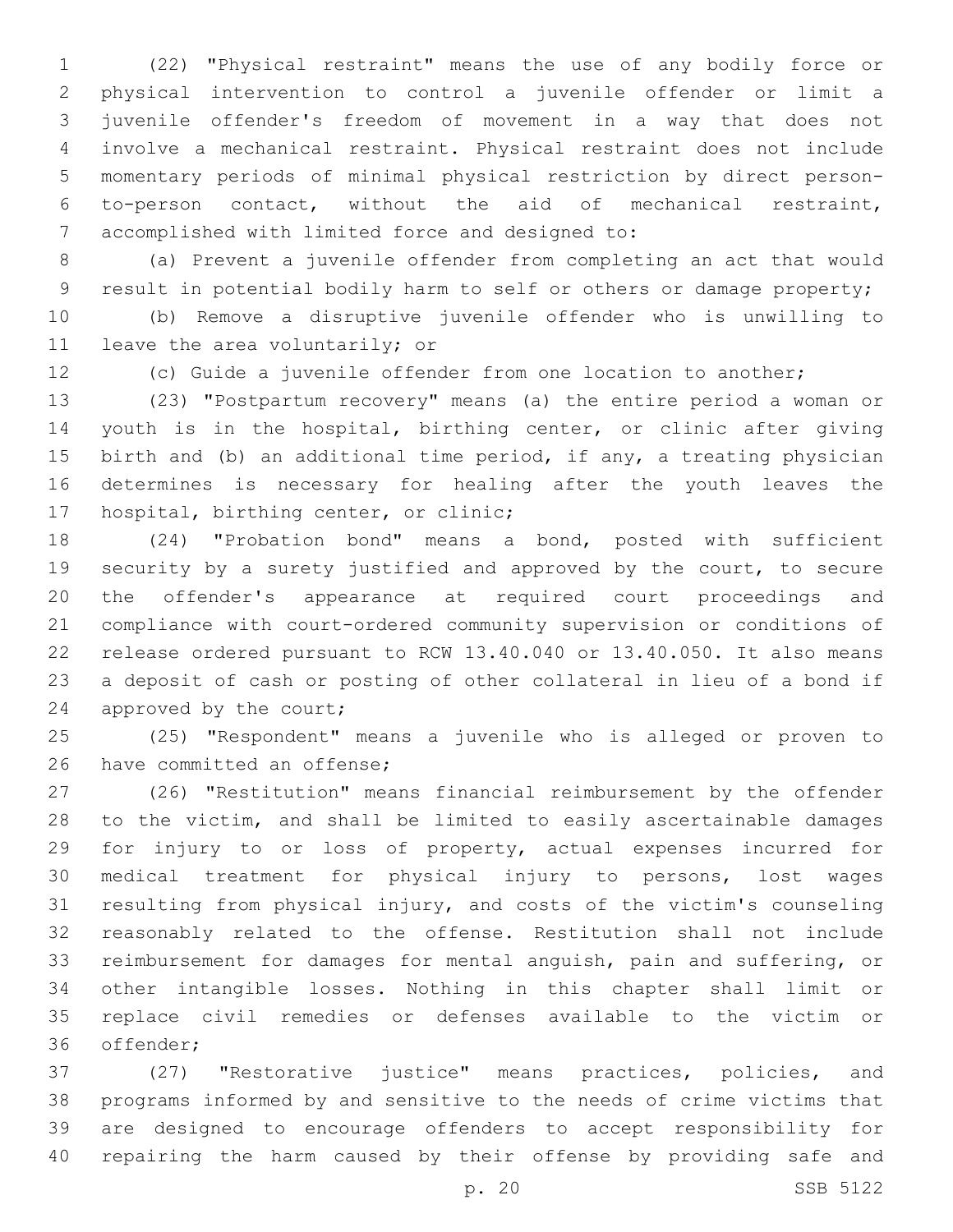supportive opportunities for voluntary participation and communication between the victim, the offender, their families, and 3 relevant community members;

 (28) "Restraints" means anything used to control the movement of 5 a person's body or limbs and includes:

(a) Physical restraint; or6

 (b) Mechanical device including but not limited to: Metal handcuffs, plastic ties, ankle restraints, leather cuffs, other 9 hospital-type restraints, tasers, or batons;

 (29) "Screening" means a process that is designed to identify a child who is at risk of having mental health, substance abuse, or co- occurring mental health and substance abuse disorders that warrant immediate attention, intervention, or more comprehensive assessment. A screening may be undertaken with or without the administration of a 15 formal instrument;

(30) "Secretary" means the secretary of the department;

 (31) "Services" means services which provide alternatives to incarceration for those juveniles who have pleaded or been adjudicated guilty of an offense or have signed a diversion agreement 20 pursuant to this chapter;

 (32) "Sex offense" means an offense defined as a sex offense in 22 RCW 9.94A.030;

 (33) "Sexual motivation" means that one of the purposes for which the respondent committed the offense was for the purpose of his or 25 her sexual gratification;

 (34) "Surety" means an entity licensed under state insurance laws 27 or by the state department of licensing, to write corporate, 28 property, or probation bonds within the state, and justified and approved by the superior court of the county having jurisdiction of 30 the case;

 (35) "Transportation" means the conveying, by any means, of an incarcerated pregnant youth from the institution or detention facility to another location from the moment she leaves the institution or detention facility to the time of arrival at the other location, and includes the escorting of the pregnant incarcerated youth from the institution or detention facility to a transport vehicle and from the vehicle to the other location;

 (36) "Violation" means an act or omission, which if committed by an adult, must be proven beyond a reasonable doubt, and is punishable 40 by sanctions which do not include incarceration;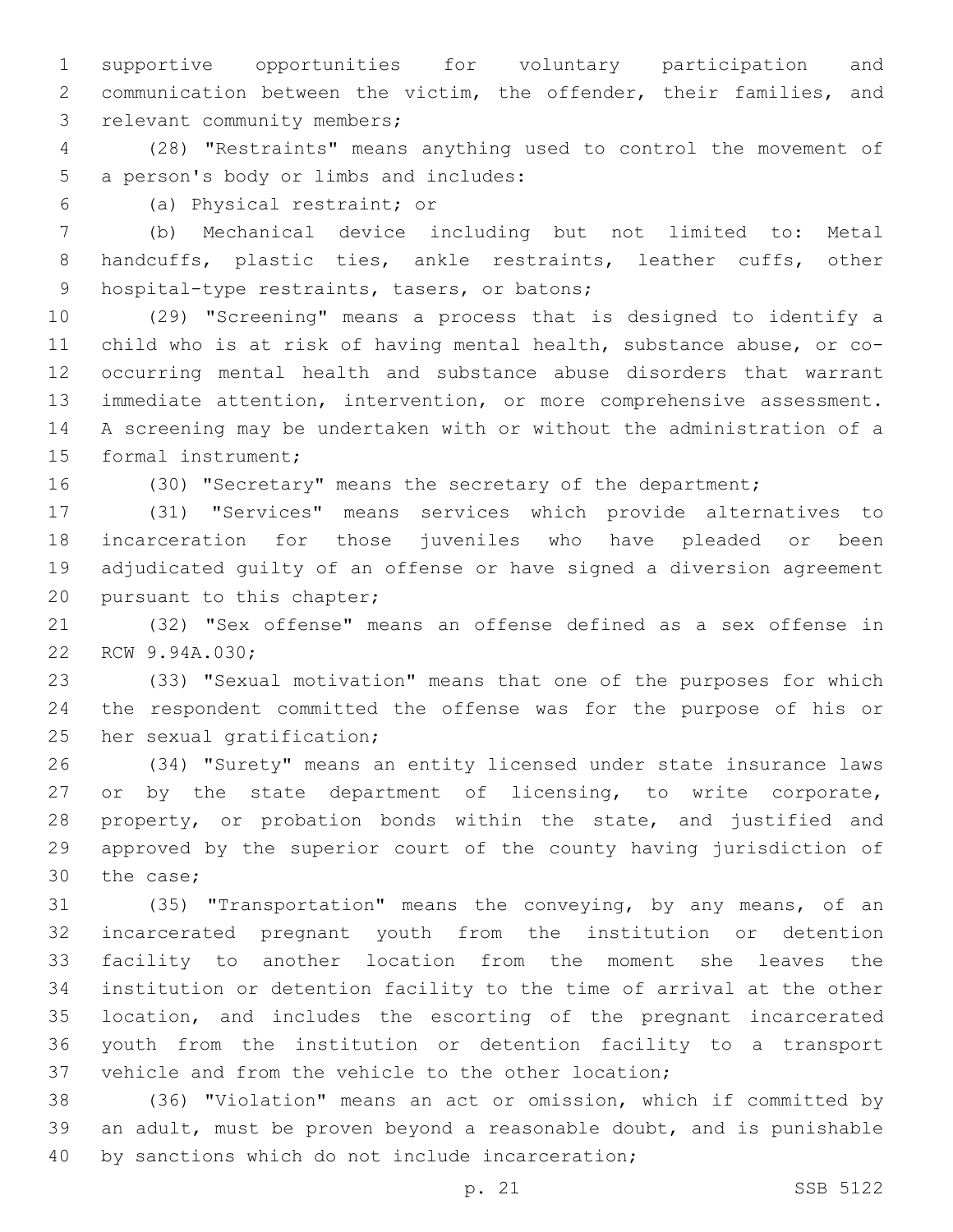1 (37) "Violent offense" means a violent offense as defined in RCW 2 9.94A.030;

3 (38) "Youth court" means a diversion unit under the supervision 4 of the juvenile court.

| 5     | Sec. 9.          | RCW 13.40.0357 and 2020 c 18 |                                  |                                              |  | - 8<br>$\rm S$       | are | each amended to |  |
|-------|------------------|------------------------------|----------------------------------|----------------------------------------------|--|----------------------|-----|-----------------|--|
| 6     | read as follows: |                              |                                  |                                              |  |                      |     |                 |  |
| 7     |                  |                              | DESCRIPTION AND OFFENSE CATEGORY |                                              |  |                      |     |                 |  |
| $8\,$ |                  |                              |                                  |                                              |  | JUVENILE DISPOSITION |     |                 |  |
| 9     |                  | <b>JUVENILE</b>              |                                  |                                              |  | <b>CATEGORY FOR</b>  |     |                 |  |
| 10    |                  | <b>DISPOSITION</b>           |                                  |                                              |  | ATTEMPT, BAILJUMP,   |     |                 |  |
| 11    |                  | <b>OFFENSE</b>               |                                  |                                              |  | CONSPIRACY, OR       |     |                 |  |
| 12    |                  | CATEGORY                     | DESCRIPTION (RCW CITATION)       |                                              |  | <b>SOLICITATION</b>  |     |                 |  |
| 13    |                  |                              |                                  | <b>Arson and Malicious Mischief</b>          |  |                      |     |                 |  |
| 14    |                  | A                            | Arson 1 (9A.48.020)              |                                              |  | $B+$                 |     |                 |  |
| 15    |                  | $\bf{B}$                     | Arson 2 (9A.48.030)              |                                              |  | $\mathsf{C}$         |     |                 |  |
| 16    |                  | $\mathcal{C}$                |                                  | Reckless Burning 1 (9A.48.040)               |  | D                    |     |                 |  |
| 17    |                  | D                            |                                  | Reckless Burning 2 (9A.48.050)               |  | ${\bf E}$            |     |                 |  |
| 18    |                  | B                            |                                  | Malicious Mischief 1 (9A.48.070)             |  | $\mathcal{C}$        |     |                 |  |
| 19    |                  | $\mathcal{C}$                |                                  | Malicious Mischief 2 (9A.48.080)             |  | ${\bf D}$            |     |                 |  |
| 20    |                  | $\mathbf D$                  |                                  | Malicious Mischief 3 (9A.48.090)             |  | ${\bf E}$            |     |                 |  |
| 21    |                  | E                            |                                  | Tampering with Fire Alarm Apparatus          |  | E                    |     |                 |  |
| 22    |                  |                              | (9.40.100)                       |                                              |  |                      |     |                 |  |
| 23    |                  | E                            |                                  | Tampering with Fire Alarm Apparatus          |  | E                    |     |                 |  |
| 24    |                  |                              |                                  | with Intent to Commit Arson (9.40.105)       |  |                      |     |                 |  |
| 25    |                  | A                            |                                  | Possession of Incendiary Device              |  | $B+$                 |     |                 |  |
| 26    |                  |                              | (9.40.120)                       |                                              |  |                      |     |                 |  |
| 27    |                  |                              |                                  | <b>Assault and Other Crimes Involving</b>    |  |                      |     |                 |  |
| 28    |                  |                              | <b>Physical Harm</b>             |                                              |  |                      |     |                 |  |
| 29    |                  | A                            | Assault 1 (9A.36.011)            |                                              |  | $B+$                 |     |                 |  |
| 30    |                  | $B+$                         | Assault 2 (9A.36.021)            |                                              |  | $C+$                 |     |                 |  |
| 31    |                  | $C+$                         | Assault 3 (9A.36.031)            |                                              |  | $D+$                 |     |                 |  |
| 32    |                  | $D+$                         | Assault 4 (9A.36.041)            |                                              |  | ${\bf E}$            |     |                 |  |
| 33    |                  | $B+$                         |                                  | Drive-By Shooting (9A.36.045)                |  | $C+$                 |     |                 |  |
| 34    |                  |                              |                                  | committed at age 15 or under                 |  |                      |     |                 |  |
| 35    |                  | $A++$                        |                                  | Drive-By Shooting (9A.36.045)                |  | A                    |     |                 |  |
| 36    |                  |                              |                                  | committed at age 16 (( $or 17$ )) through 18 |  |                      |     |                 |  |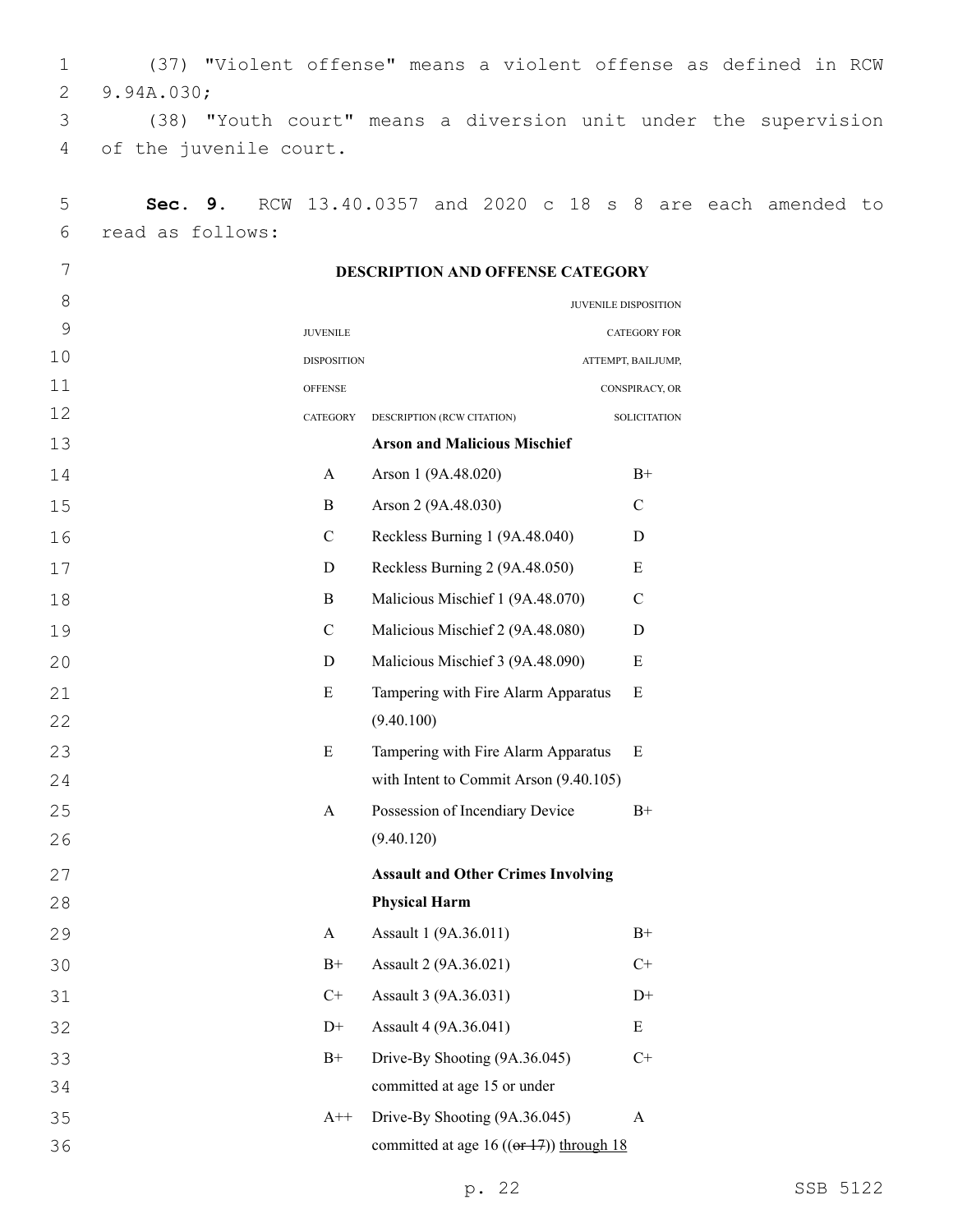| $\mathbf 1$  | $D+$          | Reckless Endangerment (9A.36.050)                 | ${\bf E}$     |
|--------------|---------------|---------------------------------------------------|---------------|
| $\mathbf{2}$ | $C+$          | Promoting Suicide Attempt (9A.36.060)             | $D+$          |
| 3            | $D+$          | Coercion (9A.36.070)                              | Ε             |
| 4            | $C+$          | Custodial Assault (9A.36.100)                     | $D+$          |
| 5            |               | <b>Burglary and Trespass</b>                      |               |
| 6            | $B+$          | Burglary 1 (9A.52.020) committed at               | $C+$          |
| 7            |               | age 15 or under                                   |               |
| 8            | $A-$          | Burglary 1 (9A.52.020) committed at               | $B+$          |
| $\mathsf{O}$ |               | age 16 $((or 17))$ through 18                     |               |
| 10           | B             | Residential Burglary (9A.52.025)                  | $\mathbf C$   |
| 11           | B             | Burglary 2 (9A.52.030)                            | $\mathbf C$   |
| 12           | D             | Burglary Tools (Possession of)                    | E             |
| 13           |               | (9A.52.060)                                       |               |
| 14           | D             | Criminal Trespass 1 (9A.52.070)                   | E             |
| 15           | E             | Criminal Trespass 2 (9A.52.080)                   | Ε             |
| 16           | $\mathbf C$   | Mineral Trespass (78.44.330)                      | $\mathcal{C}$ |
| 17           | $\mathbf C$   | Vehicle Prowling 1 (9A.52.095)                    | D             |
| 18           | D             | Vehicle Prowling 2 (9A.52.100)                    | Ε             |
|              |               |                                                   |               |
| 19           |               | <b>Drugs</b>                                      |               |
| 20           | E             | Possession/Consumption of Alcohol                 | Ε             |
| 21           |               | (66.44.270)                                       |               |
| 22           | $\mathbf C$   | <b>Illegally Obtaining Legend Drug</b>            | D             |
| 23           |               | (69.41.020)                                       |               |
| 24           | $C+$          | Sale, Delivery, Possession of Legend              | $D+$          |
| 25           |               | Drug with Intent to Sell $(69.41.030(2)(a))$      |               |
| 26           | E             | Possession of Legend                              | Ε             |
| 27           |               | Drug $(69.41.030(2)(b))$                          |               |
| 28           | $B+$          | Violation of Uniform Controlled                   | $B+$          |
| 29           |               | Substances Act - Narcotic,                        |               |
| 30           |               | Methamphetamine, or Flunitrazepam                 |               |
| 31           |               | Sale (69.50.401(2) (a) or (b))                    |               |
| 32           | $\mathcal{C}$ | Violation of Uniform Controlled                   | C             |
| 33           |               | Substances Act - Nonnarcotic Sale                 |               |
| 34           |               | (69.50.401(2)(c))                                 |               |
| 35<br>36     | E             | Possession of Marihuana <40 grams<br>(69.50.4014) | E             |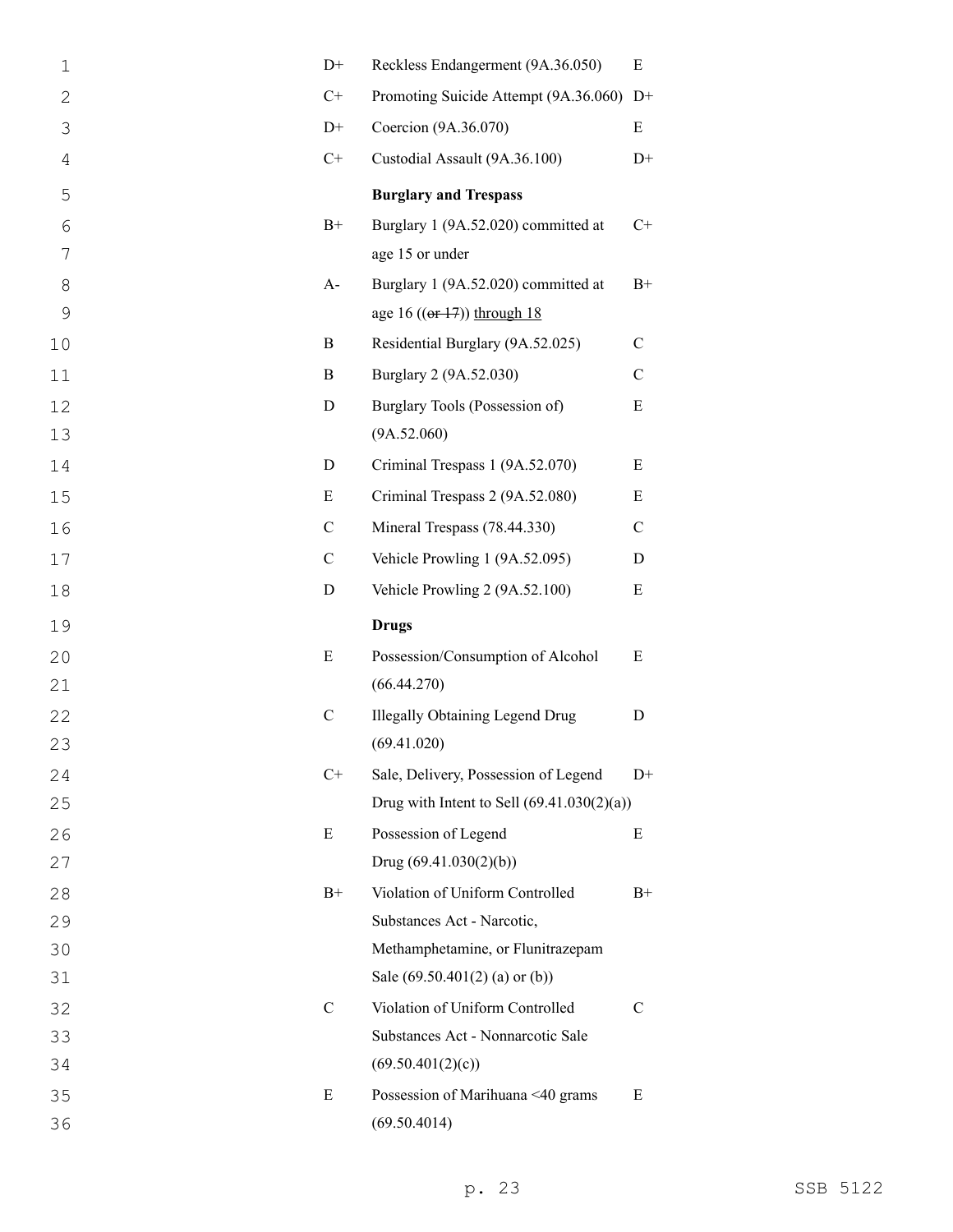| $\mathbf 1$ | $\mathbf C$   | Fraudulently Obtaining Controlled           | C             |
|-------------|---------------|---------------------------------------------|---------------|
| 2           |               | Substance (69.50.403)                       |               |
| 3           | $C+$          | Sale of Controlled Substance for Profit     | $C+$          |
| 4           |               | (69.50.410)                                 |               |
| 5           | E             | Unlawful Inhalation (9.47A.020)             | E             |
| 6           | B             | Violation of Uniform Controlled             | B             |
| 7           |               | Substances Act - Narcotic,                  |               |
| 8           |               | Methamphetamine, or Flunitrazepam           |               |
| 9           |               | Counterfeit Substances (69.50.4011(2)       |               |
| 10          |               | $(a)$ or $(b)$ )                            |               |
| 11          | $\mathcal{C}$ | Violation of Uniform Controlled             | C             |
| 12          |               | Substances Act - Nonnarcotic Counterfeit    |               |
| 13          |               | Substances (69.50.4011(2) (c), (d), or (e)) |               |
| 14          | $\mathcal{C}$ | Violation of Uniform Controlled             | C             |
| 15          |               | Substances Act - Possession of a            |               |
| 16          |               | Controlled Substance (69.50.4013)           |               |
| 17          | $\mathcal{C}$ | Violation of Uniform Controlled             | C             |
| 18          |               | Substances Act - Possession of a            |               |
| 19          |               | Controlled Substance (69.50.4012)           |               |
| 20          |               | <b>Firearms and Weapons</b>                 |               |
|             |               |                                             |               |
| 21          | B             | Theft of Firearm (9A.56.300)                | C             |
| 22          | B             | Possession of Stolen Firearm                | C             |
| 23          |               | (9A.56.310)                                 |               |
| 24          | E             | Carrying Loaded Pistol Without Permit       | E             |
| 25          |               | (9.41.050)                                  |               |
| 26          | $\mathbf C$   | Possession of Firearms by Minor $($ 18)     | $\mathcal{C}$ |
| 27          |               | (9.41.040(2)(a) (vi))                       |               |
| 28          | $D+$          | Possession of Dangerous Weapon              | E             |
| 29          |               | (9.41.250)                                  |               |
| 30          | D             | Intimidating Another Person by use of       | E             |
| 31          |               | Weapon (9.41.270)                           |               |
| 32          |               | Homicide                                    |               |
| 33          | $A+$          | Murder 1 (9A.32.030)                        | A             |
| 34          | $A+$          | Murder 2 (9A.32.050)                        | $B+$          |
| 35          | $B+$          | Manslaughter 1 (9A.32.060)                  | $C+$          |
| 36          | $C+$          | Manslaughter 2 (9A.32.070)                  | $D+$          |
| 37          | $B+$          | Vehicular Homicide (46.61.520)              | $C+$          |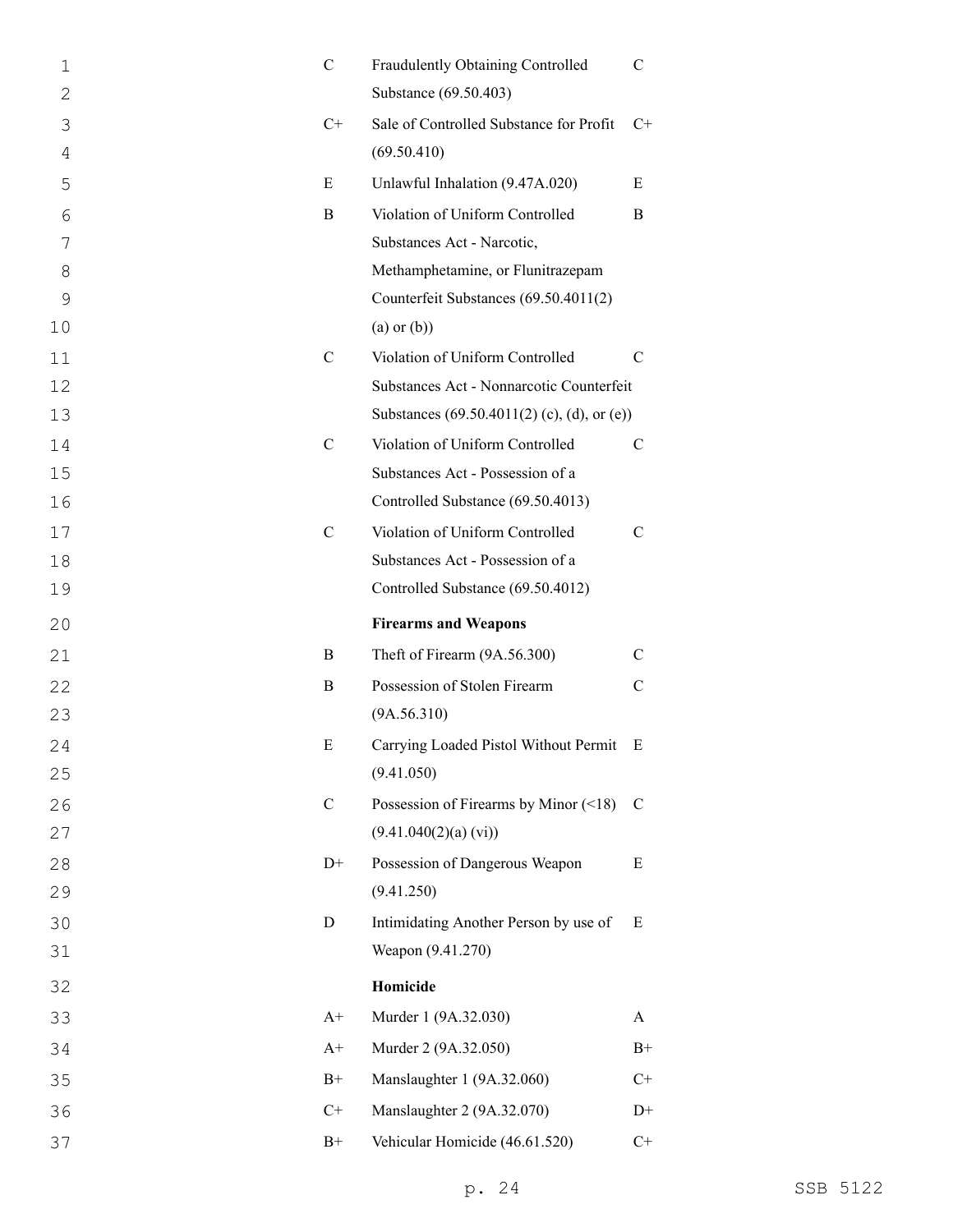| $\mathbf 1$  |             | Kidnapping                                  |               |
|--------------|-------------|---------------------------------------------|---------------|
| $\mathbf{2}$ | A           | Kidnap 1 (9A.40.020)                        | $B+$          |
| 3            | $B+$        | Kidnap 2 (9A.40.030)                        | $C+$          |
| 4            | $C+$        | Unlawful Imprisonment (9A.40.040)           | $D+$          |
| 5            |             | <b>Obstructing Governmental Operation</b>   |               |
| 6            | $\mathbf D$ | Obstructing a Law Enforcement Officer E     |               |
| 7            |             | (9A.76.020)                                 |               |
| 8            | E           | Resisting Arrest (9A.76.040)                | E             |
| 9            | B           | Introducing Contraband 1 (9A.76.140)        | $\mathcal{C}$ |
| 10           | $\mathbf C$ | Introducing Contraband 2 (9A.76.150)        | D             |
| 11           | E           | Introducing Contraband 3 (9A.76.160)        | E             |
| 12           | $B+$        | Intimidating a Public Servant               | $C+$          |
| 13           |             | (9A.76.180)                                 |               |
| 14           | $B+$        | Intimidating a Witness (9A.72.110)          | $C+$          |
| 15           |             | <b>Public Disturbance</b>                   |               |
| 16           | $C+$        | Criminal Mischief with Weapon               | $D+$          |
| 17           |             | (9A.84.010(2)(b))                           |               |
| 18           | $D+$        | Criminal Mischief Without Weapon            | E             |
| 19           |             | (9A.84.010(2)(a))                           |               |
| 20           | E           | Failure to Disperse (9A.84.020)             | Ε             |
| 21           | E           | Disorderly Conduct (9A.84.030)              | E             |
| 22           |             | <b>Sex Crimes</b>                           |               |
| 23           | A           | Rape 1 (9A.44.040)                          | $B+$          |
| 24           | $B++$       | Rape 2 (9A.44.050) committed at age 14 $B+$ |               |
| 25           |             | or under                                    |               |
| 26           | A-          | Rape 2 (9A.44.050) committed at age 15 $B+$ |               |
| 27           |             | through age $((17))$ 18                     |               |
| 28           | $C+$        | Rape 3 (9A.44.060)                          | $D+$          |
| 29           | $B++$       | Rape of a Child 1 (9A.44.073)               | $B+$          |
| 30           |             | committed at age 14 or under                |               |
| 31           | A-          | Rape of a Child 1 (9A.44.073)               | $B+$          |
| 32           |             | committed at age 15                         |               |
| 33           | $B+$        | Rape of a Child 2 (9A.44.076)               | $C+$          |
| 34           | $\bf{B}$    | Incest $1(9A.64.020(1))$                    | $\mathcal{C}$ |
| 35           | $\mathbf C$ | Incest $2(9A.64.020(2))$                    | D             |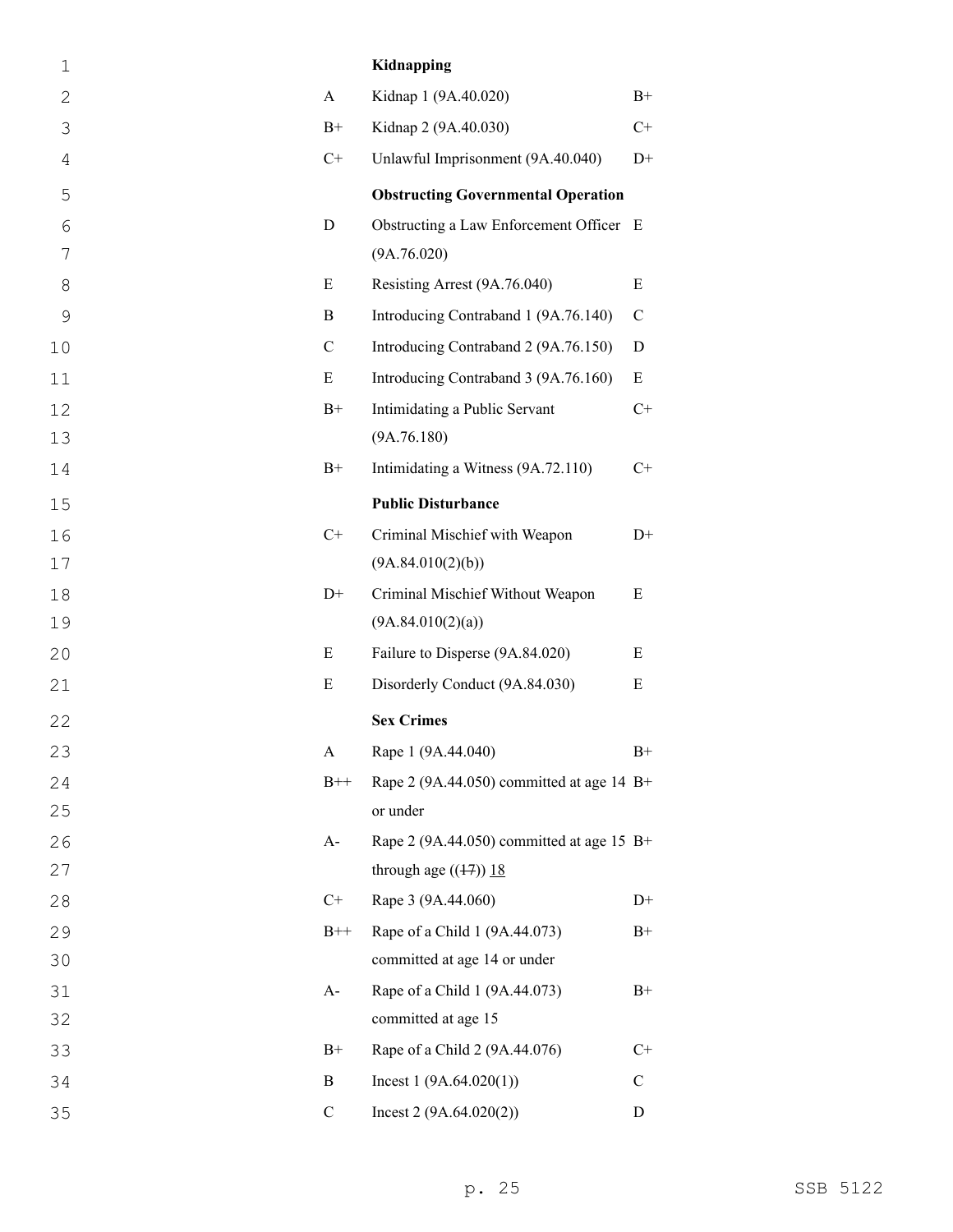| $\mathbf 1$  | $D+$          | Indecent Exposure (Victim <14)           | Ε             |
|--------------|---------------|------------------------------------------|---------------|
| $\mathbf{2}$ |               | (9A.88.010)                              |               |
| 3            | E             | Indecent Exposure (Victim 14 or over)    | E             |
| 4            |               | (9A.88.010)                              |               |
| 5            | $B+$          | Promoting Prostitution 1 (9A.88.070)     | $C+$          |
| 6            | $C+$          | Promoting Prostitution 2 (9A.88.080)     | $D+$          |
| 7            | E             | O & A (Prostitution) (9A.88.030)         | E             |
| 8            | $B+$          | Indecent Liberties (9A.44.100)           | $C+$          |
| $\mathsf{O}$ | $B++$         | Child Molestation 1 (9A.44.083)          | $B+$          |
| 10           |               | committed at age 14 or under             |               |
| 11           | $A-$          | Child Molestation 1 (9A.44.083)          | $B+$          |
| 12           |               | committed at age 15 through age $((17))$ |               |
| 13           |               | <u>18</u>                                |               |
| 14           | B             | Child Molestation 2 (9A.44.086)          | $C+$          |
| 15           | $\mathcal{C}$ | Failure to Register as a Sex Offender    | D             |
| 16           |               | (9A.44.132)                              |               |
| 17           |               | Theft, Robbery, Extortion, and           |               |
| 18           |               | Forgery                                  |               |
| 19           | B             | Theft 1 (9A.56.030)                      | $\mathcal{C}$ |
| 20           | $\mathsf{C}$  | Theft 2 (9A.56.040)                      | D             |
| 21           | D             | Theft 3 (9A.56.050)                      | E             |
| 22           | B             | Theft of Livestock 1 and 2 (9A.56.080    | $\mathcal{C}$ |
| 23           |               | and 9A.56.083)                           |               |
| 24           | $\mathsf C$   | Forgery (9A.60.020)                      | D             |
| 25           | A             | Robbery 1 (9A.56.200) committed at       | $B+$          |
| 26           |               | age 15 or under                          |               |
| 27           | $A++$         | Robbery 1 (9A.56.200) committed at       | A             |
| 28           |               | age 16 $((or 17))$ through 18            |               |
| 29           | $B+$          | Robbery 2 (9A.56.210)                    | $C+$          |
| 30           | $B+$          | Extortion 1 (9A.56.120)                  | $C+$          |
| 31           | $C+$          | Extortion 2 (9A.56.130)                  | $D+$          |
| 32           | $\mathsf{C}$  | Identity Theft $1 (9.35.020(2))$         | D             |
| 33           | D             | Identity Theft $2(9.35.020(3))$          | E             |
| 34           | D             | <b>Improperly Obtaining Financial</b>    | Ε             |
| 35           |               | Information $(9.35.010)$                 |               |
| 36           | B             | Possession of a Stolen Vehicle           | $\mathcal{C}$ |
| 37           |               | (9A.56.068)                              |               |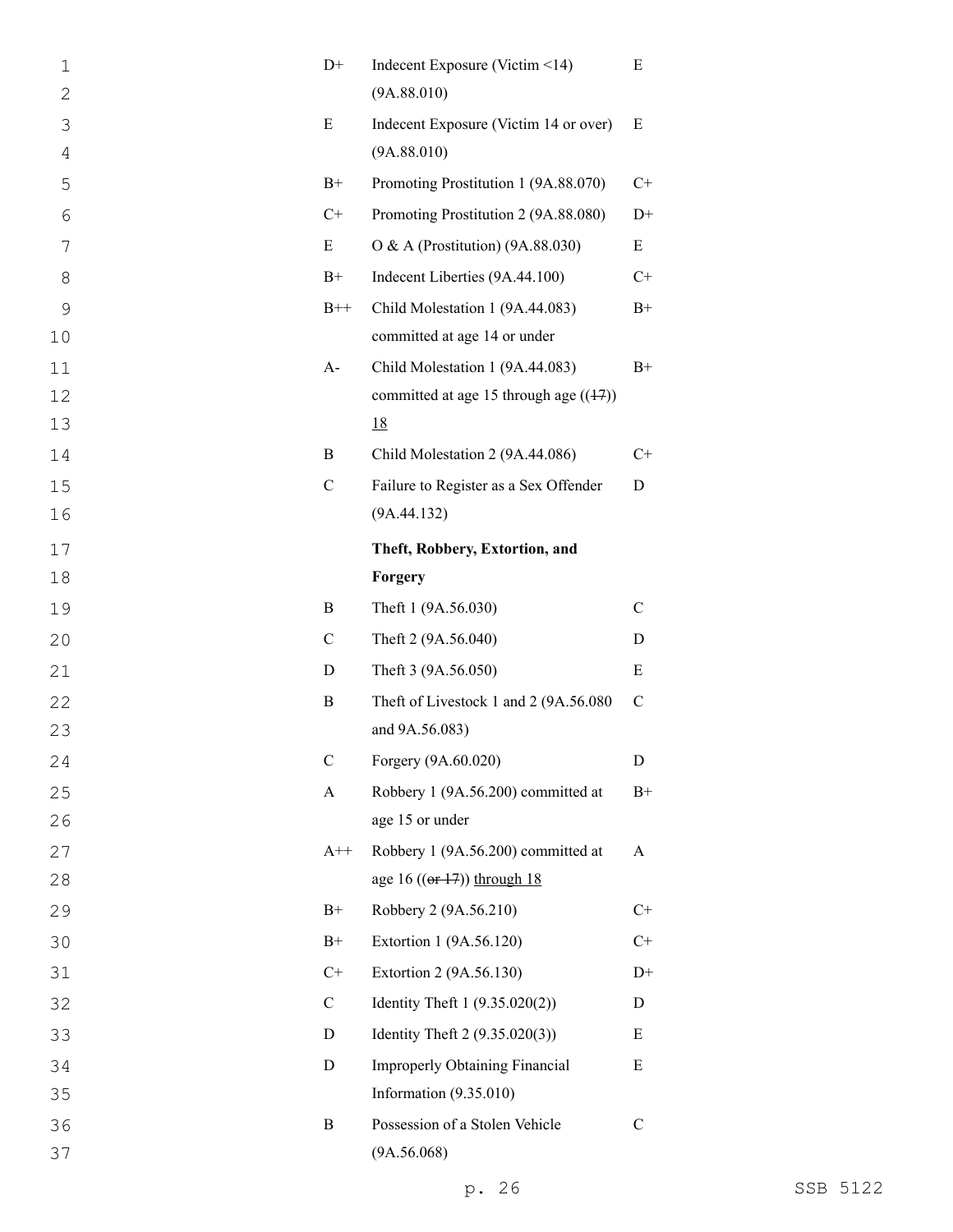| $\mathbf 1$    | B             | Possession of Stolen Property 1            | C             |
|----------------|---------------|--------------------------------------------|---------------|
| $\mathbf{2}$   |               | (9A.56.150)                                |               |
| 3              | $\mathcal{C}$ | Possession of Stolen Property 2            | D             |
| $\overline{4}$ |               | (9A.56.160)                                |               |
| 5              | D             | Possession of Stolen Property 3            | E             |
| 6              |               | (9A.56.170)                                |               |
| 7              | B             | Taking Motor Vehicle Without               | C             |
| 8              |               | Permission 1 (9A.56.070)                   |               |
| 9              | $\mathcal{C}$ | Taking Motor Vehicle Without               | D             |
| 10             |               | Permission 2 (9A.56.075)                   |               |
| 11             | B             | Theft of a Motor Vehicle (9A.56.065)       | $\mathcal{C}$ |
| 12             |               | <b>Motor Vehicle Related Crimes</b>        |               |
| 13             | E             | Driving Without a License (46.20.005)      | Ε             |
| 14             | $B+$          | Hit and Run - Death $(46.52.020(4)(a))$    | $C+$          |
| 15             | $\mathcal{C}$ | Hit and Run - Injury (46.52.020(4)(b))     | D             |
| 16             | D             | Hit and Run-Attended (46.52.020(5))        | Ε             |
| 17             | E             | Hit and Run-Unattended (46.52.010)         | Ε             |
| 18             | $\mathcal{C}$ | Vehicular Assault (46.61.522)              | D             |
| 19             | $\mathcal{C}$ | Attempting to Elude Pursuing Police        | D             |
| 20             |               | Vehicle (46.61.024)                        |               |
| 21             | E             | Reckless Driving (46.61.500)               | Ε             |
| 22             | D             | Driving While Under the Influence          | E             |
| 23             |               | $(46.61.502$ and $46.61.504)$              |               |
| 24             | $B+$          | Felony Driving While Under the             | B             |
| 25             |               | Influence $(46.61.502(6))$                 |               |
| 26             | $B+$          | Felony Physical Control of a Vehicle       | B             |
| 27             |               | While Under the Influence $(46.61.504(6))$ |               |
| 28             |               | Other                                      |               |
| 29             | B             | Animal Cruelty 1 (16.52.205)               | C             |
| 30             | B             | Bomb Threat (9.61.160)                     | C             |
| 31             | $\mathsf{C}$  | Escape $1^1$ (9A.76.110)                   | C             |
| 32             | $\mathsf{C}$  | Escape $2^1$ (9A.76.120)                   | C             |
| 33             | D             | Escape 3 (9A.76.130)                       | E             |
| 34             | E             | Obscene, Harassing, Etc., Phone Calls      | E             |
| 35             |               | (9.61.230)                                 |               |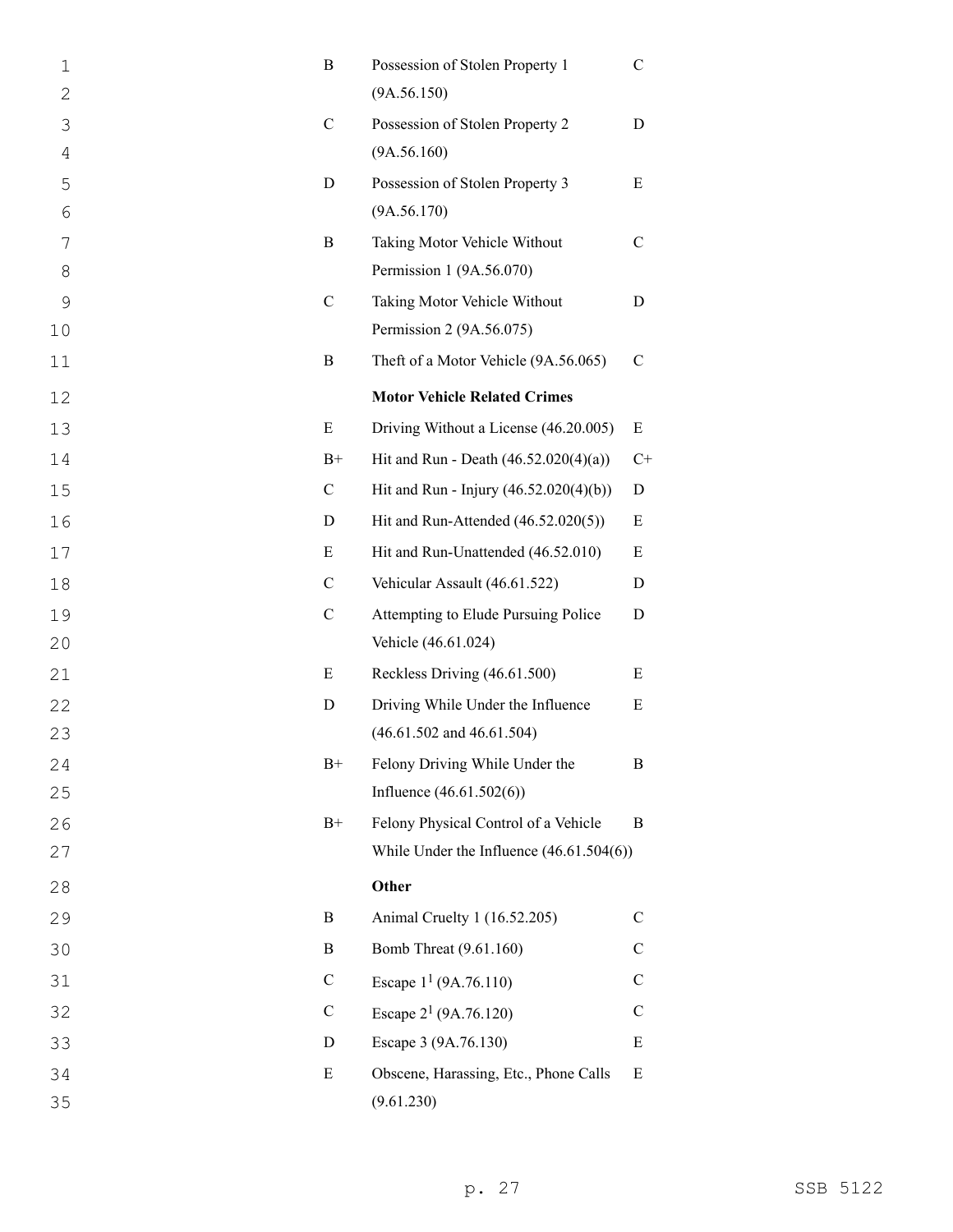| 1             | A                                                                                 |             | Other Offense Equivalent to an Adult             |                       | $B+$          |               |                  |
|---------------|-----------------------------------------------------------------------------------|-------------|--------------------------------------------------|-----------------------|---------------|---------------|------------------|
| 2             |                                                                                   |             | Class A Felony                                   |                       |               |               |                  |
| 3             | B                                                                                 |             | Other Offense Equivalent to an Adult             |                       | $\mathcal{C}$ |               |                  |
| 4             |                                                                                   |             | Class B Felony                                   |                       |               |               |                  |
| 5             | $\mathcal{C}$                                                                     |             | Other Offense Equivalent to an Adult             |                       | D             |               |                  |
| 6             |                                                                                   |             | Class C Felony                                   |                       |               |               |                  |
| 7             | D                                                                                 |             | Other Offense Equivalent to an Adult             |                       | E             |               |                  |
| $8\,$         |                                                                                   |             | Gross Misdemeanor                                |                       |               |               |                  |
| $\mathcal{G}$ | E                                                                                 |             | Other Offense Equivalent to an Adult             |                       | E             |               |                  |
| 10            |                                                                                   |             | Misdemeanor                                      |                       |               |               |                  |
| 11            | V                                                                                 |             | Violation of Order of Restitution,               |                       | V             |               |                  |
| 12            |                                                                                   |             | Community Supervision, or Confinement            |                       |               |               |                  |
| 13            |                                                                                   |             | $(13.40.200)^2$                                  |                       |               |               |                  |
| 14            | $1$ Escape 1 and 2 and Attempted Escape 1 and 2 are classed as C offenses         |             |                                                  |                       |               |               |                  |
| 15            | and the standard range is established as follows:                                 |             |                                                  |                       |               |               |                  |
| 16            | 1st escape or attempted escape during 12-month period - 28 days                   |             |                                                  |                       |               |               |                  |
| 17            | confinement                                                                       |             |                                                  |                       |               |               |                  |
| 18            | 2nd escape or attempted escape during 12-month period - 8 weeks                   |             |                                                  |                       |               |               |                  |
| 19            | confinement                                                                       |             |                                                  |                       |               |               |                  |
| 20            | 3rd and subsequent escape or attempted escape during 12-month                     |             |                                                  |                       |               |               |                  |
| 21            | period - 12 weeks confinement                                                     |             |                                                  |                       |               |               |                  |
| 22            | <sup>2</sup> If the court finds that a respondent has violated terms of an order, |             |                                                  |                       |               |               |                  |
| 23            | it may impose a penalty of up to 30 days of confinement.                          |             |                                                  |                       |               |               |                  |
| 24            |                                                                                   |             | JUVENILE SENTENCING STANDARDS                    |                       |               |               |                  |
| 25            | schedule must be used for juvenile offenders.<br>This                             |             |                                                  |                       |               |               | The court<br>may |
| 26            | select sentencing option A, B, C, or D.                                           |             |                                                  |                       |               |               |                  |
| 27            |                                                                                   |             |                                                  | <b>OPTION A</b>       |               |               |                  |
| 28            |                                                                                   |             | JUVENILE OFFENDER SENTENCING GRID                |                       |               |               |                  |
| 29            |                                                                                   |             |                                                  |                       |               |               |                  |
|               |                                                                                   |             |                                                  | <b>STANDARD RANGE</b> |               |               |                  |
| 30            | $A++$                                                                             |             | 129 to 260 weeks for all category A++ offenses   |                       |               |               |                  |
| 31            | $A+$                                                                              |             | 180 weeks to age 21 for all category A+ offenses |                       |               |               |                  |
| 32            | A                                                                                 |             | 103-129 weeks for all category A offenses        |                       |               |               |                  |
| 33            | $A-$                                                                              | 30-40 weeks | 52-65 weeks                                      | 80-100 weeks          |               | 103-129 weeks | 103-129 weeks    |
| 34            | $B++$                                                                             | 15-36 weeks | 52-65 weeks                                      | 80-100 weeks          |               | 103-129 weeks | 103-129 weeks    |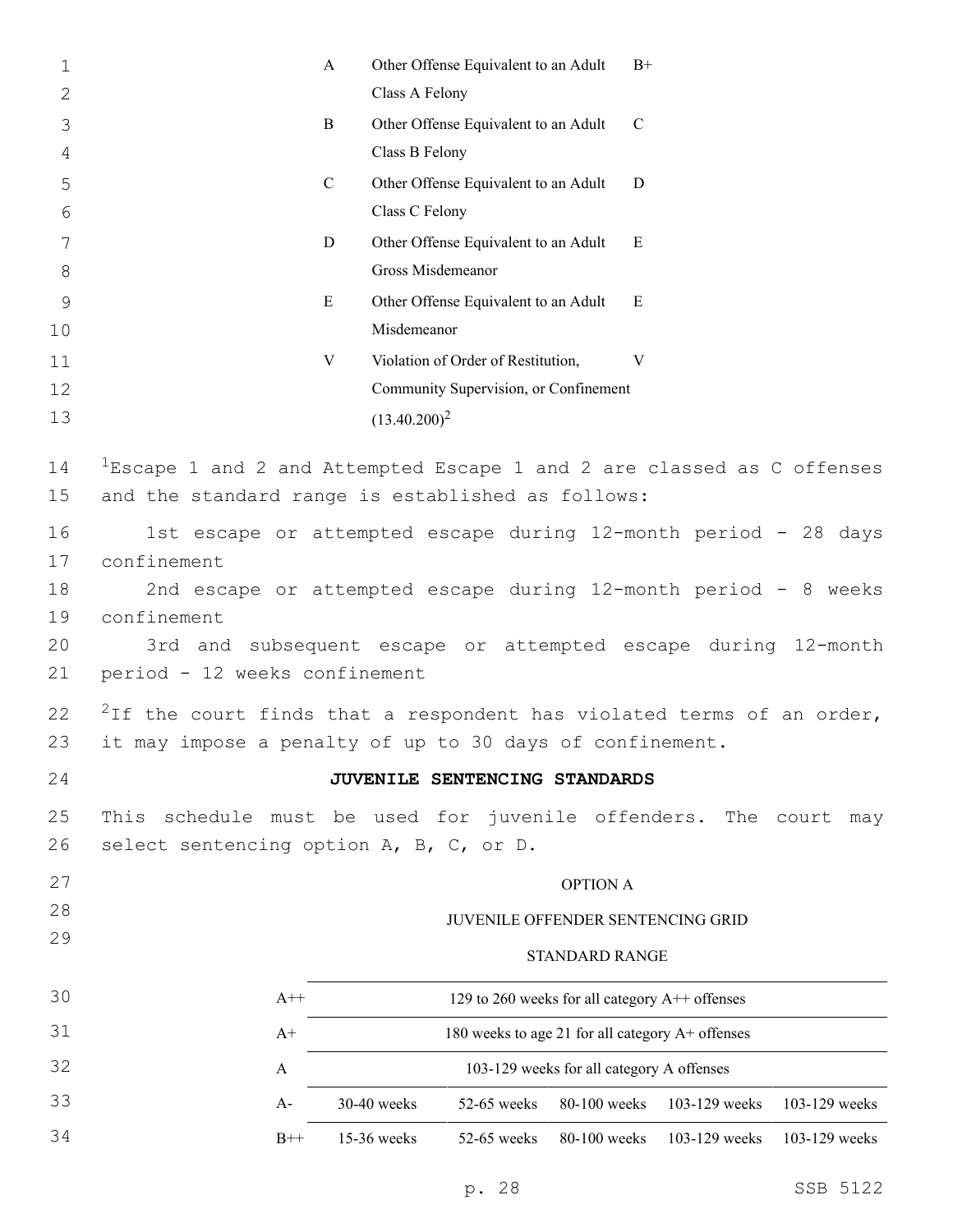| 1 | <b>CURRENT</b>  | $B+$             | $15-36$ weeks | $15-36$ weeks | $52-65$ weeks  | $80-100$ weeks | $103 - 129$ weeks |
|---|-----------------|------------------|---------------|---------------|----------------|----------------|-------------------|
| 2 | <b>OFFENSE</b>  | $\boldsymbol{B}$ | LS            | LS            | $15-36$ weeks  | $15-36$ weeks  | $52-65$ weeks     |
| 3 | <b>CATEGORY</b> | $C+$             | LS            | LS            | LS             | $15-36$ weeks  | $15-36$ weeks     |
| 4 |                 | $\mathbf C$      | LS            | LS            | LS             | LS             | $15-36$ weeks     |
| 5 |                 | $D+$             | LS            | LS            | LS             | LS             | LS                |
| 6 |                 | D                | LS            | LS            | LS             | LS             | LS.               |
| 7 |                 | ${\bf E}$        | LS            | LS            | LS             | LS             | LS                |
| 8 | <b>PRIOR</b>    |                  | $\mathbf{0}$  |               | $\mathfrak{D}$ | 3              | 4 or more         |

### ADJUDICATIONS

 NOTE: References in the grid to days or weeks mean periods of confinement. "LS" means "local sanctions" as defined in RCW 12 13.40.020.

 (1) The vertical axis of the grid is the current offense category. The current offense category is determined by the offense 15 of adjudication.

 (2) The horizontal axis of the grid is the number of prior adjudications included in the juvenile's criminal history. Each prior felony adjudication shall count as one point. Each prior violation, misdemeanor, and gross misdemeanor adjudication shall count as 1/4 20 point. Fractional points shall be rounded down.

 (3) The standard range disposition for each offense is determined by the intersection of the column defined by the prior adjudications and the row defined by the current offense category.

 (4) RCW 13.40.180 applies if the offender is being sentenced for 25 more than one offense.

 (5) A current offense that is a violation is equivalent to an offense category of E. However, a disposition for a violation shall 28 not include confinement.

- **OR**
- **OPTION B**
- 

# **SUSPENDED DISPOSITION ALTERNATIVE**

 (1) If the offender is subject to a standard range disposition involving confinement by the department, the court may impose the standard range and suspend the disposition on condition that the offender comply with one or more local sanctions and any educational or treatment requirement. The treatment programs provided to the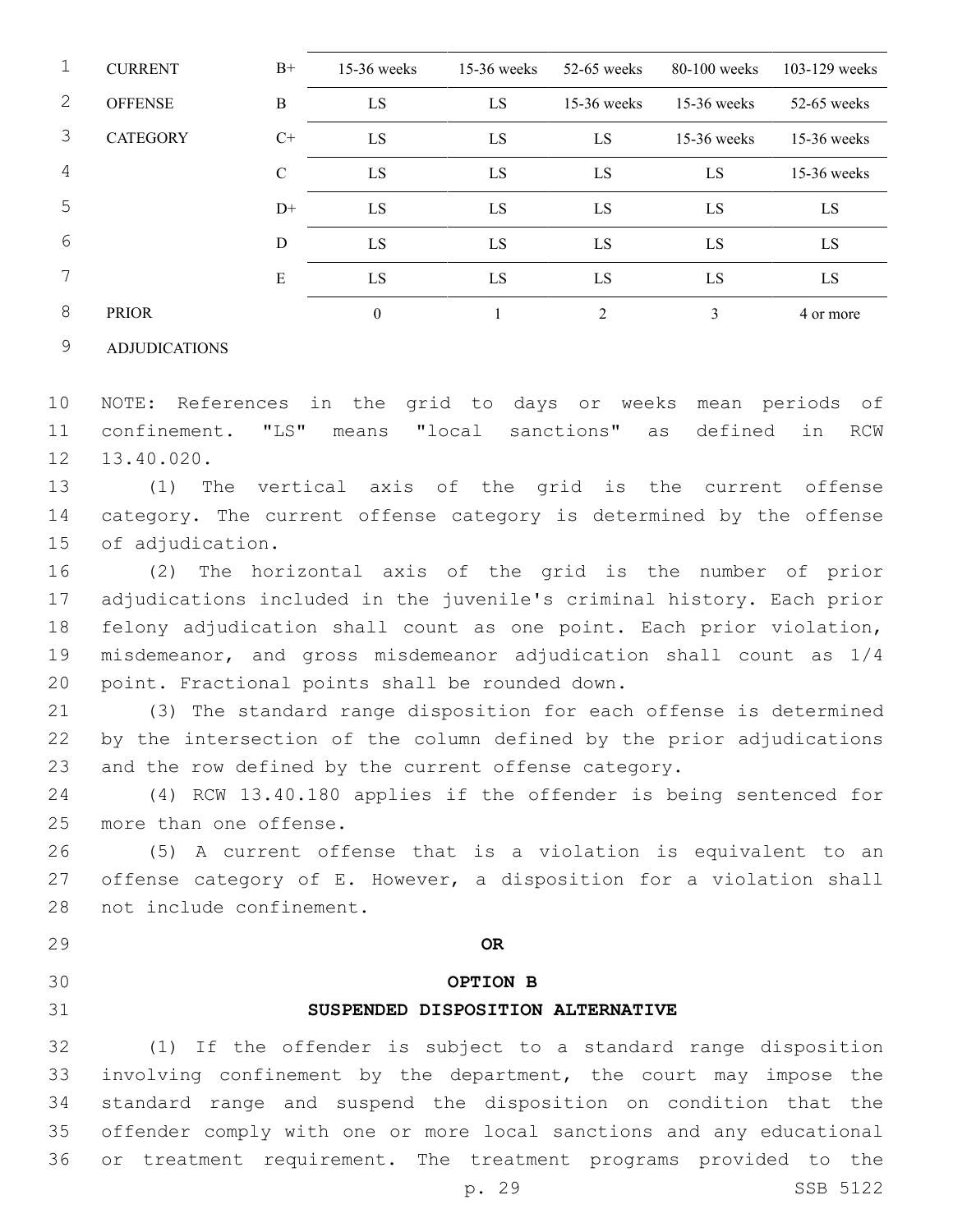offender must be either research-based best practice programs as identified by the Washington state institute for public policy or the joint legislative audit and review committee, or for chemical dependency treatment programs or services, they must be evidence- based or research-based best practice programs. For the purposes of this subsection:6

 (a) "Evidence-based" means a program or practice that has had multiple site random controlled trials across heterogeneous populations demonstrating that the program or practice is effective 10 for the population; and

 (b) "Research-based" means a program or practice that has some research demonstrating effectiveness, but that does not yet meet the 13 standard of evidence-based practices.

 (2) If the offender fails to comply with the suspended disposition, the court may impose sanctions pursuant to RCW 13.40.200 or may revoke the suspended disposition and order the disposition's 17 execution.

 (3) An offender is ineligible for the suspended disposition 19 option under this section if the offender:

20 (a) Is adjudicated of an A+ or A++ offense;

 (b) Is fourteen years of age or older and is adjudicated of one 22 or more of the following offenses:

 (i) A class A offense, or an attempt, conspiracy, or solicitation 24 to commit a class A offense;

(ii) Manslaughter in the first degree (RCW 9A.32.060);

 (iii) Assault in the second degree (RCW 9A.36.021), extortion in the first degree (RCW 9A.56.120), kidnapping in the second degree (RCW 9A.40.030), drive-by shooting (RCW 9A.36.045), vehicular homicide (RCW 46.61.520), hit and run death (RCW 46.52.020(4)(a)), or manslaughter 2 (RCW 9A.32.070); or30

 (iv) Violation of the uniform controlled substances act (RCW 69.50.401(2) (a) and (b)), when the offense includes infliction of bodily harm upon another or when during the commission or immediate withdrawal from the offense the respondent was armed with a deadly 35 weapon;

 (c) Is ordered to serve a disposition for a firearm violation 37 under RCW 13.40.193;

 (d) Is adjudicated of a sex offense as defined in RCW 9.94A.030; 39 or

(e) Has a prior option B disposition.40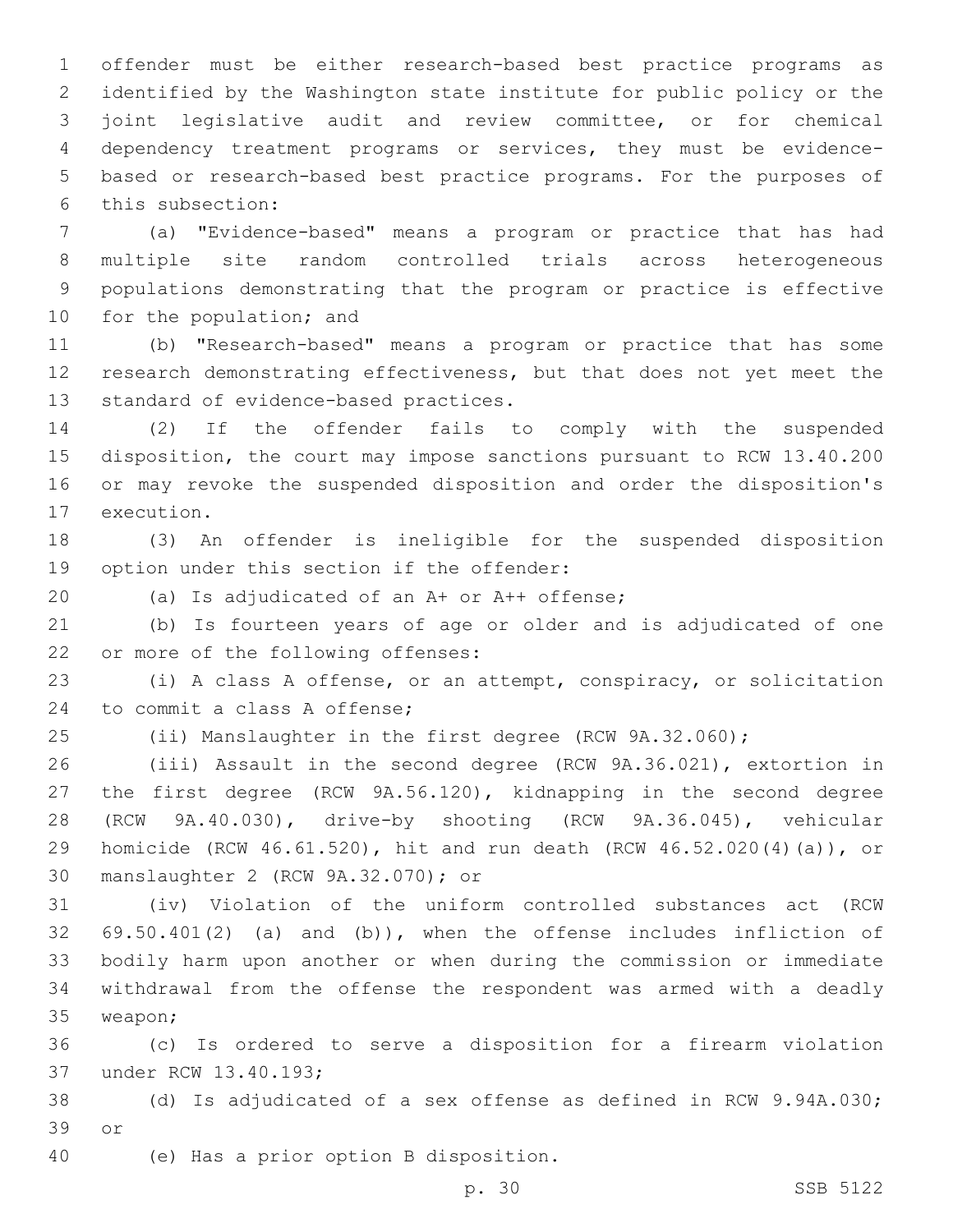| $\mathbf{2}$<br>OPTION C<br>3<br>CHEMICAL DEPENDENCY/MENTAL HEALTH DISPOSITION ALTERNATIVE<br>juvenile offender is subject to a standard<br>If<br>the<br>4<br>5<br>disposition of local sanctions or 15 to 36 weeks of confinement and<br>has not committed a B++ or B+ offense, the court may impose a<br>6<br>7<br>disposition under RCW 13.40.160(4) and 13.40.165.<br>8<br><b>OR</b><br>9<br>OPTION D<br>10<br>MANIFEST INJUSTICE<br>If the court determines that a disposition under option A, B, or C<br>11<br>would effectuate a manifest injustice, the court shall impose a<br>12<br>13<br>disposition outside the standard range under RCW 13.40.160(2).<br>Sec. 10. RCW 13.40.0357 and 2020 c 18 s 8 are each amended to<br>14<br>15<br>read as follows:<br>16<br>DESCRIPTION AND OFFENSE CATEGORY<br>17<br>JUVENILE DISPOSITION<br>18<br><b>JUVENILE</b><br><b>CATEGORY FOR</b><br>19<br><b>DISPOSITION</b><br>ATTEMPT, BAILJUMP,<br>20<br><b>OFFENSE</b><br>CONSPIRACY, OR<br>21<br>CATEGORY<br>DESCRIPTION (RCW CITATION)<br><b>SOLICITATION</b><br>22<br><b>Arson and Malicious Mischief</b><br>$\rm B^+$<br>Arson 1 (9A.48.020)<br>23<br>A<br>$\mathbf B$<br>Arson 2 (9A.48.030)<br>$\mathbf C$<br>24<br>Reckless Burning 1 (9A.48.040)<br>$\mathbf C$<br>25<br>D<br>Reckless Burning 2 (9A.48.050)<br>${\bf E}$<br>$\mathbf D$<br>26<br>Malicious Mischief 1 (9A.48.070)<br>27<br>$\mathbf B$<br>$\mathbf C$<br>Malicious Mischief 2 (9A.48.080)<br>$\mathbf C$<br>$\mathbf D$<br>28<br>Malicious Mischief 3 (9A.48.090)<br>${\bf E}$<br>29<br>$\mathbf D$<br>30<br>${\bf E}$<br>Tampering with Fire Alarm Apparatus<br>E<br>31<br>(9.40.100)<br>$\mathbf E$<br>Tampering with Fire Alarm Apparatus<br>Ε<br>32<br>with Intent to Commit Arson (9.40.105)<br>33<br>Possession of Incendiary Device<br>$B+$<br>34<br>A<br>35<br>(9.40.120) | $\mathbf 1$ | OR. |       |
|-----------------------------------------------------------------------------------------------------------------------------------------------------------------------------------------------------------------------------------------------------------------------------------------------------------------------------------------------------------------------------------------------------------------------------------------------------------------------------------------------------------------------------------------------------------------------------------------------------------------------------------------------------------------------------------------------------------------------------------------------------------------------------------------------------------------------------------------------------------------------------------------------------------------------------------------------------------------------------------------------------------------------------------------------------------------------------------------------------------------------------------------------------------------------------------------------------------------------------------------------------------------------------------------------------------------------------------------------------------------------------------------------------------------------------------------------------------------------------------------------------------------------------------------------------------------------------------------------------------------------------------------------------------------------------------------------------------------------------------------------------------------------------------------------------------------------------------------------------------|-------------|-----|-------|
|                                                                                                                                                                                                                                                                                                                                                                                                                                                                                                                                                                                                                                                                                                                                                                                                                                                                                                                                                                                                                                                                                                                                                                                                                                                                                                                                                                                                                                                                                                                                                                                                                                                                                                                                                                                                                                                           |             |     |       |
|                                                                                                                                                                                                                                                                                                                                                                                                                                                                                                                                                                                                                                                                                                                                                                                                                                                                                                                                                                                                                                                                                                                                                                                                                                                                                                                                                                                                                                                                                                                                                                                                                                                                                                                                                                                                                                                           |             |     |       |
|                                                                                                                                                                                                                                                                                                                                                                                                                                                                                                                                                                                                                                                                                                                                                                                                                                                                                                                                                                                                                                                                                                                                                                                                                                                                                                                                                                                                                                                                                                                                                                                                                                                                                                                                                                                                                                                           |             |     | range |
|                                                                                                                                                                                                                                                                                                                                                                                                                                                                                                                                                                                                                                                                                                                                                                                                                                                                                                                                                                                                                                                                                                                                                                                                                                                                                                                                                                                                                                                                                                                                                                                                                                                                                                                                                                                                                                                           |             |     |       |
|                                                                                                                                                                                                                                                                                                                                                                                                                                                                                                                                                                                                                                                                                                                                                                                                                                                                                                                                                                                                                                                                                                                                                                                                                                                                                                                                                                                                                                                                                                                                                                                                                                                                                                                                                                                                                                                           |             |     |       |
|                                                                                                                                                                                                                                                                                                                                                                                                                                                                                                                                                                                                                                                                                                                                                                                                                                                                                                                                                                                                                                                                                                                                                                                                                                                                                                                                                                                                                                                                                                                                                                                                                                                                                                                                                                                                                                                           |             |     |       |
|                                                                                                                                                                                                                                                                                                                                                                                                                                                                                                                                                                                                                                                                                                                                                                                                                                                                                                                                                                                                                                                                                                                                                                                                                                                                                                                                                                                                                                                                                                                                                                                                                                                                                                                                                                                                                                                           |             |     |       |
|                                                                                                                                                                                                                                                                                                                                                                                                                                                                                                                                                                                                                                                                                                                                                                                                                                                                                                                                                                                                                                                                                                                                                                                                                                                                                                                                                                                                                                                                                                                                                                                                                                                                                                                                                                                                                                                           |             |     |       |
|                                                                                                                                                                                                                                                                                                                                                                                                                                                                                                                                                                                                                                                                                                                                                                                                                                                                                                                                                                                                                                                                                                                                                                                                                                                                                                                                                                                                                                                                                                                                                                                                                                                                                                                                                                                                                                                           |             |     |       |
|                                                                                                                                                                                                                                                                                                                                                                                                                                                                                                                                                                                                                                                                                                                                                                                                                                                                                                                                                                                                                                                                                                                                                                                                                                                                                                                                                                                                                                                                                                                                                                                                                                                                                                                                                                                                                                                           |             |     |       |
|                                                                                                                                                                                                                                                                                                                                                                                                                                                                                                                                                                                                                                                                                                                                                                                                                                                                                                                                                                                                                                                                                                                                                                                                                                                                                                                                                                                                                                                                                                                                                                                                                                                                                                                                                                                                                                                           |             |     |       |
|                                                                                                                                                                                                                                                                                                                                                                                                                                                                                                                                                                                                                                                                                                                                                                                                                                                                                                                                                                                                                                                                                                                                                                                                                                                                                                                                                                                                                                                                                                                                                                                                                                                                                                                                                                                                                                                           |             |     |       |
|                                                                                                                                                                                                                                                                                                                                                                                                                                                                                                                                                                                                                                                                                                                                                                                                                                                                                                                                                                                                                                                                                                                                                                                                                                                                                                                                                                                                                                                                                                                                                                                                                                                                                                                                                                                                                                                           |             |     |       |
|                                                                                                                                                                                                                                                                                                                                                                                                                                                                                                                                                                                                                                                                                                                                                                                                                                                                                                                                                                                                                                                                                                                                                                                                                                                                                                                                                                                                                                                                                                                                                                                                                                                                                                                                                                                                                                                           |             |     |       |
|                                                                                                                                                                                                                                                                                                                                                                                                                                                                                                                                                                                                                                                                                                                                                                                                                                                                                                                                                                                                                                                                                                                                                                                                                                                                                                                                                                                                                                                                                                                                                                                                                                                                                                                                                                                                                                                           |             |     |       |
|                                                                                                                                                                                                                                                                                                                                                                                                                                                                                                                                                                                                                                                                                                                                                                                                                                                                                                                                                                                                                                                                                                                                                                                                                                                                                                                                                                                                                                                                                                                                                                                                                                                                                                                                                                                                                                                           |             |     |       |
|                                                                                                                                                                                                                                                                                                                                                                                                                                                                                                                                                                                                                                                                                                                                                                                                                                                                                                                                                                                                                                                                                                                                                                                                                                                                                                                                                                                                                                                                                                                                                                                                                                                                                                                                                                                                                                                           |             |     |       |
|                                                                                                                                                                                                                                                                                                                                                                                                                                                                                                                                                                                                                                                                                                                                                                                                                                                                                                                                                                                                                                                                                                                                                                                                                                                                                                                                                                                                                                                                                                                                                                                                                                                                                                                                                                                                                                                           |             |     |       |
|                                                                                                                                                                                                                                                                                                                                                                                                                                                                                                                                                                                                                                                                                                                                                                                                                                                                                                                                                                                                                                                                                                                                                                                                                                                                                                                                                                                                                                                                                                                                                                                                                                                                                                                                                                                                                                                           |             |     |       |
|                                                                                                                                                                                                                                                                                                                                                                                                                                                                                                                                                                                                                                                                                                                                                                                                                                                                                                                                                                                                                                                                                                                                                                                                                                                                                                                                                                                                                                                                                                                                                                                                                                                                                                                                                                                                                                                           |             |     |       |
|                                                                                                                                                                                                                                                                                                                                                                                                                                                                                                                                                                                                                                                                                                                                                                                                                                                                                                                                                                                                                                                                                                                                                                                                                                                                                                                                                                                                                                                                                                                                                                                                                                                                                                                                                                                                                                                           |             |     |       |
|                                                                                                                                                                                                                                                                                                                                                                                                                                                                                                                                                                                                                                                                                                                                                                                                                                                                                                                                                                                                                                                                                                                                                                                                                                                                                                                                                                                                                                                                                                                                                                                                                                                                                                                                                                                                                                                           |             |     |       |
|                                                                                                                                                                                                                                                                                                                                                                                                                                                                                                                                                                                                                                                                                                                                                                                                                                                                                                                                                                                                                                                                                                                                                                                                                                                                                                                                                                                                                                                                                                                                                                                                                                                                                                                                                                                                                                                           |             |     |       |
|                                                                                                                                                                                                                                                                                                                                                                                                                                                                                                                                                                                                                                                                                                                                                                                                                                                                                                                                                                                                                                                                                                                                                                                                                                                                                                                                                                                                                                                                                                                                                                                                                                                                                                                                                                                                                                                           |             |     |       |
|                                                                                                                                                                                                                                                                                                                                                                                                                                                                                                                                                                                                                                                                                                                                                                                                                                                                                                                                                                                                                                                                                                                                                                                                                                                                                                                                                                                                                                                                                                                                                                                                                                                                                                                                                                                                                                                           |             |     |       |
|                                                                                                                                                                                                                                                                                                                                                                                                                                                                                                                                                                                                                                                                                                                                                                                                                                                                                                                                                                                                                                                                                                                                                                                                                                                                                                                                                                                                                                                                                                                                                                                                                                                                                                                                                                                                                                                           |             |     |       |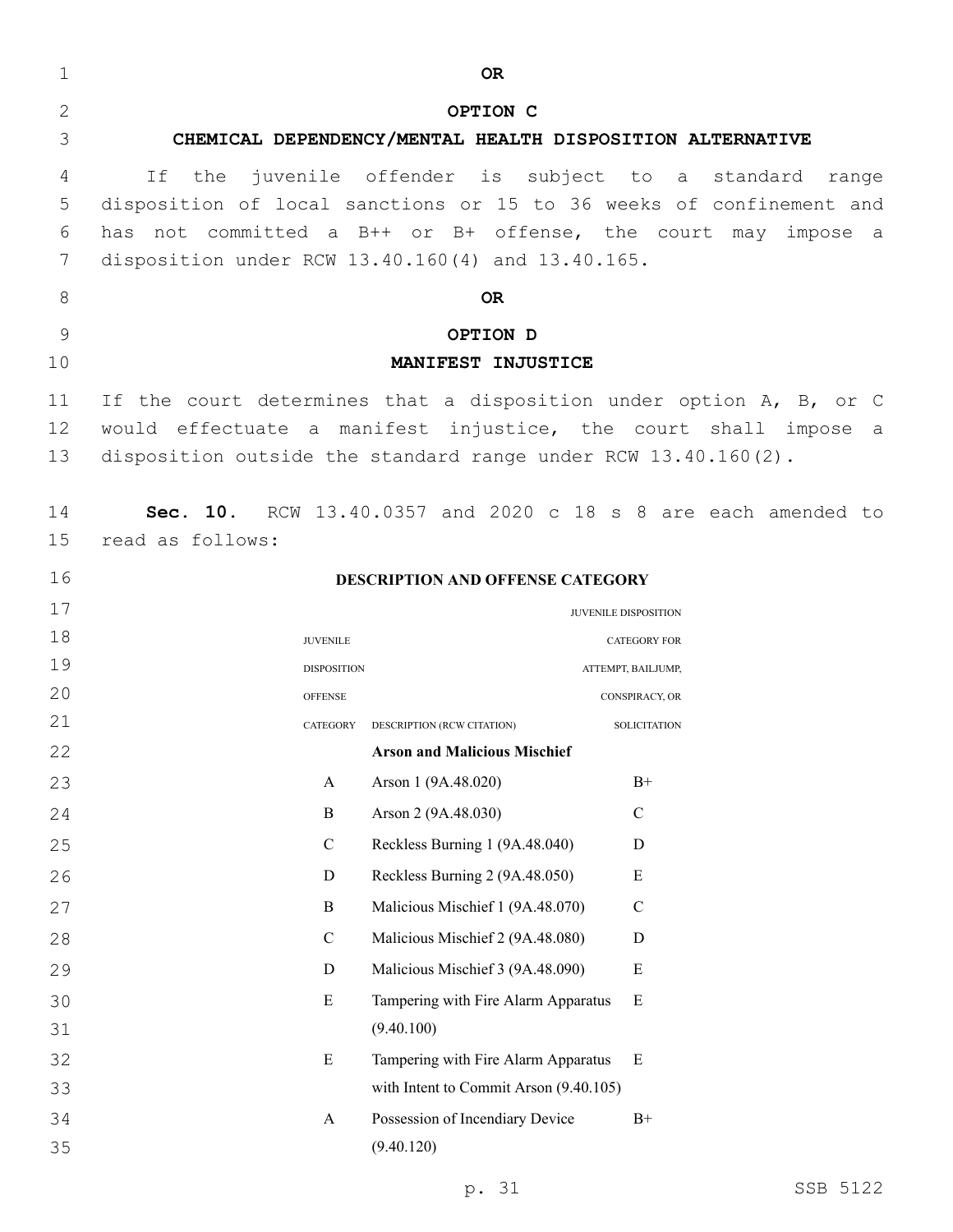| $\mathbf 1$   |               | <b>Assault and Other Crimes Involving</b>            |               |
|---------------|---------------|------------------------------------------------------|---------------|
| $\mathbf{2}$  |               | <b>Physical Harm</b>                                 |               |
| 3             | $\mathbf{A}$  | Assault 1 (9A.36.011)                                | $B+$          |
| 4             | $B+$          | Assault 2 (9A.36.021)                                | $C+$          |
| 5             | $C+$          | Assault 3 (9A.36.031)                                | $D+$          |
| 6             | $D+$          | Assault 4 (9A.36.041)                                | Ε             |
| 7             | $B+$          | Drive-By Shooting (9A.36.045)                        | $C+$          |
| 8             |               | committed at age 15 or under                         |               |
| $\mathcal{G}$ | $A++$         | Drive-By Shooting (9A.36.045)                        | A             |
| 10            |               | committed at age 16 ( $(\theta f + 17)$ ) through 19 |               |
| 11            | $D+$          | Reckless Endangerment (9A.36.050)                    | $\mathbf E$   |
| 12            | $C+$          | Promoting Suicide Attempt (9A.36.060) D+             |               |
| 13            | $D+$          | Coercion (9A.36.070)                                 | E             |
| 14            | $C+$          | Custodial Assault (9A.36.100)                        | $D+$          |
| 15            |               | <b>Burglary and Trespass</b>                         |               |
| 16            | $B+$          | Burglary 1 (9A.52.020) committed at                  | $C+$          |
| 17            |               | age 15 or under                                      |               |
| 18            | $A-$          | Burglary 1 (9A.52.020) committed at                  | $B+$          |
| 19            |               | age 16 $((er 17))$ through 19                        |               |
| 20            | B             | Residential Burglary (9A.52.025)                     | $\mathbf C$   |
| 21            | B             | Burglary 2 (9A.52.030)                               | $\mathbf C$   |
| 22            | D             | Burglary Tools (Possession of)                       | ${\bf E}$     |
| 23            |               | (9A.52.060)                                          |               |
| 24            | D             | Criminal Trespass 1 (9A.52.070)                      | E             |
| 25            | E             | Criminal Trespass 2 (9A.52.080)                      | E             |
| 26            | $\mathcal{C}$ | Mineral Trespass (78.44.330)                         | $\mathcal{C}$ |
| 27            | $\mathbf C$   | Vehicle Prowling 1 (9A.52.095)                       | D             |
| 28            | D             | Vehicle Prowling 2 (9A.52.100)                       | E             |
| 29            |               | <b>Drugs</b>                                         |               |
| 30            | E             | Possession/Consumption of Alcohol                    | E             |
| 31            |               | (66.44.270)                                          |               |
| 32            | $\mathbf C$   | <b>Illegally Obtaining Legend Drug</b>               | D             |
| 33            |               | (69.41.020)                                          |               |
| 34            | $C+$          | Sale, Delivery, Possession of Legend                 | $D+$          |
| 35            |               | Drug with Intent to Sell $(69.41.030(2)(a))$         |               |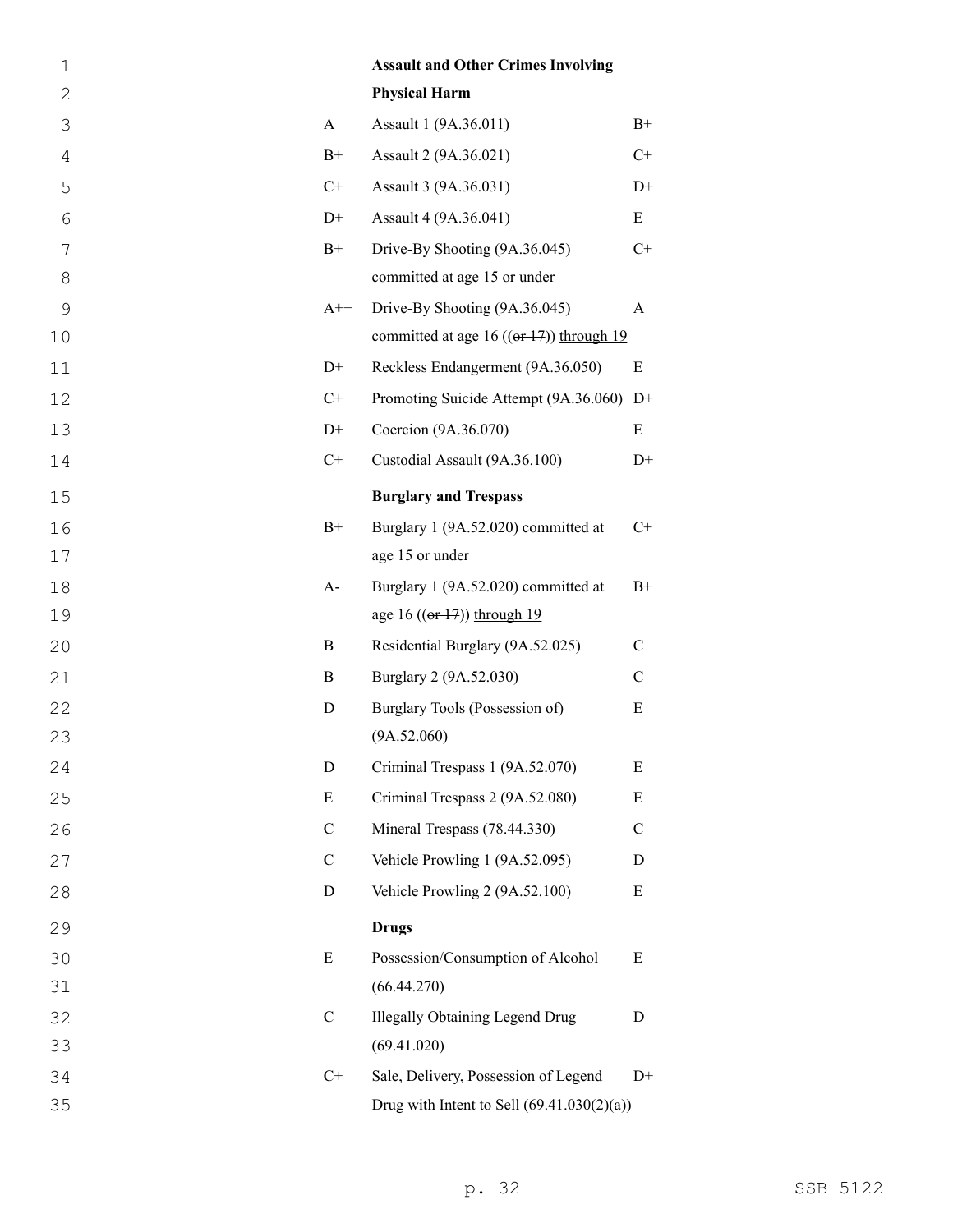| $\mathbf 1$    | Ε             | Possession of Legend                        | Ε             |
|----------------|---------------|---------------------------------------------|---------------|
| $\overline{2}$ |               | Drug $(69.41.030(2)(b))$                    |               |
| 3              | $B+$          | Violation of Uniform Controlled             | $B+$          |
| $\overline{4}$ |               | Substances Act - Narcotic,                  |               |
| 5              |               | Methamphetamine, or Flunitrazepam           |               |
| 6              |               | Sale $(69.50.401(2)$ (a) or (b))            |               |
| 7              | $\mathcal{C}$ | Violation of Uniform Controlled             | C             |
| 8              |               | Substances Act - Nonnarcotic Sale           |               |
| 9              |               | (69.50.401(2)(c))                           |               |
| 10             | E             | Possession of Marihuana <40 grams           | E             |
| 11             |               | (69.50.4014)                                |               |
| 12             | $\mathcal{C}$ | Fraudulently Obtaining Controlled           | $\mathcal{C}$ |
| 13             |               | Substance (69.50.403)                       |               |
| 14             | $C+$          | Sale of Controlled Substance for Profit     | C+            |
| 15             |               | (69.50.410)                                 |               |
| 16             | E             | Unlawful Inhalation (9.47A.020)             | E             |
| 17             | B             | Violation of Uniform Controlled             | B             |
| 18             |               | Substances Act - Narcotic,                  |               |
| 19             |               | Methamphetamine, or Flunitrazepam           |               |
| 20             |               | Counterfeit Substances (69.50.4011(2)       |               |
| 21             |               | $(a)$ or $(b)$ )                            |               |
| 22             | $\mathcal{C}$ | Violation of Uniform Controlled             | C             |
| 23             |               | Substances Act - Nonnarcotic Counterfeit    |               |
| 24             |               | Substances (69.50.4011(2) (c), (d), or (e)) |               |
| 25             | $\mathcal{C}$ | Violation of Uniform Controlled             | C             |
| 26             |               | Substances Act - Possession of a            |               |
| 27             |               | Controlled Substance (69.50.4013)           |               |
| 28             | $\mathcal{C}$ | Violation of Uniform Controlled             | $\mathcal{C}$ |
| 29             |               | Substances Act - Possession of a            |               |
| 30             |               | Controlled Substance (69.50.4012)           |               |
| 31             |               | <b>Firearms and Weapons</b>                 |               |
| 32             | B             | Theft of Firearm (9A.56.300)                | C             |
| 33             | B             | Possession of Stolen Firearm                | C             |
| 34             |               | (9A.56.310)                                 |               |
| 35             | E             | Carrying Loaded Pistol Without Permit       | E             |
| 36             |               | (9.41.050)                                  |               |
| 37             | $\mathbf C$   | Possession of Firearms by Minor $(\leq 18)$ | C             |
| 38             |               | (9.41.040(2)(a) (vi))                       |               |
|                |               |                                             |               |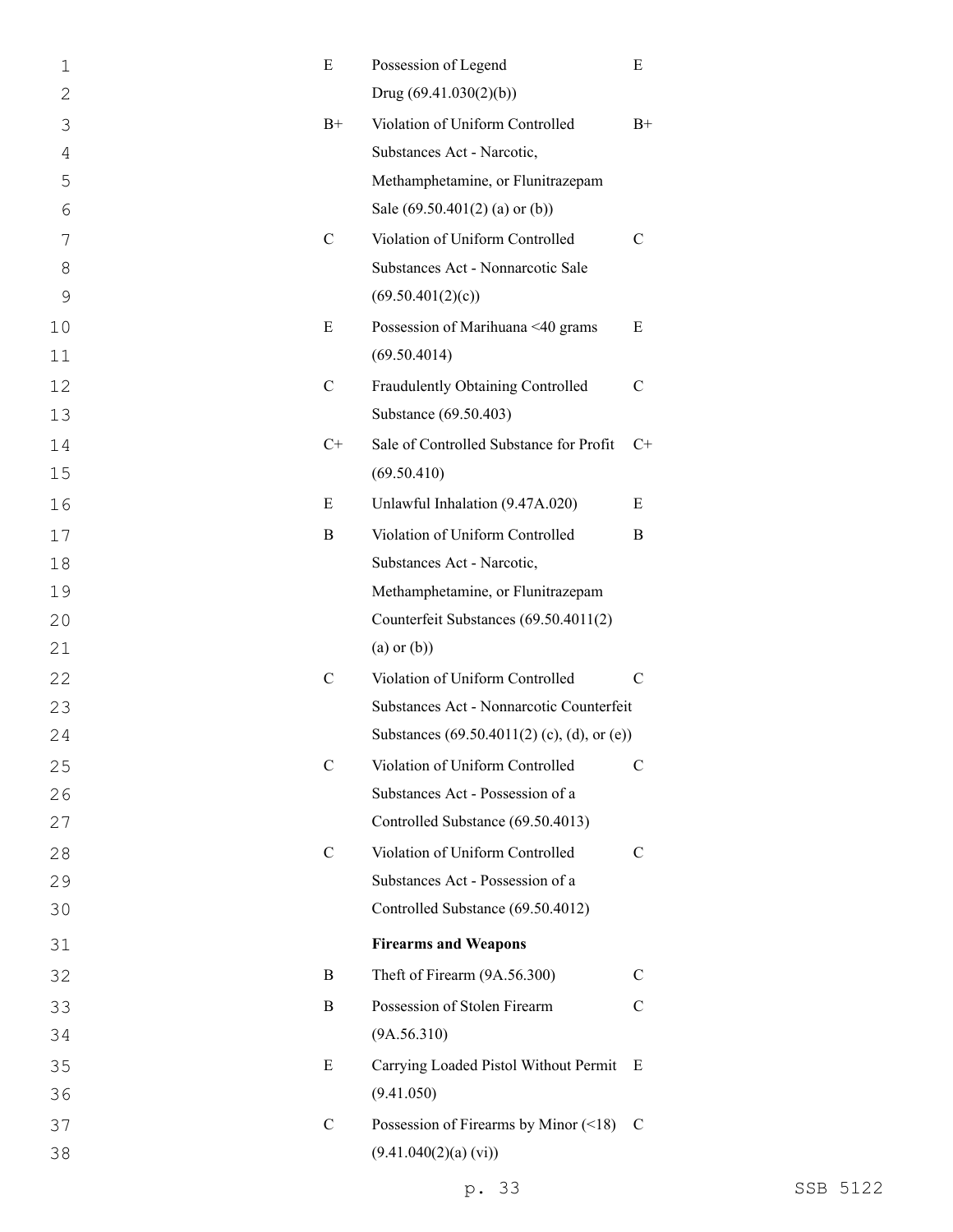| $\mathbf 1$   | $D+$         | Possession of Dangerous Weapon              | E           |
|---------------|--------------|---------------------------------------------|-------------|
| $\mathbf{2}$  |              | (9.41.250)                                  |             |
| 3             | D            | Intimidating Another Person by use of       | E           |
| 4             |              | Weapon (9.41.270)                           |             |
| 5             |              | Homicide                                    |             |
| 6             | $A+$         | Murder 1 (9A.32.030)                        | A           |
| 7             | $A+$         | Murder 2 (9A.32.050)                        | $B+$        |
| 8             | $B+$         | Manslaughter 1 (9A.32.060)                  | $C+$        |
| $\mathcal{G}$ | $C+$         | Manslaughter 2 (9A.32.070)                  | $D+$        |
| 10            | $B+$         | Vehicular Homicide (46.61.520)              | $C+$        |
| 11            |              | Kidnapping                                  |             |
| 12            | $\mathbf{A}$ | Kidnap 1 (9A.40.020)                        | $B+$        |
| 13            | $B+$         | Kidnap 2 (9A.40.030)                        | $C+$        |
| 14            | $C+$         | Unlawful Imprisonment (9A.40.040)           | $D+$        |
| 15            |              | <b>Obstructing Governmental Operation</b>   |             |
| 16            | $\mathbf D$  | Obstructing a Law Enforcement Officer E     |             |
| 17            |              | (9A.76.020)                                 |             |
| 18            | E            | Resisting Arrest (9A.76.040)                | E           |
| 19            | B            | Introducing Contraband 1 (9A.76.140)        | $\mathbf C$ |
| 20            | $\mathbf C$  | Introducing Contraband 2 (9A.76.150)        | $\mathbf D$ |
| 21            | E            | Introducing Contraband 3 (9A.76.160)        | $\mathbf E$ |
| 22            | $B+$         | Intimidating a Public Servant               | $C+$        |
| 23            |              | (9A.76.180)                                 |             |
| 24            | $B+$         | Intimidating a Witness (9A.72.110)          | $C+$        |
| 25            |              | <b>Public Disturbance</b>                   |             |
| 26            | $C+$         | Criminal Mischief with Weapon               | $D+$        |
| 27            |              | (9A.84.010(2)(b))                           |             |
| 28            | $D+$         | Criminal Mischief Without Weapon            | E           |
| 29            |              | (9A.84.010(2)(a))                           |             |
| 30            | E            | Failure to Disperse (9A.84.020)             | E           |
| 31            | E            | Disorderly Conduct (9A.84.030)              | Ε           |
| 32            |              | <b>Sex Crimes</b>                           |             |
| 33            | A            | Rape 1 (9A.44.040)                          | $B+$        |
| 34            | $B++$        | Rape 2 (9A.44.050) committed at age 14 $B+$ |             |
| 35            |              | or under                                    |             |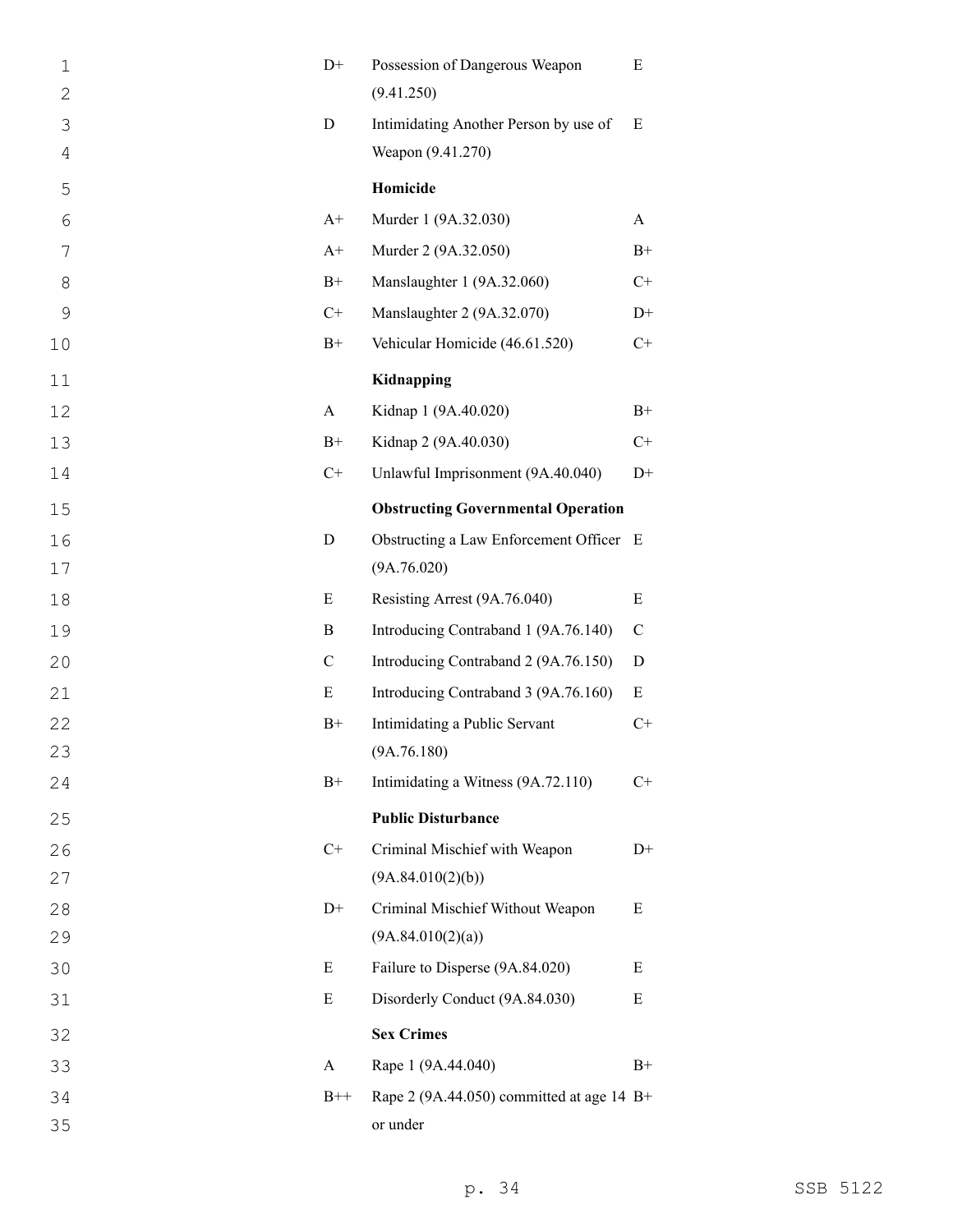| $\mathbf 1$  | $A-$          | Rape 2 (9A.44.050) committed at age 15 $B+$ |              |
|--------------|---------------|---------------------------------------------|--------------|
| $\mathbf{2}$ |               | through age $((17))$ 19                     |              |
| 3            | $C+$          | Rape 3 (9A.44.060)                          | $D+$         |
| $\sqrt{4}$   | $B++$         | Rape of a Child 1 (9A.44.073)               | $B+$         |
| 5            |               | committed at age 14 or under                |              |
| 6            | $A-$          | Rape of a Child 1 (9A.44.073)               | $B+$         |
| 7            |               | committed at age 15                         |              |
| 8            | $B+$          | Rape of a Child 2 (9A.44.076)               | $C+$         |
| 9            | B             | Incest $1(9A.64.020(1))$                    | $\mathsf{C}$ |
| 10           | $\mathbf C$   | Incest $2(9A.64.020(2))$                    | D            |
| 11           | $D+$          | Indecent Exposure (Victim <14)              | ${\bf E}$    |
| 12           |               | (9A.88.010)                                 |              |
| 13           | E             | Indecent Exposure (Victim 14 or over)       | E            |
| 14           |               | (9A.88.010)                                 |              |
| 15           | $B+$          | Promoting Prostitution 1 (9A.88.070)        | $C+$         |
| 16           | $C+$          | Promoting Prostitution 2 (9A.88.080)        | $D+$         |
| 17           | E             | O & A (Prostitution) (9A.88.030)            | E            |
| 18           | $B+$          | Indecent Liberties (9A.44.100)              | $C+$         |
| 19           | $B++$         | Child Molestation 1 (9A.44.083)             | $B+$         |
| 20           |               | committed at age 14 or under                |              |
| 21           | $A-$          | Child Molestation 1 (9A.44.083)             | $B+$         |
| 22           |               | committed at age 15 through age $((17))$    |              |
| 23           |               |                                             |              |
|              |               | 19                                          |              |
| 24           | В             | Child Molestation 2 (9A.44.086)             | $C+$         |
| 25           | $\mathcal{C}$ | Failure to Register as a Sex Offender       | D            |
| 26           |               | (9A.44.132)                                 |              |
| 27           |               | Theft, Robbery, Extortion, and              |              |
| 28           |               | Forgery                                     |              |
| 29           | B             | Theft 1 (9A.56.030)                         | $\mathsf{C}$ |
| 30           | $\mathbf C$   | Theft 2 (9A.56.040)                         | D            |
| 31           | D             | Theft 3 (9A.56.050)                         | Ε            |
| 32           | $\bf{B}$      | Theft of Livestock 1 and 2 (9A.56.080       | $\mathbf C$  |
| 33           |               | and 9A.56.083)                              |              |
| 34           | $\mathcal{C}$ | Forgery (9A.60.020)                         | D            |
| 35           | A             | Robbery 1 (9A.56.200) committed at          | $B+$         |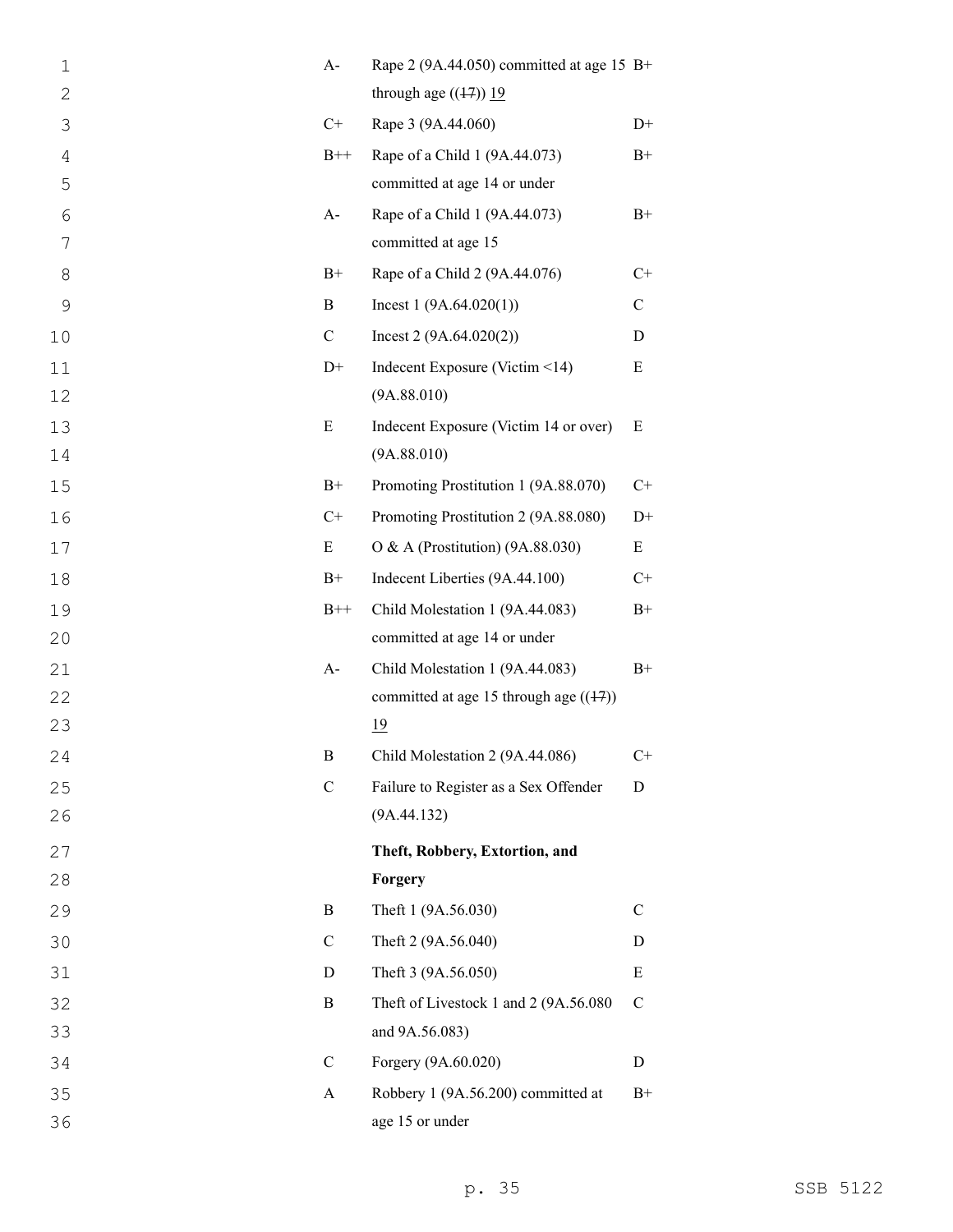| $\mathbf 1$    | $A++$         | Robbery 1 (9A.56.200) committed at      | A             |
|----------------|---------------|-----------------------------------------|---------------|
| $\overline{2}$ |               | age 16 $((or 17))$ through 19           |               |
| 3              | $B+$          | Robbery 2 (9A.56.210)                   | $C+$          |
| 4              | $B+$          | Extortion 1 (9A.56.120)                 | $C+$          |
| 5              | $C+$          | Extortion 2 (9A.56.130)                 | $D+$          |
| 6              | $\mathbf C$   | Identity Theft $1 (9.35.020(2))$        | D             |
| 7              | D             | Identity Theft $2(9.35.020(3))$         | Ε             |
| 8              | D             | <b>Improperly Obtaining Financial</b>   | Ε             |
| $\mathcal{G}$  |               | Information (9.35.010)                  |               |
| 10             | B             | Possession of a Stolen Vehicle          | $\mathbf C$   |
| 11             |               | (9A.56.068)                             |               |
| 12             | B             | Possession of Stolen Property 1         | $\mathcal{C}$ |
| 13             |               | (9A.56.150)                             |               |
| 14             | $\mathbf C$   | Possession of Stolen Property 2         | D             |
| 15             |               | (9A.56.160)                             |               |
| 16             | D             | Possession of Stolen Property 3         | E             |
| 17             |               | (9A.56.170)                             |               |
| 18             | $\, {\bf B}$  | Taking Motor Vehicle Without            | $\mathbf C$   |
| 19             |               | Permission 1 (9A.56.070)                |               |
| 20             | $\mathcal{C}$ | Taking Motor Vehicle Without            | D             |
| 21             |               | Permission 2 (9A.56.075)                |               |
| 22             | B             | Theft of a Motor Vehicle (9A.56.065)    | $\mathcal{C}$ |
| 23             |               | <b>Motor Vehicle Related Crimes</b>     |               |
| 24             | E             | Driving Without a License (46.20.005)   | E             |
| 25             | $B+$          | Hit and Run - Death $(46.52.020(4)(a))$ | $C+$          |
| 26             | $\mathcal{C}$ | Hit and Run - Injury (46.52.020(4)(b))  | D             |
| 27             | D             | Hit and Run-Attended (46.52.020(5))     | E             |
| 28             | E             | Hit and Run-Unattended (46.52.010)      | Ε             |
| 29             | $\mathcal{C}$ | Vehicular Assault (46.61.522)           | D             |
| 30             | $\mathcal{C}$ | Attempting to Elude Pursuing Police     | D             |
| 31             |               | Vehicle (46.61.024)                     |               |
| 32             | E             | Reckless Driving (46.61.500)            | E             |
| 33             | $\mathbf D$   | Driving While Under the Influence       | E             |
| 34             |               | $(46.61.502$ and $46.61.504)$           |               |
| 35             | $B+$          | Felony Driving While Under the          | B             |
| 36             |               | Influence $(46.61.502(6))$              |               |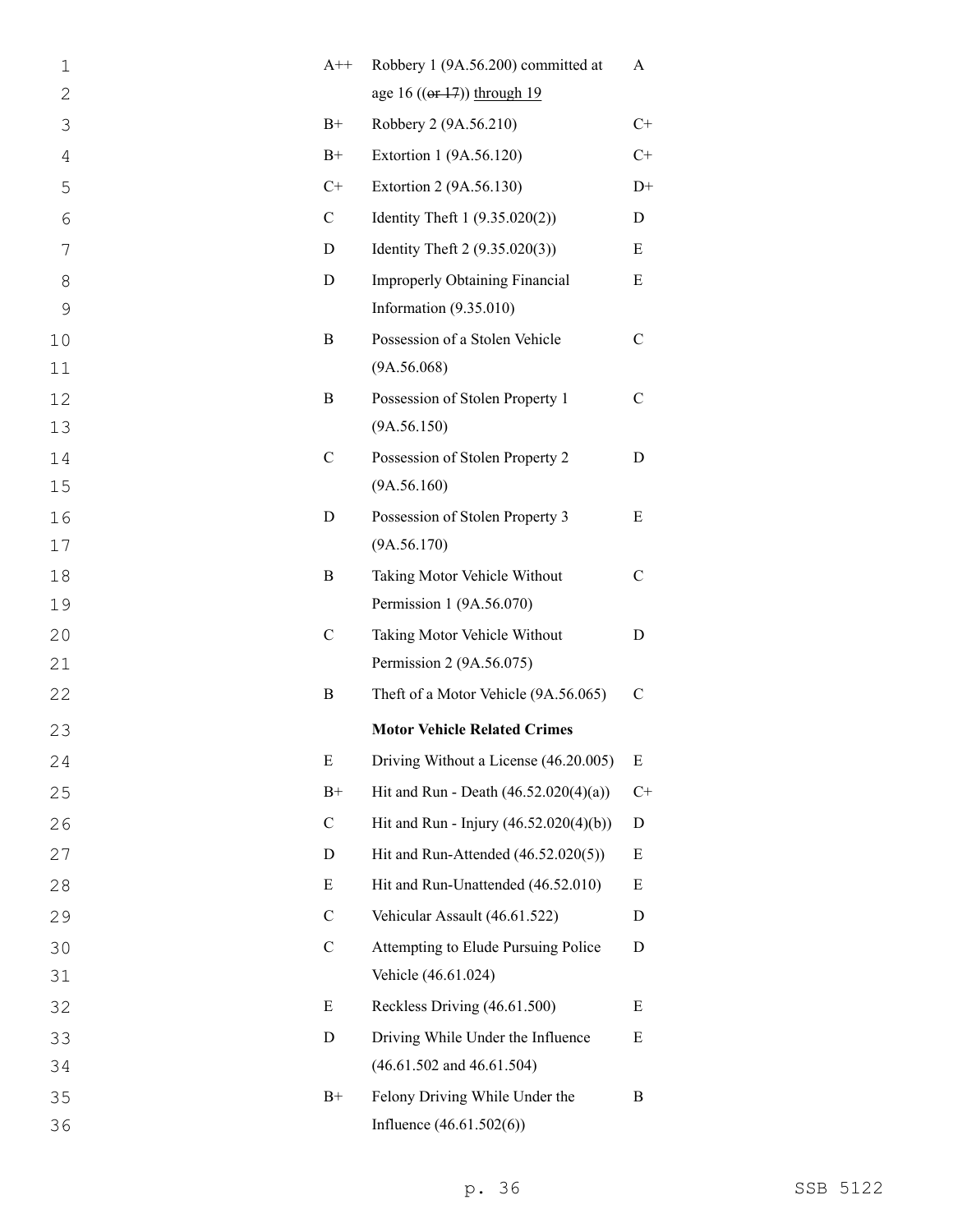| 1        | $B+$                                    | Felony Physical Control of a Vehicle                      | B                                                                              |
|----------|-----------------------------------------|-----------------------------------------------------------|--------------------------------------------------------------------------------|
| 2        |                                         | While Under the Influence $(46.61.504(6))$                |                                                                                |
| 3        |                                         | Other                                                     |                                                                                |
| 4        | B                                       | Animal Cruelty 1 (16.52.205)                              | $\mathcal{C}$                                                                  |
| 5        | B                                       | Bomb Threat (9.61.160)                                    | $\mathcal{C}$                                                                  |
| 6        | $\mathbf C$                             | Escape $1^1$ (9A.76.110)                                  | $\mathbf C$                                                                    |
| 7        | $\mathbf C$                             | Escape $2^1$ (9A.76.120)                                  | $\mathcal{C}$                                                                  |
| 8        | D                                       | Escape 3 (9A.76.130)                                      | Ε                                                                              |
| 9<br>10  | E                                       | Obscene, Harassing, Etc., Phone Calls<br>(9.61.230)       | $\mathbf E$                                                                    |
| 11<br>12 | A                                       | Other Offense Equivalent to an Adult<br>Class A Felony    | $B+$                                                                           |
| 13<br>14 | $\bf{B}$                                | Other Offense Equivalent to an Adult<br>Class B Felony    | $\mathbf C$                                                                    |
| 15<br>16 | $\mathcal{C}$                           | Other Offense Equivalent to an Adult<br>Class C Felony    | D                                                                              |
| 17       | D                                       | Other Offense Equivalent to an Adult<br>Gross Misdemeanor | ${\bf E}$                                                                      |
| 18<br>19 | E                                       | Other Offense Equivalent to an Adult                      | E                                                                              |
| 20       |                                         | Misdemeanor                                               |                                                                                |
| 21       | V                                       | Violation of Order of Restitution,                        | V                                                                              |
| 22       |                                         | Community Supervision, or Confinement                     |                                                                                |
| 23       |                                         | $(13.40.200)^2$                                           |                                                                                |
| 24<br>25 |                                         | and the standard range is established as follows:         | ${}^{1}$ Escape 1 and 2 and Attempted Escape 1 and 2 are classed as C offenses |
| 26<br>27 | confinement                             |                                                           | 1st escape or attempted escape during 12-month period - 28 days                |
| 28       |                                         |                                                           | 2nd escape or attempted escape during 12-month period - 8 weeks                |
| 29       | confinement                             |                                                           |                                                                                |
| 30       |                                         |                                                           | 3rd and subsequent escape or attempted escape during 12-month                  |
| 31       | period - 12 weeks confinement           |                                                           |                                                                                |
| 32<br>33 |                                         | it may impose a penalty of up to 30 days of confinement.  | $^{2}$ If the court finds that a respondent has violated terms of an order,    |
| 34       |                                         | JUVENILE SENTENCING STANDARDS                             |                                                                                |
| 35<br>36 | select sentencing option A, B, C, or D. |                                                           | This schedule must be used for juvenile offenders. The court may               |
|          |                                         | p. 37                                                     | SSB 5122                                                                       |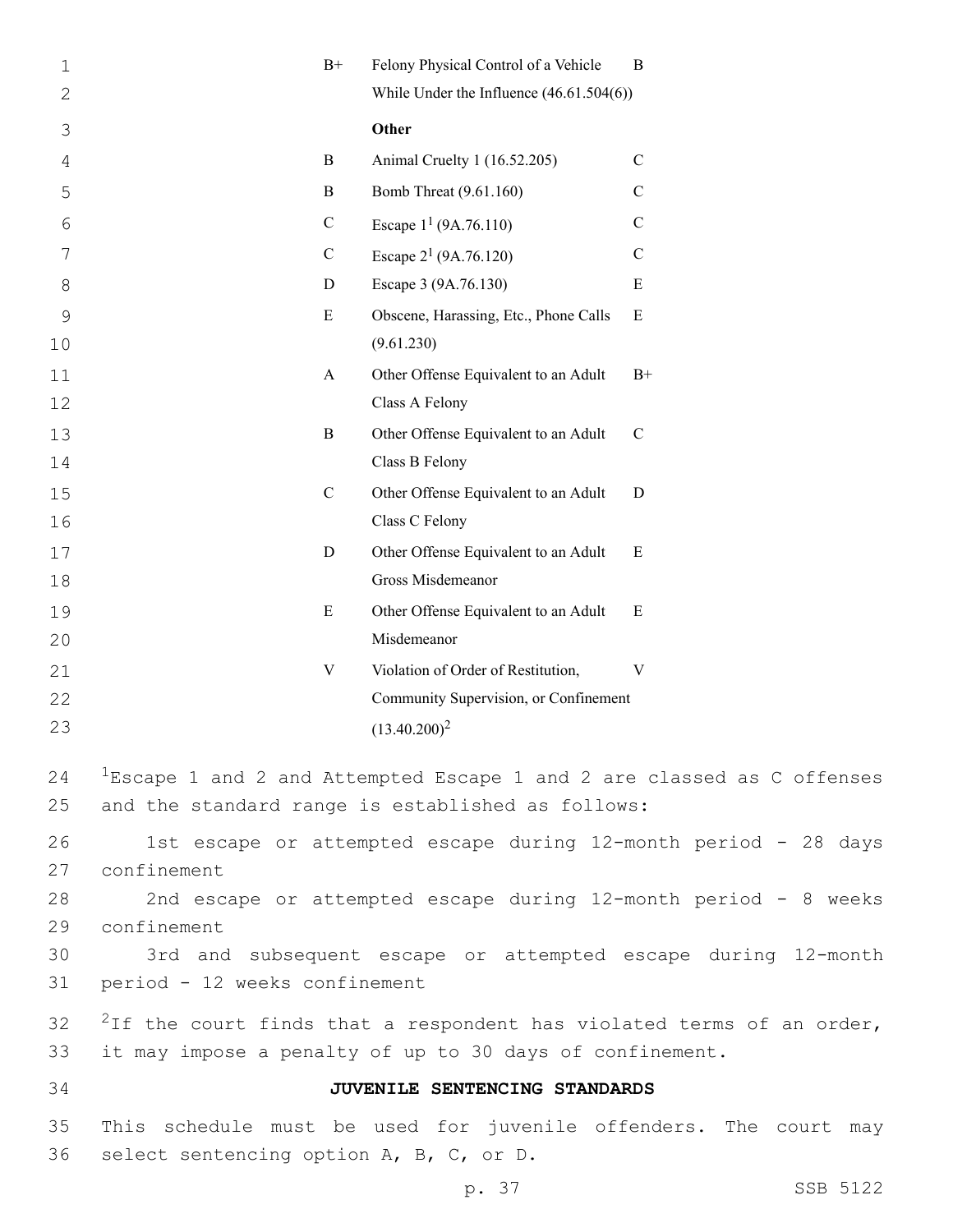| 1             |                 | <b>OPTION A</b> |                                                  |             |                |               |               |  |
|---------------|-----------------|-----------------|--------------------------------------------------|-------------|----------------|---------------|---------------|--|
| 2             |                 |                 | JUVENILE OFFENDER SENTENCING GRID                |             |                |               |               |  |
| 3             |                 |                 | <b>STANDARD RANGE</b>                            |             |                |               |               |  |
| 4             |                 | $A++$           | 129 to 260 weeks for all category A++ offenses   |             |                |               |               |  |
| 5             |                 | $A+$            | 180 weeks to age 21 for all category A+ offenses |             |                |               |               |  |
| 6             |                 | $\mathbf{A}$    | 103-129 weeks for all category A offenses        |             |                |               |               |  |
| 7             |                 | $A-$            | 30-40 weeks                                      | 52-65 weeks | 80-100 weeks   | 103-129 weeks | 103-129 weeks |  |
| 8             |                 | $B++$           | 15-36 weeks                                      | 52-65 weeks | 80-100 weeks   | 103-129 weeks | 103-129 weeks |  |
| $\mathcal{G}$ | <b>CURRENT</b>  | $B+$            | 15-36 weeks                                      | 15-36 weeks | 52-65 weeks    | 80-100 weeks  | 103-129 weeks |  |
| 10            | <b>OFFENSE</b>  | B               | LS                                               | LS          | 15-36 weeks    | 15-36 weeks   | 52-65 weeks   |  |
| 11            | <b>CATEGORY</b> | $C+$            | LS                                               | LS          | LS             | 15-36 weeks   | 15-36 weeks   |  |
| 12            |                 | $\mathbf C$     | LS                                               | LS          | LS             | LS            | 15-36 weeks   |  |
| 13            |                 | $D+$            | LS                                               | LS          | LS             | LS            | LS            |  |
| 14            |                 | $\mathbf D$     | LS                                               | LS          | LS             | LS            | LS            |  |
| 15            |                 | E               | LS                                               | LS          | LS             | LS            | LS            |  |
| 16            | <b>PRIOR</b>    |                 | $\boldsymbol{0}$                                 | 1           | $\overline{2}$ | 3             | 4 or more     |  |

ADJUDICATIONS

 NOTE: References in the grid to days or weeks mean periods of confinement. "LS" means "local sanctions" as defined in RCW 20 13.40.020.

 (1) The vertical axis of the grid is the current offense category. The current offense category is determined by the offense 23 of adjudication.

 (2) The horizontal axis of the grid is the number of prior adjudications included in the juvenile's criminal history. Each prior felony adjudication shall count as one point. Each prior violation, misdemeanor, and gross misdemeanor adjudication shall count as 1/4 28 point. Fractional points shall be rounded down.

 (3) The standard range disposition for each offense is determined by the intersection of the column defined by the prior adjudications and the row defined by the current offense category.

 (4) RCW 13.40.180 applies if the offender is being sentenced for 33 more than one offense.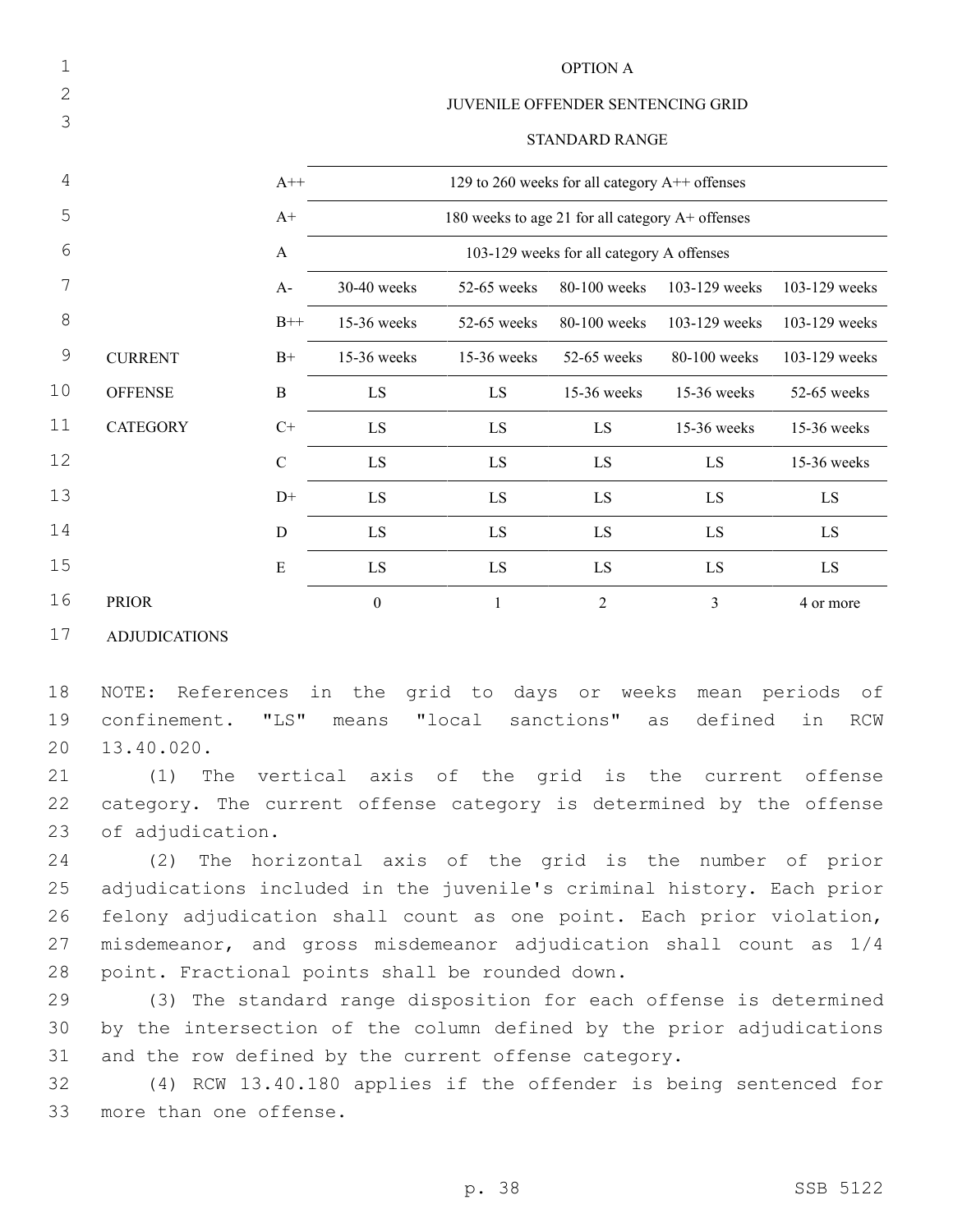(5) A current offense that is a violation is equivalent to an offense category of E. However, a disposition for a violation shall 3 not include confinement.

# **OR**

## **OPTION B**

### **SUSPENDED DISPOSITION ALTERNATIVE**

 (1) If the offender is subject to a standard range disposition involving confinement by the department, the court may impose the standard range and suspend the disposition on condition that the offender comply with one or more local sanctions and any educational or treatment requirement. The treatment programs provided to the offender must be either research-based best practice programs as identified by the Washington state institute for public policy or the joint legislative audit and review committee, or for chemical dependency treatment programs or services, they must be evidence- based or research-based best practice programs. For the purposes of 17 this subsection:

 (a) "Evidence-based" means a program or practice that has had multiple site random controlled trials across heterogeneous populations demonstrating that the program or practice is effective 21 for the population; and

 (b) "Research-based" means a program or practice that has some research demonstrating effectiveness, but that does not yet meet the 24 standard of evidence-based practices.

 (2) If the offender fails to comply with the suspended disposition, the court may impose sanctions pursuant to RCW 13.40.200 or may revoke the suspended disposition and order the disposition's 28 execution.

 (3) An offender is ineligible for the suspended disposition 30 option under this section if the offender:

(a) Is adjudicated of an A+ or A++ offense;

 (b) Is fourteen years of age or older and is adjudicated of one 33 or more of the following offenses:

 (i) A class A offense, or an attempt, conspiracy, or solicitation 35 to commit a class A offense;

(ii) Manslaughter in the first degree (RCW 9A.32.060);

 (iii) Assault in the second degree (RCW 9A.36.021), extortion in the first degree (RCW 9A.56.120), kidnapping in the second degree (RCW 9A.40.030), drive-by shooting (RCW 9A.36.045), vehicular

p. 39 SSB 5122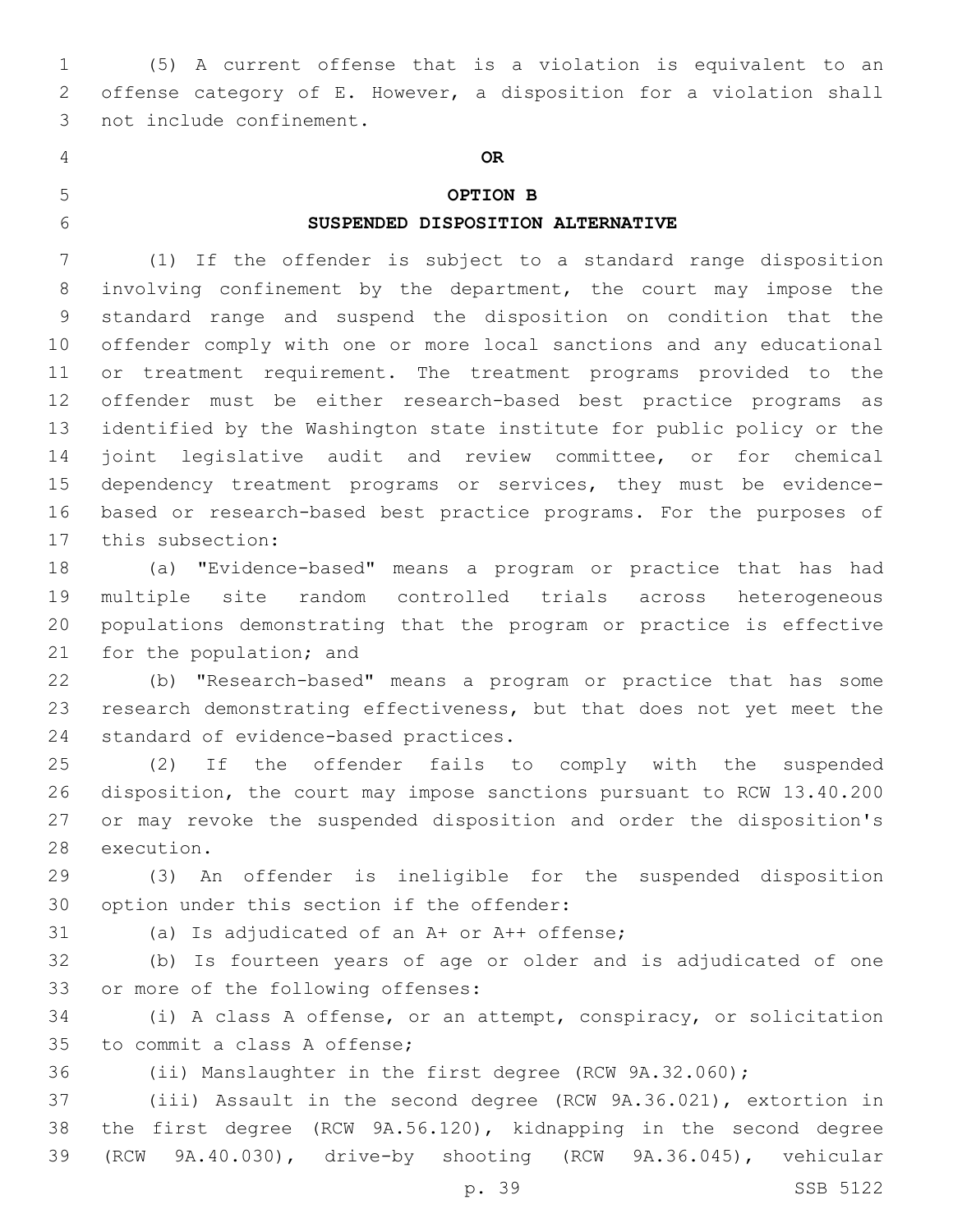homicide (RCW 46.61.520), hit and run death (RCW 46.52.020(4)(a)), or manslaughter 2 (RCW 9A.32.070); or2 (iv) Violation of the uniform controlled substances act (RCW 69.50.401(2) (a) and (b)), when the offense includes infliction of bodily harm upon another or when during the commission or immediate withdrawal from the offense the respondent was armed with a deadly 7 weapon; (c) Is ordered to serve a disposition for a firearm violation 9 under RCW 13.40.193; (d) Is adjudicated of a sex offense as defined in RCW 9.94A.030; 11 or 12 (e) Has a prior option B disposition. **OR OPTION C CHEMICAL DEPENDENCY/MENTAL HEALTH DISPOSITION ALTERNATIVE** If the juvenile offender is subject to a standard range disposition of local sanctions or 15 to 36 weeks of confinement and has not committed a B++ or B+ offense, the court may impose a 19 disposition under RCW 13.40.160(4) and 13.40.165. **OR OPTION D MANIFEST INJUSTICE** 23 If the court determines that a disposition under option A, B, or C would effectuate a manifest injustice, the court shall impose a disposition outside the standard range under RCW 13.40.160(2). **Sec. 11.** RCW 13.40.080 and 2018 c 82 s 4 are each amended to 27 read as follows: (1) A diversion agreement shall be a contract between a juvenile accused of an offense and a diversion unit whereby the juvenile agrees to fulfill certain conditions in lieu of prosecution. Such agreements may be entered into only after the prosecutor, or probation counselor pursuant to this chapter, has determined that probable cause exists to believe that a crime has been committed and that the juvenile committed it. Such agreements shall be entered into 35 as expeditiously as possible. (2) A diversion agreement shall be limited to one or more of the

37 following: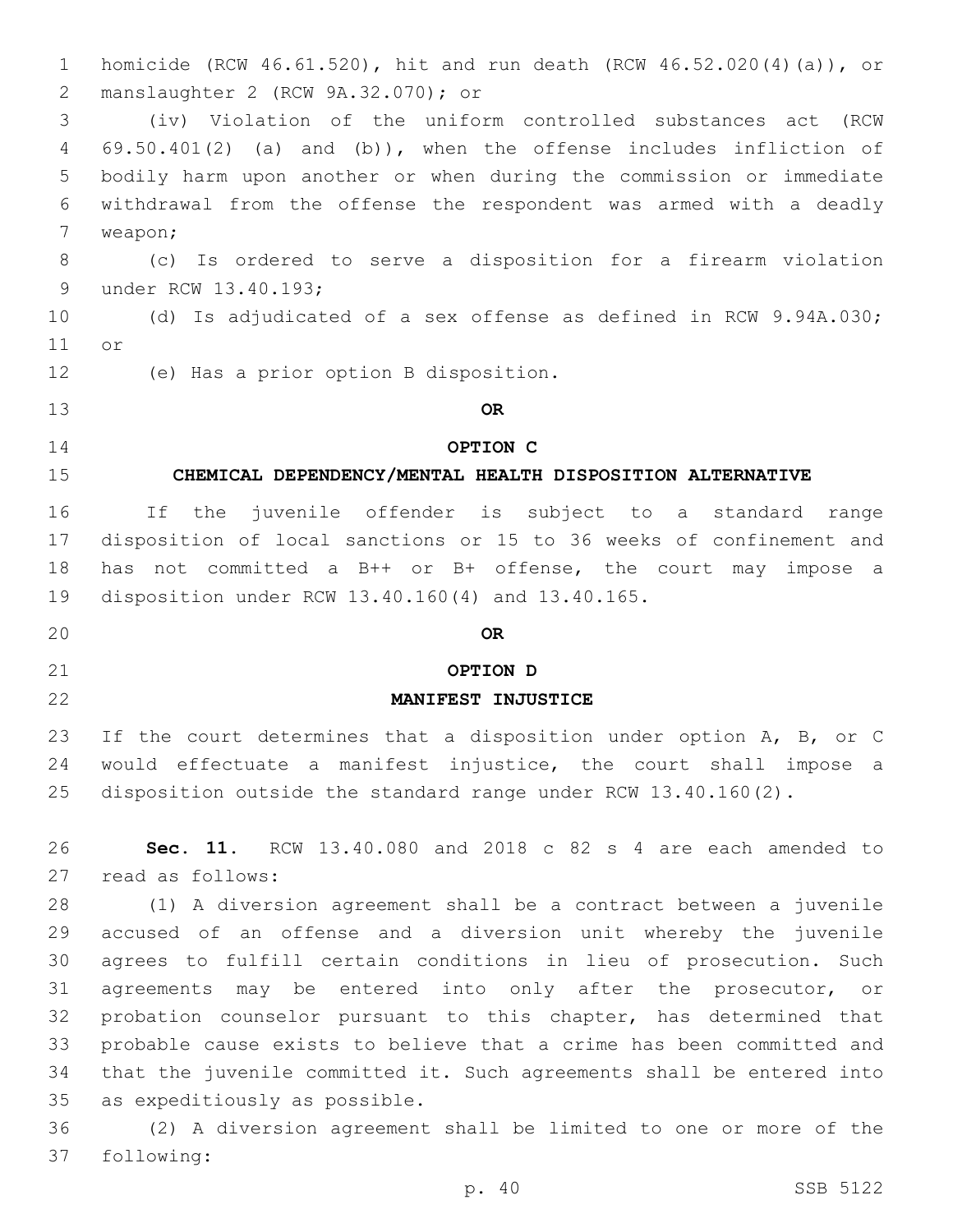(a) Community restitution not to exceed one hundred fifty hours, not to be performed during school hours if the juvenile is attending 3 school;

 (b) Restitution limited to the amount of actual loss incurred by any victim, excluding restitution owed to any insurance provider 6 under Title 48 RCW;

 (c) Attendance at up to ten hours of counseling and/or up to twenty hours of positive youth development, educational or informational sessions at a community agency. The educational or informational sessions may include sessions relating to respect for 11 self, others, and authority; victim awareness; accountability; self-12 worth; responsibility; work ethics; good citizenship; literacy; and life skills. If an assessment identifies mental health or chemical dependency needs, a youth may access up to thirty hours of counseling. The counseling sessions may include services demonstrated to improve behavioral health and reduce recidivism. For purposes of this section, "community agency" may also mean a community-based nonprofit organization, a physician, a counselor, a school, or a treatment provider, if approved by the diversion unit. The state shall not be liable for costs resulting from the diversion unit exercising the option to permit diversion agreements to mandate attendance at up to thirty hours of counseling and/or up to twenty 23 hours of educational or informational sessions;

 (d) Requirements to remain during specified hours at home, 25 school, or work, and restrictions on leaving or entering specified 26 geographical areas; and

 (e) Upon request of any victim or witness, requirements to refrain from any contact with victims or witnesses of offenses 29 committed by the juvenile.

 (3) Notwithstanding the provisions of subsection (2) of this section, youth courts are not limited to the conditions imposed by subsection (2) of this section in imposing sanctions on juveniles 33 pursuant to RCW 13.40.630.

 (4) In assessing periods of community restitution to be performed and restitution to be paid by a juvenile who has entered into a diversion agreement, the court officer to whom this task is assigned shall consult with the juvenile's custodial parent or parents or guardian. To the extent possible, the court officer shall advise the victims of the juvenile offender of the diversion process, offer victim impact letter forms and restitution claim forms, and involve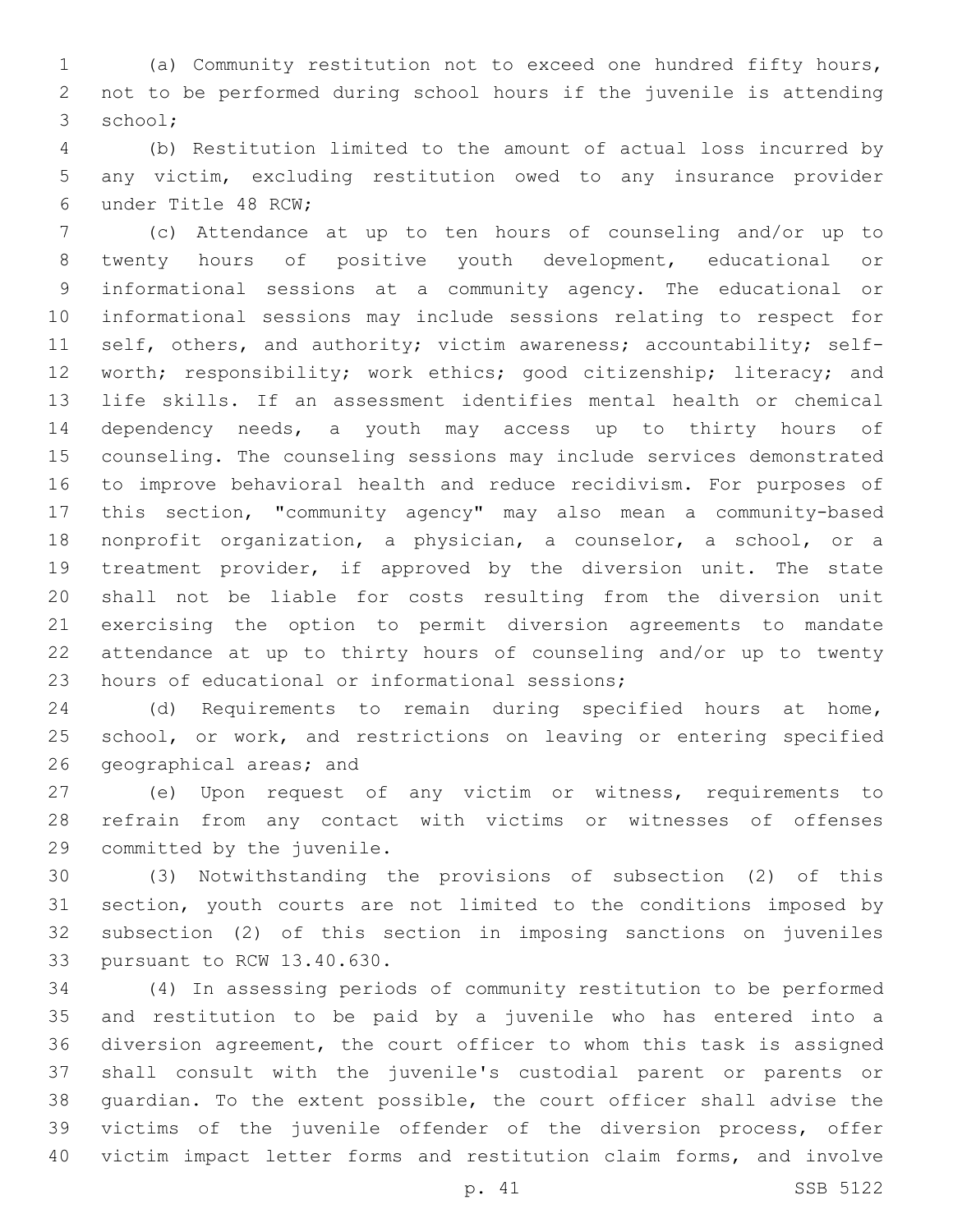members of the community. Such members of the community may meet with the juvenile and may advise the court officer as to the terms of the diversion agreement and may supervise the juvenile in carrying out its terms.4

 (5)(a) A diversion agreement may not exceed a period of six months and may include a period extending beyond the ((eighteenth)) 7 19th birthday of the divertee.

 (b) If additional time is necessary for the juvenile to complete restitution to a victim, the time period limitations of this subsection may be extended by an additional six months.

 (c) If the juvenile has not paid the full amount of restitution 12 by the end of the additional six-month period, then the juvenile shall be referred to the juvenile court for entry of a civil order establishing the amount of restitution still owed to the victim. In this order, the court shall also determine the terms and conditions of the restitution, including a payment plan extending up to ten years if the court determines that the juvenile does not have the means to make full restitution over a shorter period. For the purposes of this subsection (5)(c), the juvenile shall remain under the court's jurisdiction for a maximum term of ten years after the juvenile's eighteenth birthday. Prior to the expiration of the initial ten-year period, the juvenile court may extend the judgment for restitution an additional ten years. The court may relieve the juvenile of the requirement to pay full or partial restitution if the juvenile reasonably satisfies the court that he or she does not have the means to make full or partial restitution and could not reasonably acquire the means to pay the restitution over a ten-year period. If the court relieves the juvenile of the requirement to pay full or partial restitution, the court may order an amount of community restitution that the court deems appropriate. The county clerk shall make disbursements to victims named in the order. The restitution to victims named in the order shall be paid prior to any payment for other penalties or monetary assessments. A juvenile under obligation to pay restitution may petition the court for modification 35 of the restitution order.

 (6) The juvenile shall retain the right to be referred to the court at any time prior to the signing of the diversion agreement.

 (7) Divertees and potential divertees shall be afforded due process in all contacts with a diversion unit regardless of whether the juveniles are accepted for diversion or whether the diversion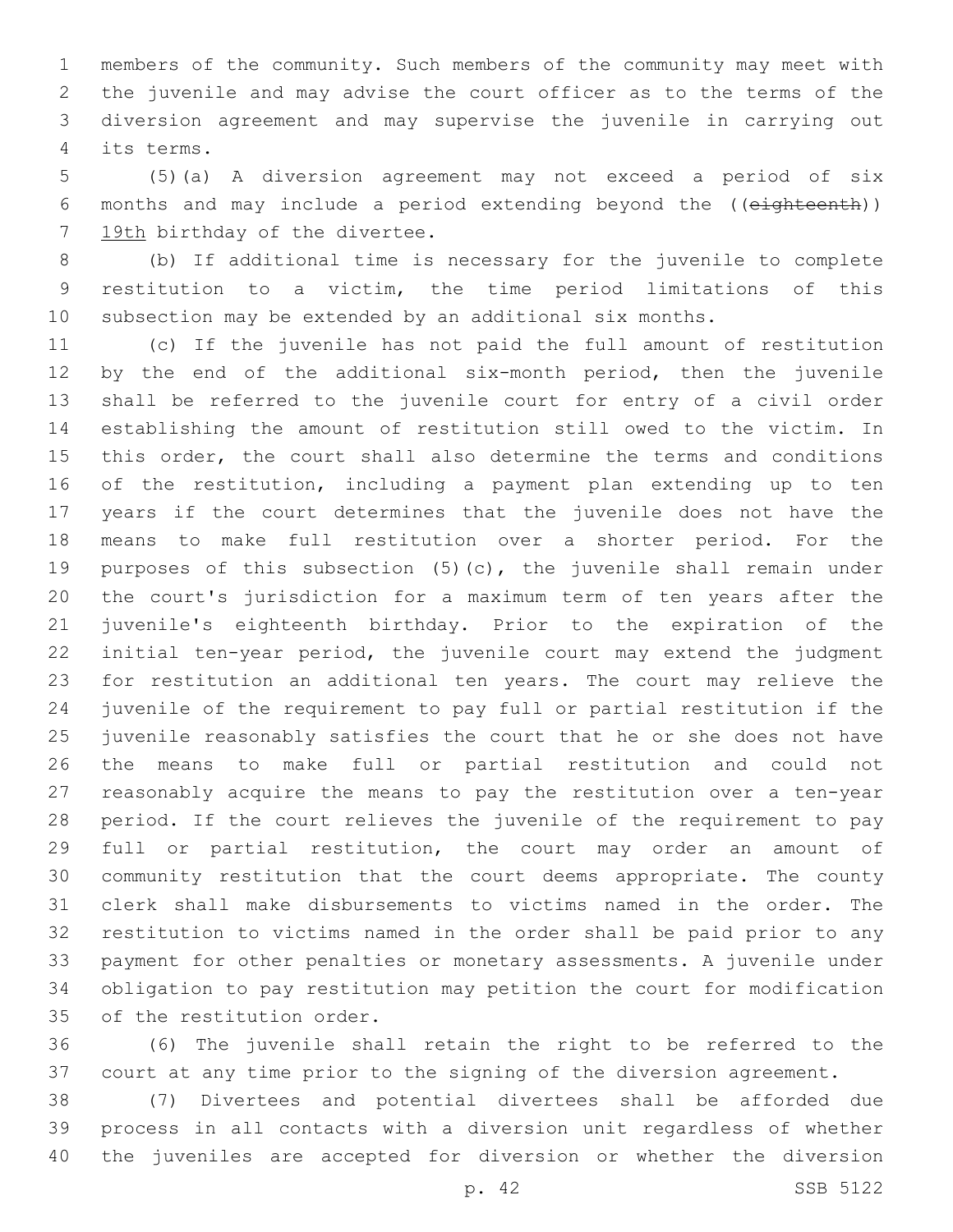program is successfully completed. Such due process shall include, 2 but not be limited to, the following:

 (a) A written diversion agreement shall be executed stating all 4 conditions in clearly understandable language;

 (b) Violation of the terms of the agreement shall be the only 6 grounds for termination;

 (c) No divertee may be terminated from a diversion program without being given a court hearing, which hearing shall be preceded 9 by:

 (i) Written notice of alleged violations of the conditions of the 11 diversion program; and

 (ii) Disclosure of all evidence to be offered against the 13 divertee;

 (d) The hearing shall be conducted by the juvenile court and 15 shall include:

(i) Opportunity to be heard in person and to present evidence;

 (ii) The right to confront and cross-examine all adverse 18 witnesses;

 (iii) A written statement by the court as to the evidence relied on and the reasons for termination, should that be the decision; and

 (iv) Demonstration by evidence that the divertee has substantially violated the terms of his or her diversion agreement;

 (e) The prosecutor may file an information on the offense for 24 which the divertee was diverted:

25 (i) In juvenile court if the divertee is under ((eighteen)) 19 26 years of age; or

 (ii) In superior court or the appropriate court of limited 28 jurisdiction if the divertee is ((eighteen)) 19 years of age or 29 older.

 (8) The diversion unit shall, subject to available funds, be responsible for providing interpreters when juveniles need interpreters to effectively communicate during diversion unit 33 hearings or negotiations.

 (9) The diversion unit shall be responsible for advising a divertee of his or her rights as provided in this chapter.

 (10) The diversion unit may refer a juvenile to a restorative justice program, community-based counseling, or treatment programs.

 (11) The right to counsel shall inure prior to the initial interview for purposes of advising the juvenile as to whether he or she desires to participate in the diversion process or to appear in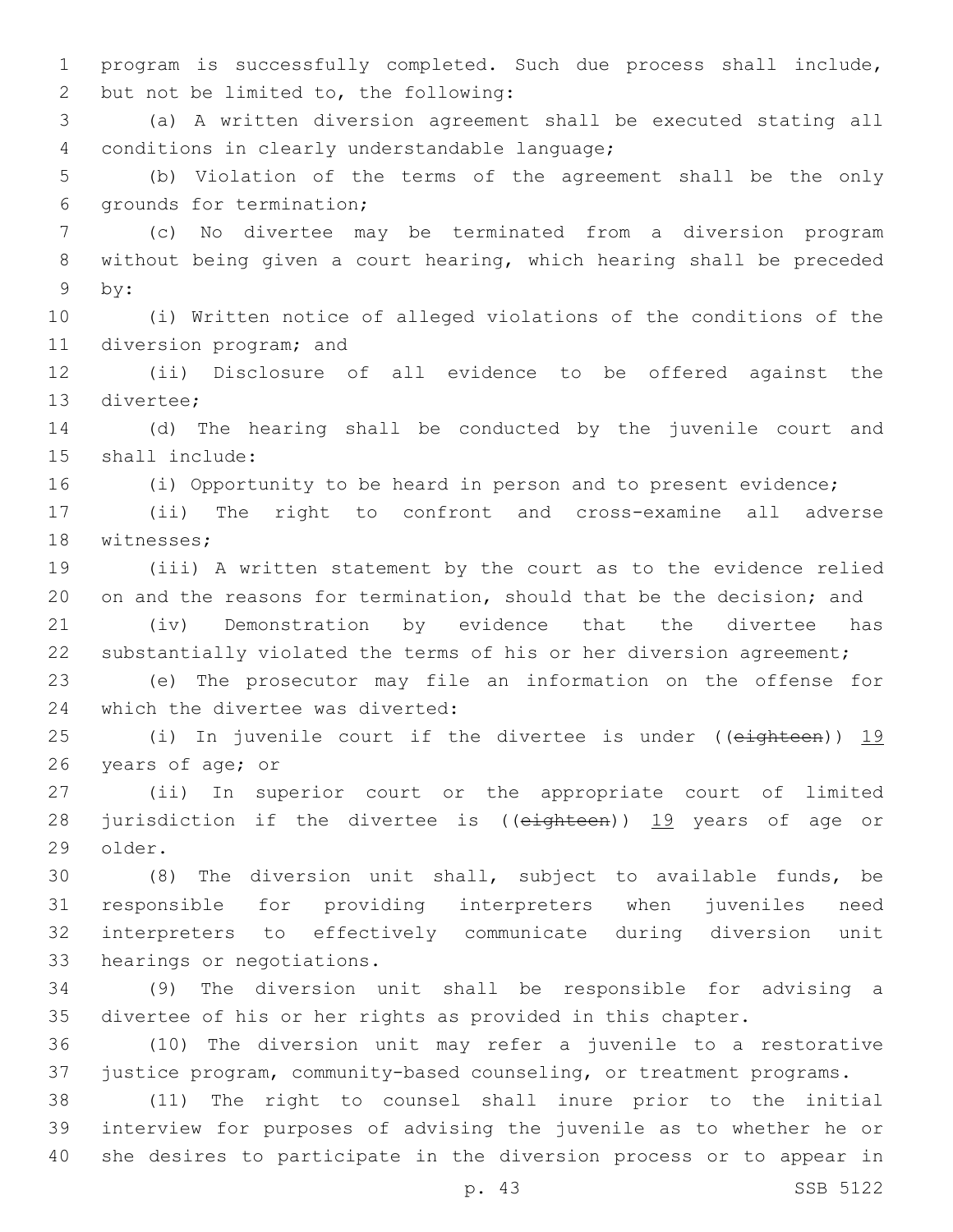the juvenile court. The juvenile may be represented by counsel at any critical stage of the diversion process, including intake interviews and termination hearings. The juvenile shall be fully advised at the intake of his or her right to an attorney and of the relevant services an attorney can provide. For the purpose of this section, intake interviews mean all interviews regarding the diversion 7 agreement process.

 The juvenile shall be advised that a diversion agreement shall constitute a part of the juvenile's criminal history as defined by RCW 13.40.020(8). A signed acknowledgment of such advisement shall be obtained from the juvenile, and the document shall be maintained by the diversion unit together with the diversion agreement, and a copy of both documents shall be delivered to the prosecutor if requested by the prosecutor. The supreme court shall promulgate rules setting forth the content of such advisement in simple language.

 (12) When a juvenile enters into a diversion agreement, the juvenile court may receive only the following information for 18 dispositional purposes:

(a) The fact that a charge or charges were made;

(b) The fact that a diversion agreement was entered into;

(c) The juvenile's obligations under such agreement;

 (d) Whether the alleged offender performed his or her obligations 23 under such agreement; and

24 (e) The facts of the alleged offense.

 (13) A diversion unit may refuse to enter into a diversion agreement with a juvenile. When a diversion unit refuses to enter a diversion agreement with a juvenile, it shall immediately refer such juvenile to the court for action and shall forward to the court the criminal complaint and a detailed statement of its reasons for refusing to enter into a diversion agreement. The diversion unit shall also immediately refer the case to the prosecuting attorney for action if such juvenile violates the terms of the diversion 33 agreement.

 (14) A diversion unit may, in instances where it determines that the act or omission of an act for which a juvenile has been referred to it involved no victim, or where it determines that the juvenile referred to it has no prior criminal history and is alleged to have committed an illegal act involving no threat of or instance of actual physical harm and involving not more than fifty dollars in property loss or damage and that there is no loss outstanding to the person or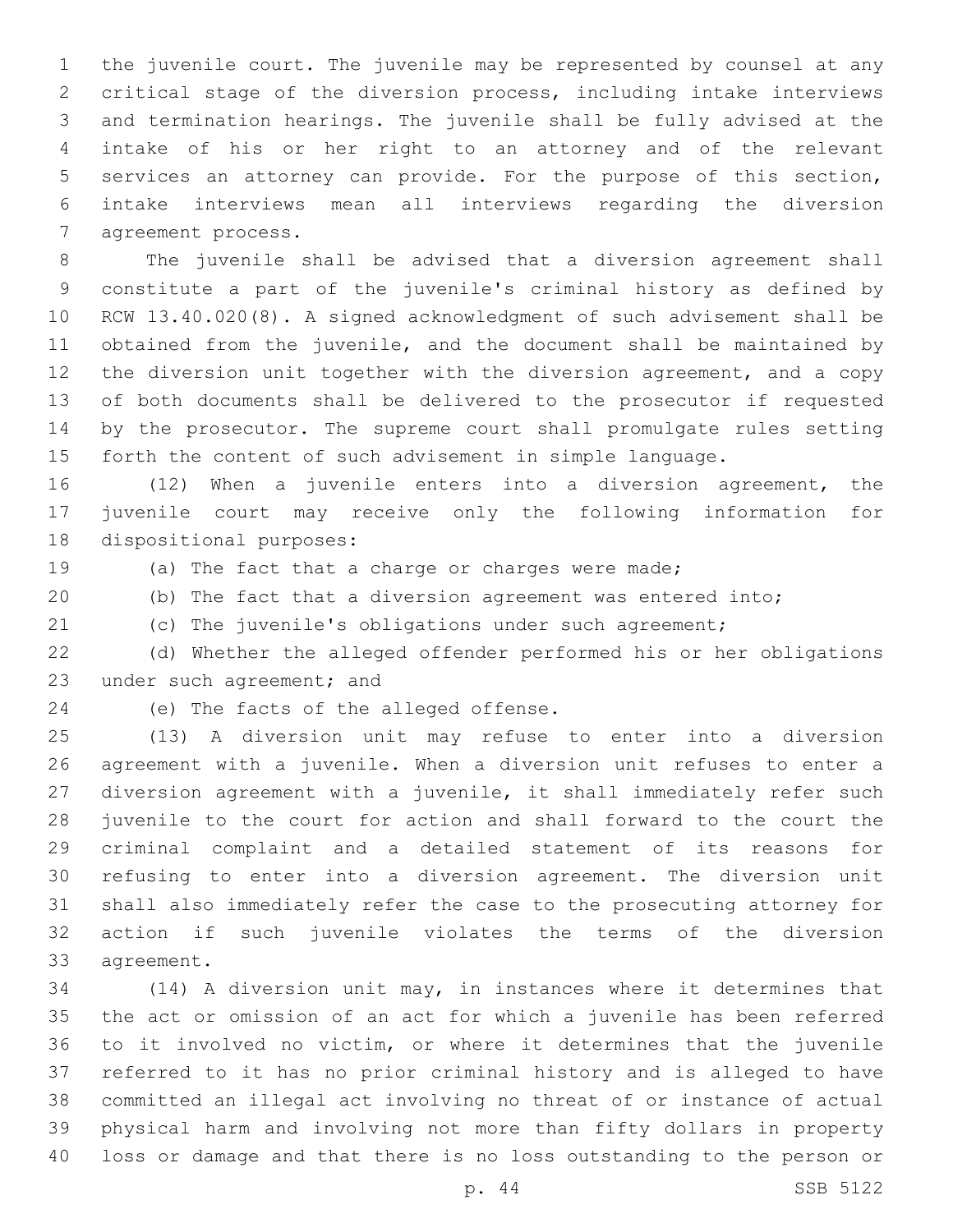firm suffering such damage or loss, counsel and release or release such a juvenile without entering into a diversion agreement. A diversion unit's authority to counsel and release a juvenile under this subsection includes the authority to refer the juvenile to community-based counseling or treatment programs or a restorative justice program. Any juvenile released under this subsection shall be advised that the act or omission of any act for which he or she had been referred shall constitute a part of the juvenile's criminal history as defined by RCW 13.40.020(8). A signed acknowledgment of such advisement shall be obtained from the juvenile, and the document shall be maintained by the unit, and a copy of the document shall be delivered to the prosecutor if requested by the prosecutor. The supreme court shall promulgate rules setting forth the content of such advisement in simple language. A juvenile determined to be eligible by a diversion unit for release as provided in this subsection shall retain the same right to counsel and right to have his or her case referred to the court for formal action as any other 18 juvenile referred to the unit.

 (15) A diversion unit may supervise the fulfillment of a 20 diversion agreement entered into before the juvenile's ((eighteenth)) 19th birthday and which includes a period extending beyond the 22 divertee's ((eighteenth)) 19th birthday.

 (16) If restitution required by a diversion agreement cannot reasonably be paid due to a change of circumstance, the diversion agreement may be modified at the request of the divertee and with the concurrence of the diversion unit to convert unpaid restitution into community restitution. The modification of the diversion agreement shall be in writing and signed by the divertee and the diversion unit. The number of hours of community restitution in lieu of a monetary penalty shall be converted at the rate of the prevailing 31 state minimum wage per hour.

 **Sec. 12.** RCW 13.40.080 and 2018 c 82 s 4 are each amended to 33 read as follows:

 (1) A diversion agreement shall be a contract between a juvenile accused of an offense and a diversion unit whereby the juvenile agrees to fulfill certain conditions in lieu of prosecution. Such 37 agreements may be entered into only after the prosecutor, or probation counselor pursuant to this chapter, has determined that probable cause exists to believe that a crime has been committed and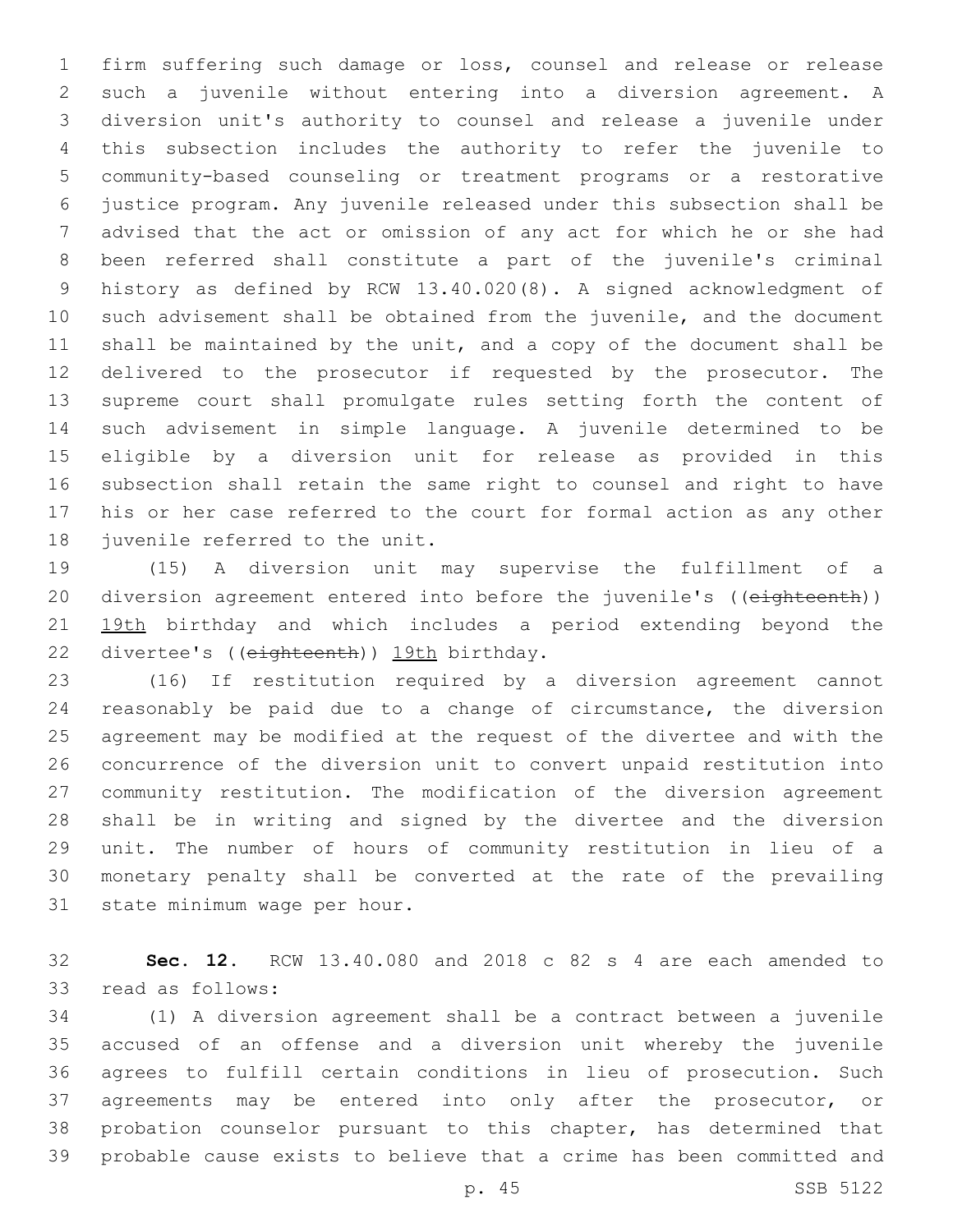that the juvenile committed it. Such agreements shall be entered into 2 as expeditiously as possible.

 (2) A diversion agreement shall be limited to one or more of the following:4

 (a) Community restitution not to exceed one hundred fifty hours, not to be performed during school hours if the juvenile is attending 7 school;

 (b) Restitution limited to the amount of actual loss incurred by any victim, excluding restitution owed to any insurance provider 10 under Title 48 RCW;

 (c) Attendance at up to ten hours of counseling and/or up to twenty hours of positive youth development, educational or informational sessions at a community agency. The educational or informational sessions may include sessions relating to respect for 15 self, others, and authority; victim awareness; accountability; self- worth; responsibility; work ethics; good citizenship; literacy; and life skills. If an assessment identifies mental health or chemical dependency needs, a youth may access up to thirty hours of counseling. The counseling sessions may include services demonstrated to improve behavioral health and reduce recidivism. For purposes of this section, "community agency" may also mean a community-based nonprofit organization, a physician, a counselor, a school, or a treatment provider, if approved by the diversion unit. The state shall not be liable for costs resulting from the diversion unit exercising the option to permit diversion agreements to mandate attendance at up to thirty hours of counseling and/or up to twenty 27 hours of educational or informational sessions;

 (d) Requirements to remain during specified hours at home, school, or work, and restrictions on leaving or entering specified 30 geographical areas; and

 (e) Upon request of any victim or witness, requirements to refrain from any contact with victims or witnesses of offenses 33 committed by the juvenile.

 (3) Notwithstanding the provisions of subsection (2) of this section, youth courts are not limited to the conditions imposed by subsection (2) of this section in imposing sanctions on juveniles 37 pursuant to RCW 13.40.630.

 (4) In assessing periods of community restitution to be performed and restitution to be paid by a juvenile who has entered into a diversion agreement, the court officer to whom this task is assigned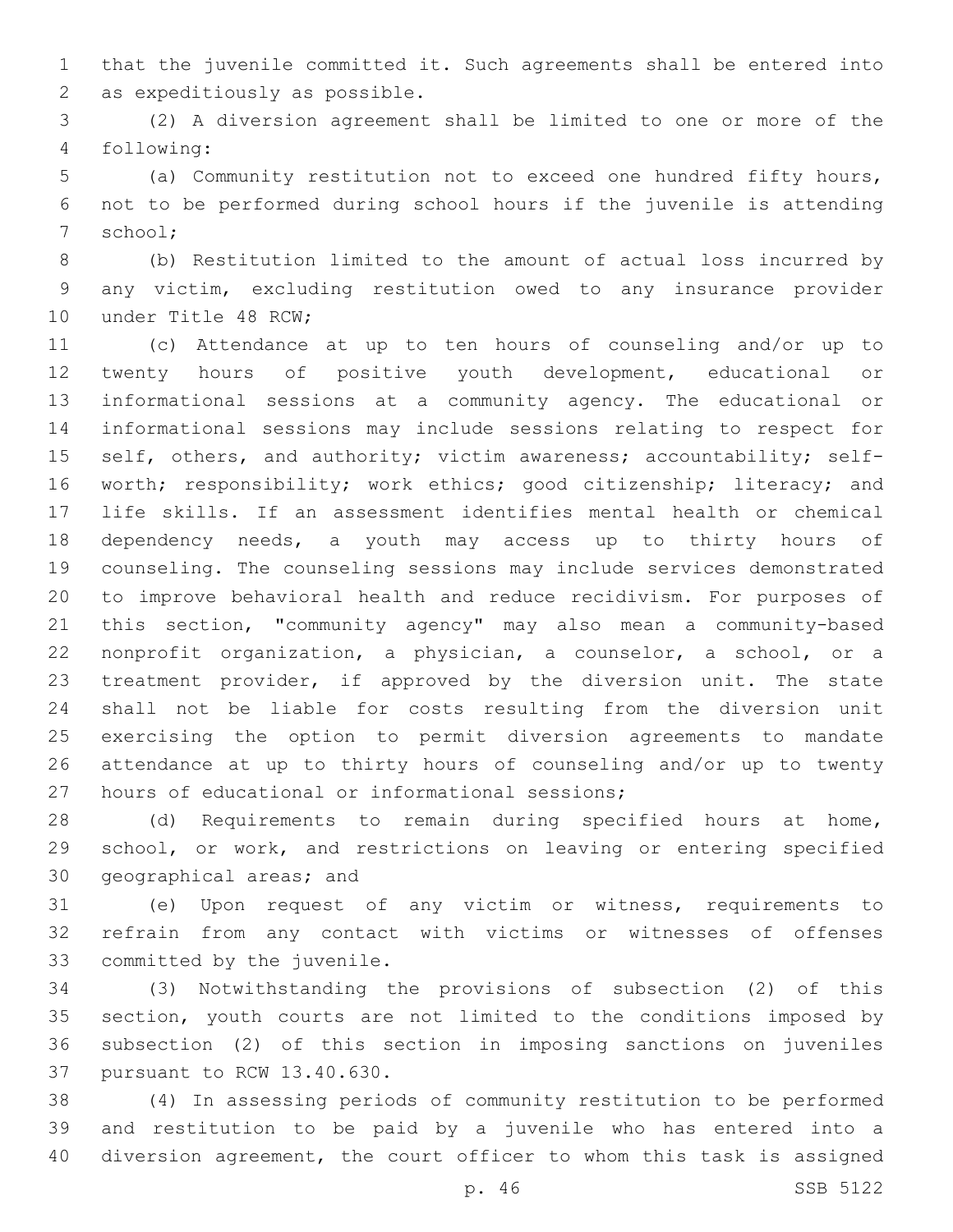shall consult with the juvenile's custodial parent or parents or guardian. To the extent possible, the court officer shall advise the victims of the juvenile offender of the diversion process, offer victim impact letter forms and restitution claim forms, and involve members of the community. Such members of the community may meet with the juvenile and may advise the court officer as to the terms of the diversion agreement and may supervise the juvenile in carrying out 8 its terms.

 (5)(a) A diversion agreement may not exceed a period of six 10 months and may include a period extending beyond the ((eighteenth)) 11 20th birthday of the divertee.

 (b) If additional time is necessary for the juvenile to complete restitution to a victim, the time period limitations of this subsection may be extended by an additional six months.

 (c) If the juvenile has not paid the full amount of restitution 16 by the end of the additional six-month period, then the juvenile shall be referred to the juvenile court for entry of a civil order establishing the amount of restitution still owed to the victim. In this order, the court shall also determine the terms and conditions of the restitution, including a payment plan extending up to ten years if the court determines that the juvenile does not have the means to make full restitution over a shorter period. For the purposes of this subsection (5)(c), the juvenile shall remain under the court's jurisdiction for a maximum term of ten years after the juvenile's eighteenth birthday. Prior to the expiration of the initial ten-year period, the juvenile court may extend the judgment for restitution an additional ten years. The court may relieve the juvenile of the requirement to pay full or partial restitution if the juvenile reasonably satisfies the court that he or she does not have the means to make full or partial restitution and could not reasonably acquire the means to pay the restitution over a ten-year period. If the court relieves the juvenile of the requirement to pay full or partial restitution, the court may order an amount of community restitution that the court deems appropriate. The county clerk shall make disbursements to victims named in the order. The restitution to victims named in the order shall be paid prior to any payment for other penalties or monetary assessments. A juvenile under obligation to pay restitution may petition the court for modification 39 of the restitution order.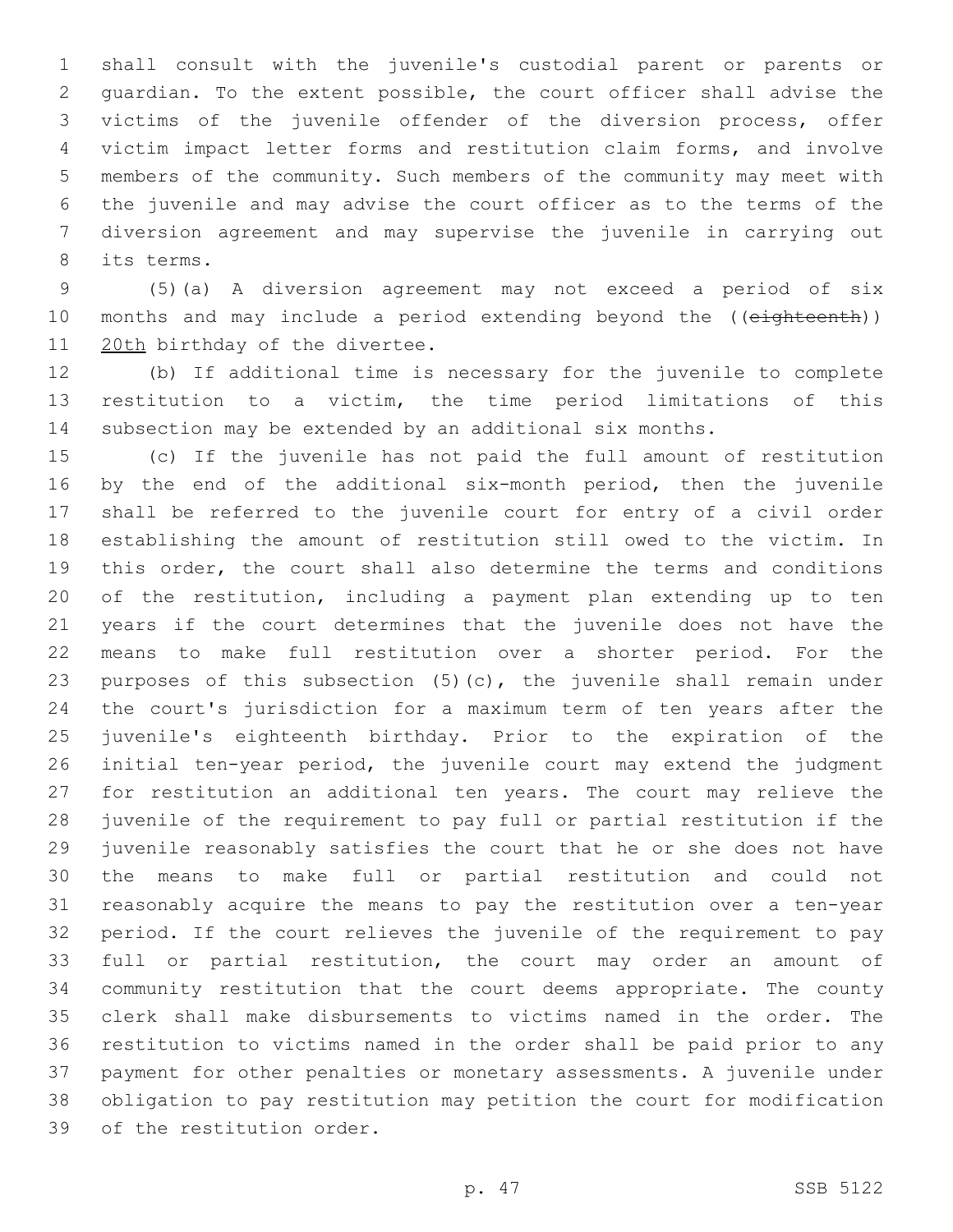(6) The juvenile shall retain the right to be referred to the court at any time prior to the signing of the diversion agreement.

 (7) Divertees and potential divertees shall be afforded due process in all contacts with a diversion unit regardless of whether the juveniles are accepted for diversion or whether the diversion program is successfully completed. Such due process shall include, 7 but not be limited to, the following:

 (a) A written diversion agreement shall be executed stating all 9 conditions in clearly understandable language;

 (b) Violation of the terms of the agreement shall be the only 11 grounds for termination;

 (c) No divertee may be terminated from a diversion program without being given a court hearing, which hearing shall be preceded 14 by:

 (i) Written notice of alleged violations of the conditions of the 16 diversion program; and

 (ii) Disclosure of all evidence to be offered against the 18 divertee;

 (d) The hearing shall be conducted by the juvenile court and 20 shall include:

(i) Opportunity to be heard in person and to present evidence;

 (ii) The right to confront and cross-examine all adverse 23 witnesses;

 (iii) A written statement by the court as to the evidence relied 25 on and the reasons for termination, should that be the decision; and (iv) Demonstration by evidence that the divertee has

27 substantially violated the terms of his or her diversion agreement;

 (e) The prosecutor may file an information on the offense for 29 which the divertee was diverted:

30 (i) In juvenile court if the divertee is under ((eighteen)) 20 31 years of age; or

 (ii) In superior court or the appropriate court of limited jurisdiction if the divertee is ((eighteen)) 20 years of age or 34 older.

 (8) The diversion unit shall, subject to available funds, be responsible for providing interpreters when juveniles need interpreters to effectively communicate during diversion unit 38 hearings or negotiations.

 (9) The diversion unit shall be responsible for advising a divertee of his or her rights as provided in this chapter.

p. 48 SSB 5122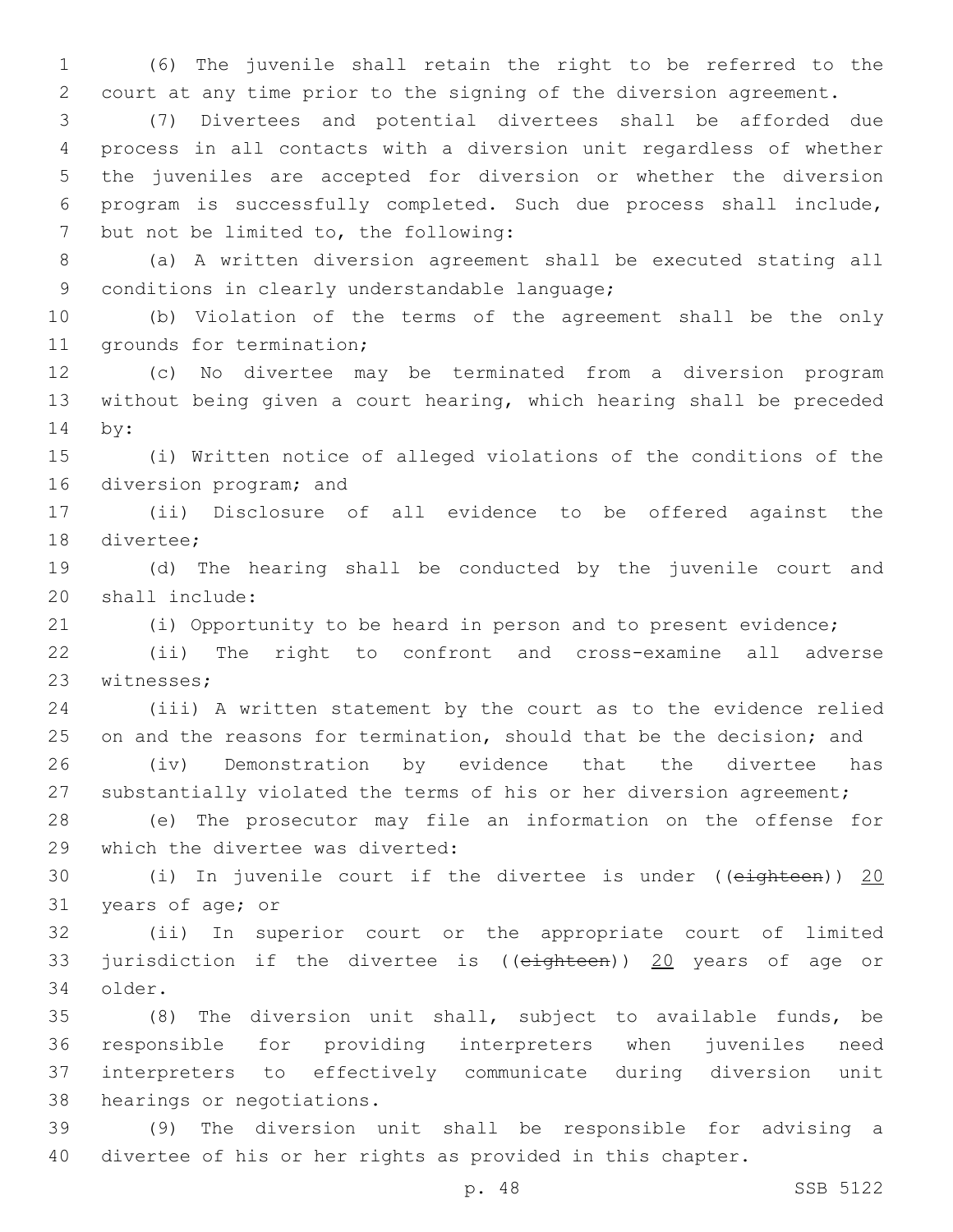(10) The diversion unit may refer a juvenile to a restorative justice program, community-based counseling, or treatment programs.

 (11) The right to counsel shall inure prior to the initial interview for purposes of advising the juvenile as to whether he or she desires to participate in the diversion process or to appear in the juvenile court. The juvenile may be represented by counsel at any critical stage of the diversion process, including intake interviews and termination hearings. The juvenile shall be fully advised at the intake of his or her right to an attorney and of the relevant services an attorney can provide. For the purpose of this section, intake interviews mean all interviews regarding the diversion 12 agreement process.

 The juvenile shall be advised that a diversion agreement shall constitute a part of the juvenile's criminal history as defined by RCW 13.40.020(8). A signed acknowledgment of such advisement shall be obtained from the juvenile, and the document shall be maintained by the diversion unit together with the diversion agreement, and a copy of both documents shall be delivered to the prosecutor if requested by the prosecutor. The supreme court shall promulgate rules setting forth the content of such advisement in simple language.

 (12) When a juvenile enters into a diversion agreement, the juvenile court may receive only the following information for 23 dispositional purposes:

 (a) The fact that a charge or charges were made; (b) The fact that a diversion agreement was entered into;

(c) The juvenile's obligations under such agreement;

 (d) Whether the alleged offender performed his or her obligations 28 under such agreement; and

29 (e) The facts of the alleged offense.

 (13) A diversion unit may refuse to enter into a diversion agreement with a juvenile. When a diversion unit refuses to enter a diversion agreement with a juvenile, it shall immediately refer such juvenile to the court for action and shall forward to the court the criminal complaint and a detailed statement of its reasons for refusing to enter into a diversion agreement. The diversion unit shall also immediately refer the case to the prosecuting attorney for action if such juvenile violates the terms of the diversion 38 agreement.

 (14) A diversion unit may, in instances where it determines that the act or omission of an act for which a juvenile has been referred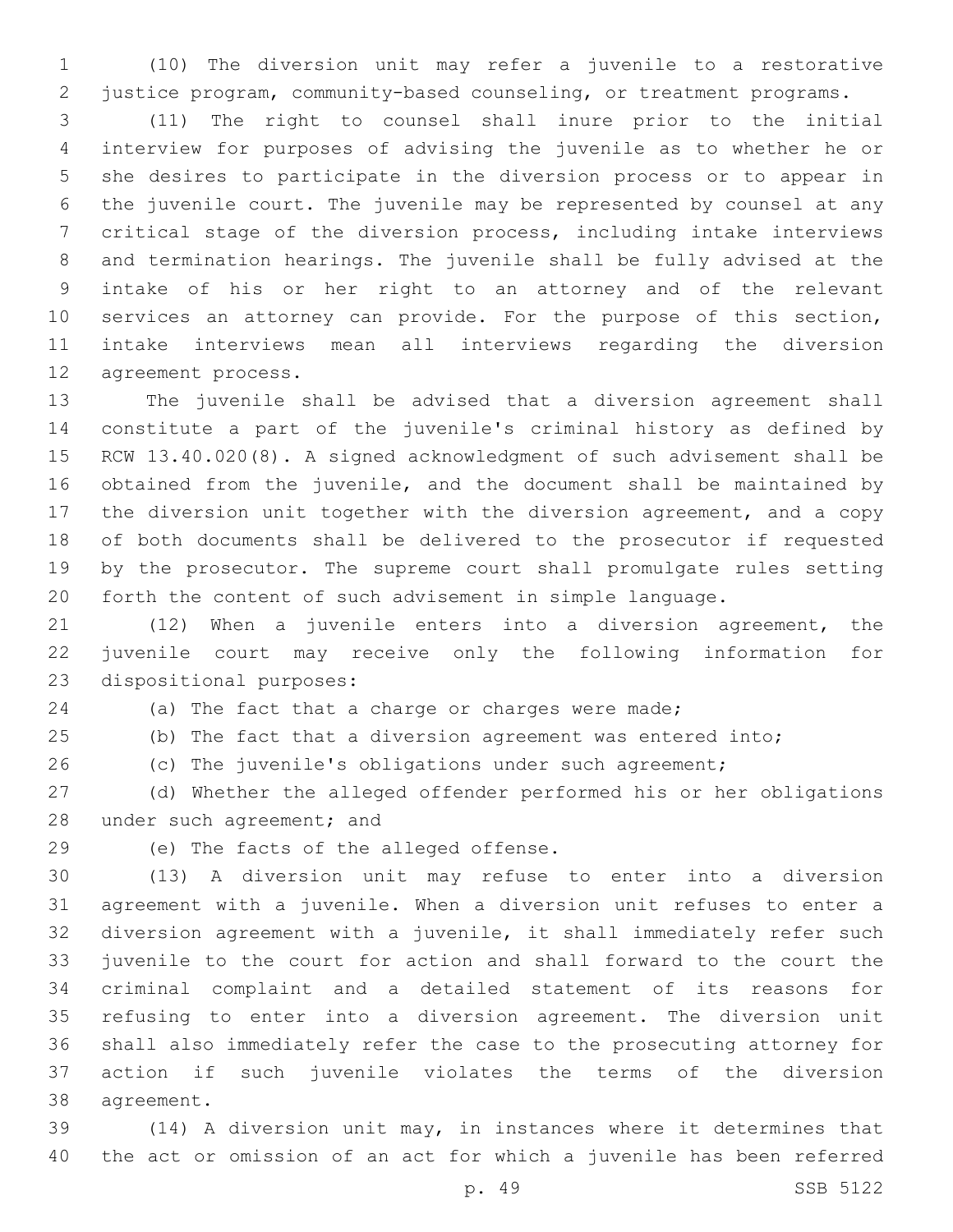to it involved no victim, or where it determines that the juvenile referred to it has no prior criminal history and is alleged to have committed an illegal act involving no threat of or instance of actual physical harm and involving not more than fifty dollars in property loss or damage and that there is no loss outstanding to the person or firm suffering such damage or loss, counsel and release or release such a juvenile without entering into a diversion agreement. A diversion unit's authority to counsel and release a juvenile under this subsection includes the authority to refer the juvenile to community-based counseling or treatment programs or a restorative justice program. Any juvenile released under this subsection shall be advised that the act or omission of any act for which he or she had been referred shall constitute a part of the juvenile's criminal history as defined by RCW 13.40.020(8). A signed acknowledgment of such advisement shall be obtained from the juvenile, and the document shall be maintained by the unit, and a copy of the document shall be delivered to the prosecutor if requested by the prosecutor. The supreme court shall promulgate rules setting forth the content of such advisement in simple language. A juvenile determined to be eligible by a diversion unit for release as provided in this subsection shall retain the same right to counsel and right to have his or her case referred to the court for formal action as any other 23 juvenile referred to the unit.

 (15) A diversion unit may supervise the fulfillment of a 25 diversion agreement entered into before the juvenile's ((eighteenth)) 26 20th birthday and which includes a period extending beyond the 27 divertee's ((eighteenth)) 20th birthday.

 (16) If restitution required by a diversion agreement cannot reasonably be paid due to a change of circumstance, the diversion agreement may be modified at the request of the divertee and with the concurrence of the diversion unit to convert unpaid restitution into community restitution. The modification of the diversion agreement shall be in writing and signed by the divertee and the diversion unit. The number of hours of community restitution in lieu of a monetary penalty shall be converted at the rate of the prevailing 36 state minimum wage per hour.

 **Sec. 13.** RCW 13.40.193 and 2020 c 18 s 10 are each amended to 38 read as follows: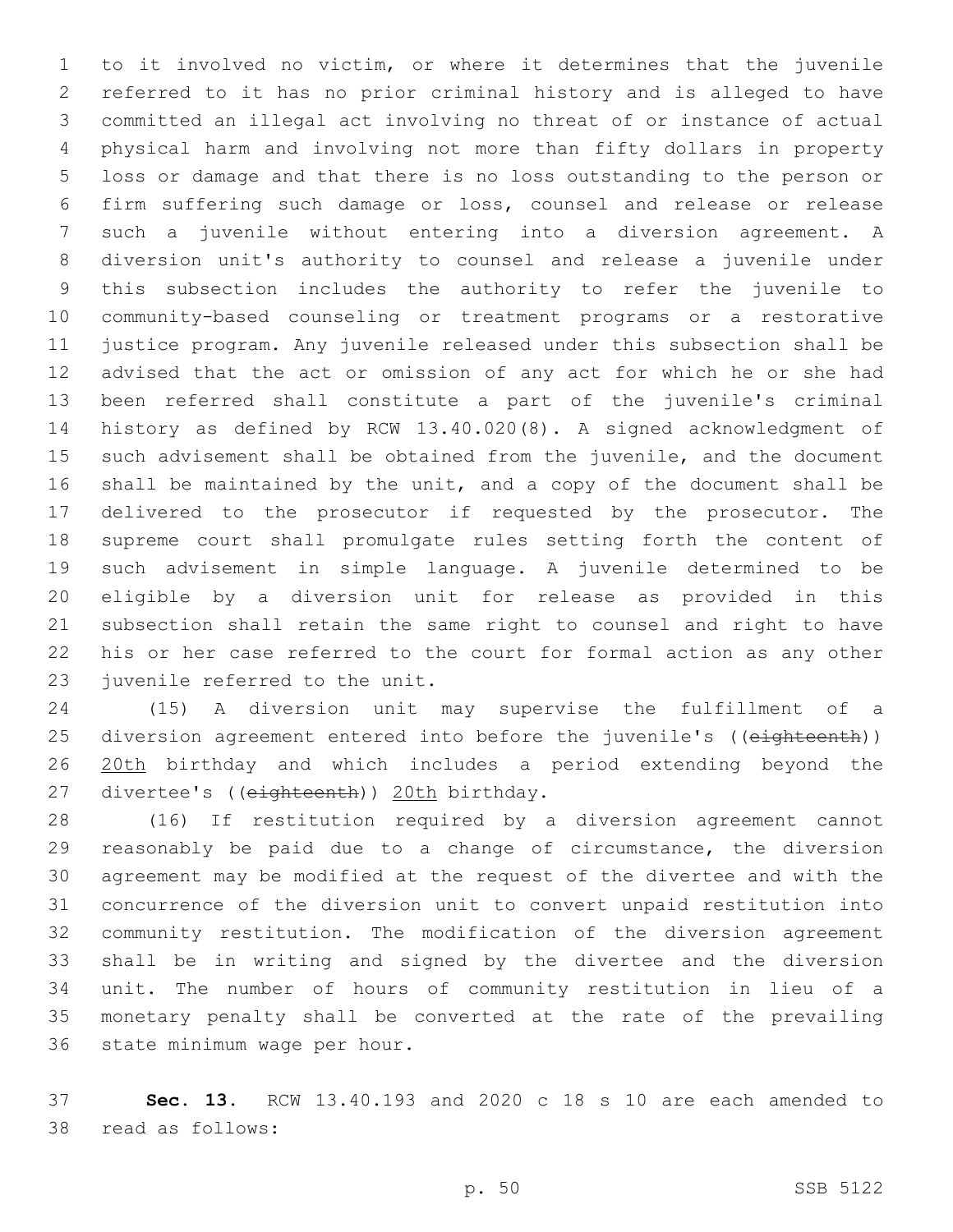(1) If a respondent is found to have been in possession of a firearm in violation of RCW 9.41.040(2)(a)(vi), the court shall impose a minimum disposition of ten days of confinement. If the offender's standard range of disposition for the offense as indicated in RCW 13.40.0357 is more than thirty days of confinement, the court shall commit the offender to the department for the standard range disposition. The offender shall not be released until the offender 8 has served a minimum of ten days in confinement.

 (2)(a) If a respondent is found to have been in possession of a firearm in violation of RCW 9.41.040, the disposition must include a requirement that the respondent participate in a qualifying program as described in (b) of this subsection, when available, unless the court makes a written finding based on the outcome of the juvenile court risk assessment that participation in a qualifying program 15 would not be appropriate.

 (b) For purposes of this section, "qualifying program" means an aggression replacement training program, a functional family therapy program, or another program applicable to the juvenile firearm offender population that has been identified as evidence-based or research-based and cost-beneficial in the current list prepared at the direction of the legislature by the Washington state institute 22 for public policy.

 (3) If the court finds that the respondent or an accomplice was armed with a firearm, the court shall determine the standard range disposition for the offense pursuant to RCW 13.40.160. If the offender or an accomplice was armed with a firearm when the offender committed any felony other than possession of a machine gun or bump- fire stock, possession of a stolen firearm, drive-by shooting, theft of a firearm, unlawful possession of a firearm in the first and second degree, or use of a machine gun or bump-fire stock in a felony, the following periods of total confinement must be added to the sentence: (a) Except for (b) of this subsection, for a class A felony, six months; for a class B felony, four months; and for a class C felony, two months; (b) for any violent offense as defined in 35 RCW 9.94A.030, committed by a respondent who is sixteen ((or seventeen)) through 18 years old at the time of the offense, a period of twelve months. The additional time shall be imposed regardless of the offense's juvenile disposition offense category as designated in 39 RCW 13.40.0357.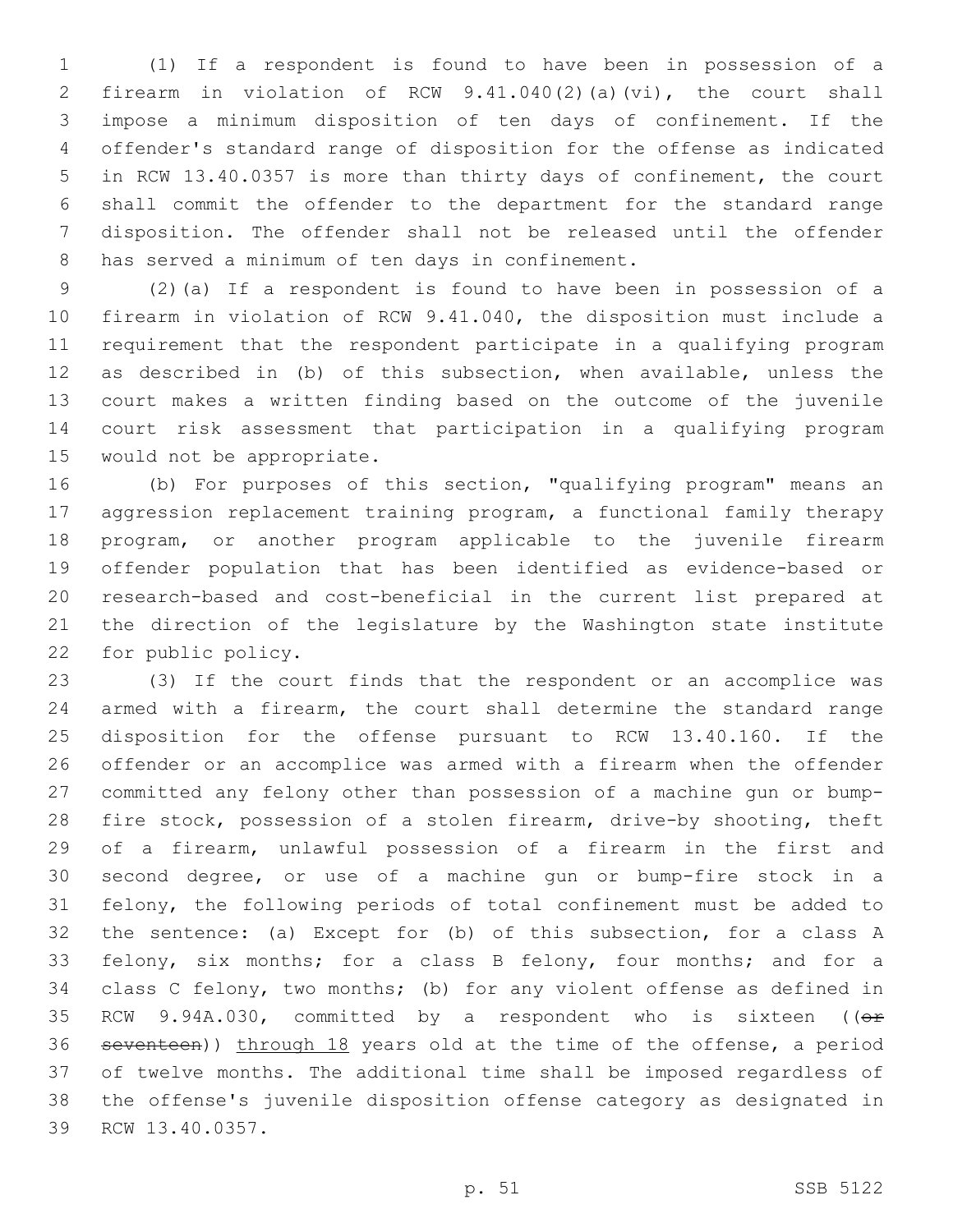(4)(a) If the court finds that the respondent who is sixteen ((or seventeen)) through 18 years old and committed the offense of robbery in the first degree, drive-by shooting, rape of a child in the first degree, burglary in the first degree, or any violent offense as defined in RCW 9.94A.030 and was armed with a firearm, and the court finds that the respondent's participation was related to membership in a criminal street gang or advancing the benefit, aggrandizement, gain, profit, or other advantage for a criminal street gang, a period of three months total confinement must be added to the sentence. The additional time must be imposed regardless of the offense's juvenile disposition offense category as designated in RCW 13.40.0357 and must be served consecutively with any other sentencing enhancement.

 (b) For the purposes of this section, "criminal street gang" means any ongoing organization, association, or group of three or more persons, whether formal or informal, having a common name or common identifying sign or symbol, having as one of its primary activities the commission of criminal acts, and whose members or associates individually or collectively engage in or have engaged in a pattern of criminal street gang activity. This definition does not apply to employees engaged in concerted activities for their mutual aid and protection, or to the activities of labor and bona fide nonprofit organizations or their members or agents.

 (5) When a disposition under this section would effectuate a manifest injustice, the court may impose another disposition. When a judge finds a manifest injustice and imposes a disposition of confinement exceeding thirty days, the court shall commit the juvenile to a maximum term, and the provisions of RCW 13.40.030(2) shall be used to determine the range. When a judge finds a manifest injustice and imposes a disposition of confinement less than thirty days, the disposition shall be comprised of confinement or community 31 supervision or both.

 (6) Any term of confinement ordered pursuant to this section shall run consecutively to any term of confinement imposed in the 34 same disposition for other offenses.

 **Sec. 14.** RCW 13.40.193 and 2020 c 18 s 10 are each amended to read as follows:36

 (1) If a respondent is found to have been in possession of a firearm in violation of RCW 9.41.040(2)(a)(vi), the court shall impose a minimum disposition of ten days of confinement. If the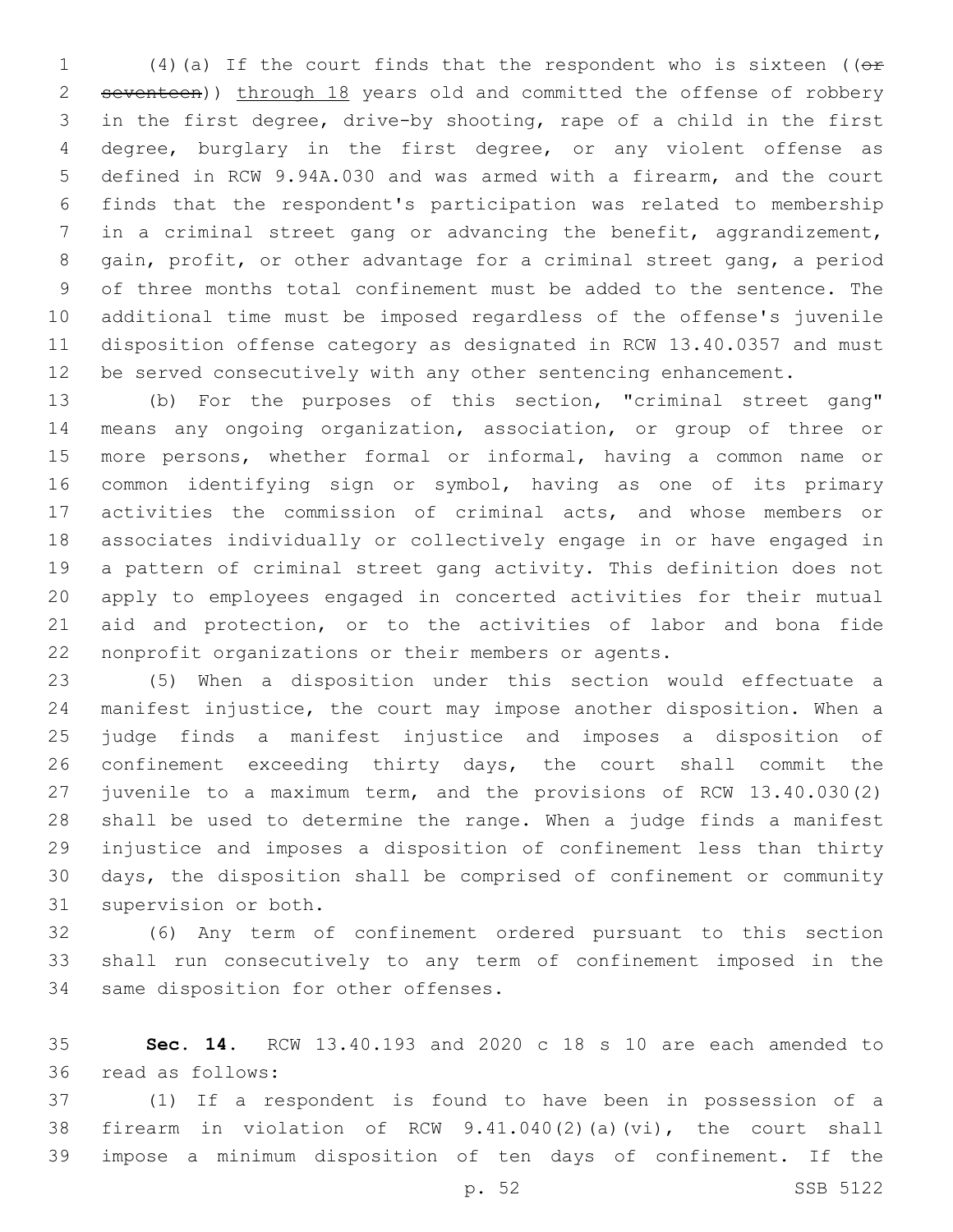offender's standard range of disposition for the offense as indicated in RCW 13.40.0357 is more than thirty days of confinement, the court shall commit the offender to the department for the standard range disposition. The offender shall not be released until the offender 5 has served a minimum of ten days in confinement.

 (2)(a) If a respondent is found to have been in possession of a firearm in violation of RCW 9.41.040, the disposition must include a requirement that the respondent participate in a qualifying program as described in (b) of this subsection, when available, unless the court makes a written finding based on the outcome of the juvenile court risk assessment that participation in a qualifying program 12 would not be appropriate.

 (b) For purposes of this section, "qualifying program" means an aggression replacement training program, a functional family therapy program, or another program applicable to the juvenile firearm offender population that has been identified as evidence-based or research-based and cost-beneficial in the current list prepared at the direction of the legislature by the Washington state institute 19 for public policy.

 (3) If the court finds that the respondent or an accomplice was armed with a firearm, the court shall determine the standard range disposition for the offense pursuant to RCW 13.40.160. If the offender or an accomplice was armed with a firearm when the offender committed any felony other than possession of a machine gun or bump- fire stock, possession of a stolen firearm, drive-by shooting, theft of a firearm, unlawful possession of a firearm in the first and second degree, or use of a machine gun or bump-fire stock in a felony, the following periods of total confinement must be added to the sentence: (a) Except for (b) of this subsection, for a class A felony, six months; for a class B felony, four months; and for a class C felony, two months; (b) for any violent offense as defined in 32 RCW 9.94A.030, committed by a respondent who is sixteen ((or 33 seventeen)) through 19 years old at the time of the offense, a period of twelve months. The additional time shall be imposed regardless of the offense's juvenile disposition offense category as designated in 36 RCW 13.40.0357.

37 (4)(a) If the court finds that the respondent who is sixteen (( $\theta$ ff) 38 seventeen)) through 19 years old and committed the offense of robbery in the first degree, drive-by shooting, rape of a child in the first 40 degree, burglary in the first degree, or any violent offense as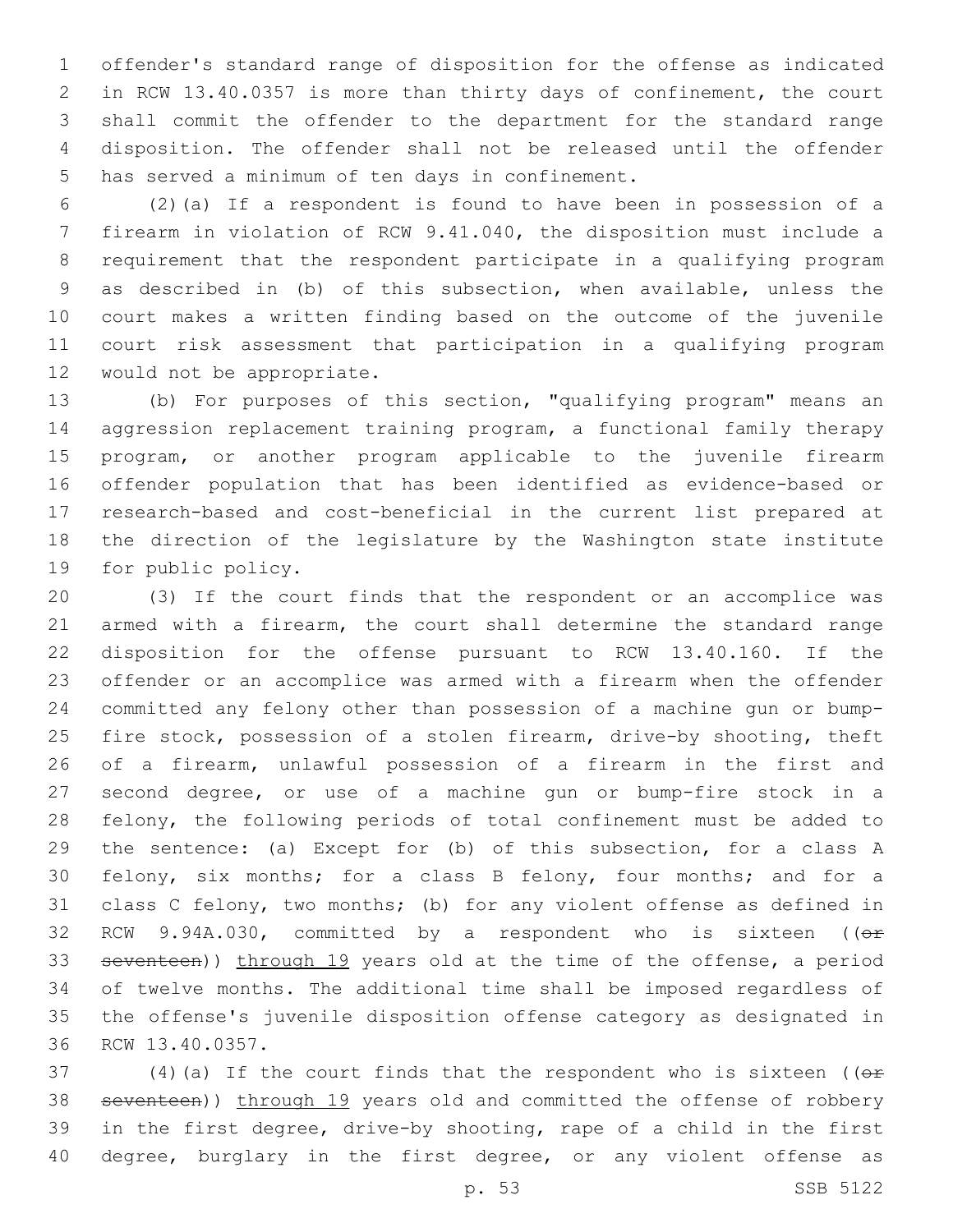defined in RCW 9.94A.030 and was armed with a firearm, and the court finds that the respondent's participation was related to membership in a criminal street gang or advancing the benefit, aggrandizement, gain, profit, or other advantage for a criminal street gang, a period of three months total confinement must be added to the sentence. The additional time must be imposed regardless of the offense's juvenile disposition offense category as designated in RCW 13.40.0357 and must be served consecutively with any other sentencing enhancement.

 (b) For the purposes of this section, "criminal street gang" means any ongoing organization, association, or group of three or more persons, whether formal or informal, having a common name or common identifying sign or symbol, having as one of its primary activities the commission of criminal acts, and whose members or associates individually or collectively engage in or have engaged in a pattern of criminal street gang activity. This definition does not apply to employees engaged in concerted activities for their mutual aid and protection, or to the activities of labor and bona fide nonprofit organizations or their members or agents.

 (5) When a disposition under this section would effectuate a manifest injustice, the court may impose another disposition. When a judge finds a manifest injustice and imposes a disposition of confinement exceeding thirty days, the court shall commit the juvenile to a maximum term, and the provisions of RCW 13.40.030(2) shall be used to determine the range. When a judge finds a manifest injustice and imposes a disposition of confinement less than thirty days, the disposition shall be comprised of confinement or community 27 supervision or both.

 (6) Any term of confinement ordered pursuant to this section shall run consecutively to any term of confinement imposed in the 30 same disposition for other offenses.

 **Sec. 15.** RCW 13.40.300 and 2019 c 322 s 3 are each amended to 32 read as follows:

 (1) Except as provided in subsection (2) of this section, a juvenile offender may not be committed by the juvenile court to the department of children, youth, and families for placement in a juvenile rehabilitation facility beyond the juvenile offender's twenty-first birthday for an adjudicated offense committed under the age of 18, or beyond the juvenile offender's 22nd birthday for an adjudicated offense committed while 18 years of age.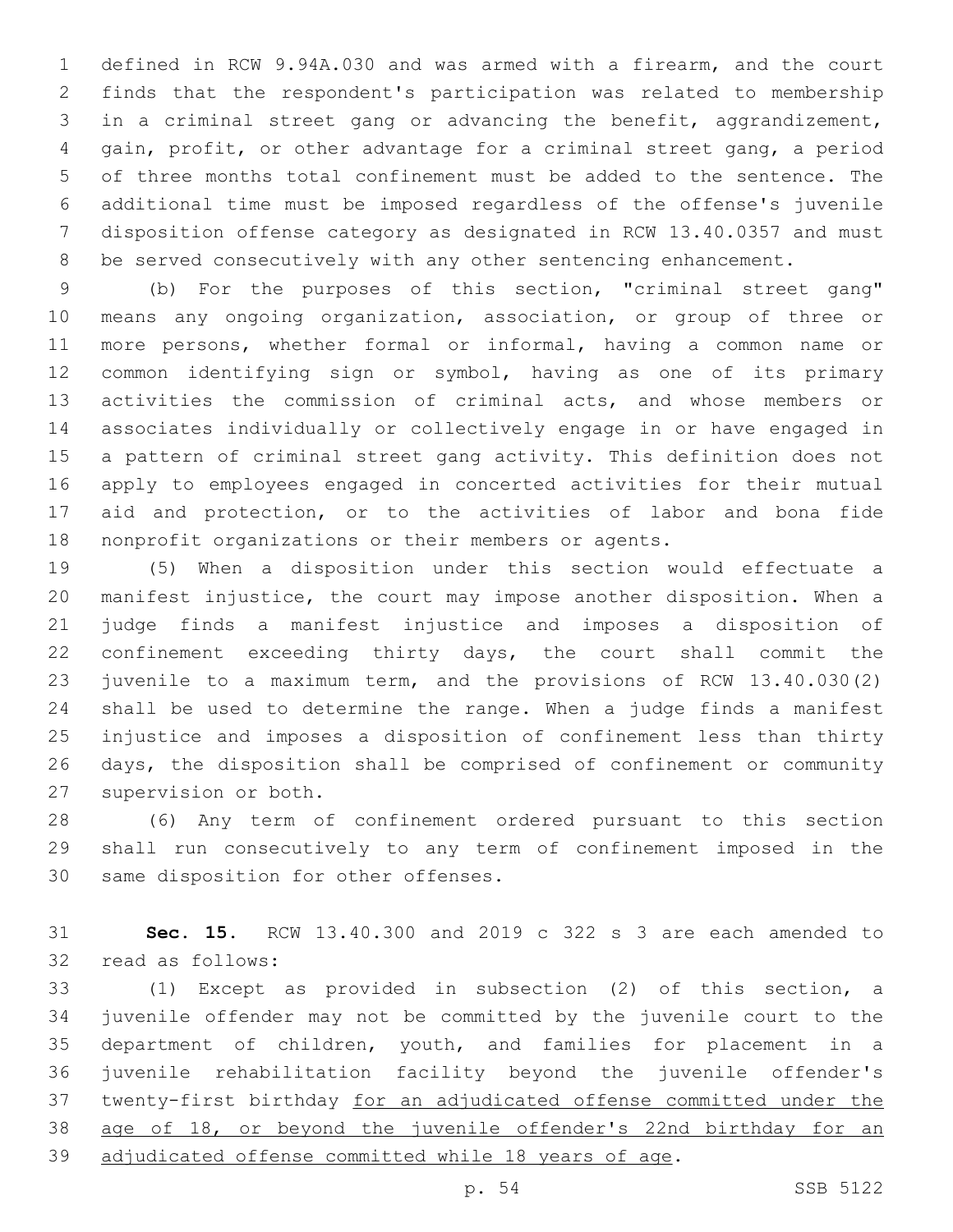(2) A juvenile offender adjudicated of an A++ juvenile disposition category offense listed in RCW 13.40.0357, or found to be armed with a firearm and sentenced to an additional twelve months pursuant to RCW 13.40.193(3)(b), may be committed by the juvenile court to the department of children, youth, and families for placement in a juvenile rehabilitation facility up to the juvenile 7 offender's twenty-fifth birthday, but not beyond.

8 (3) ((A juvenile may be)) Once proceedings have been filed under 9 the jurisdiction of the juvenile court, the proceedings against the 10 juvenile offender shall remain under the jurisdiction of the juvenile 11 court or the authority of the department of children, youth, and 12 families ((beyond the juvenile's eighteenth birthday only if prior to 13 the juvenile's eighteenth birthday:

14 (a) Proceedings are pending seeking the adjudication of a 15 juvenile offense and the court by written order setting forth its 16 reasons extends jurisdiction of juvenile court over the juvenile 17 beyond his or her eighteenth birthday, except:

18 (i) If the court enters a written order extending jurisdiction 19 under this subsection, it shall not extend jurisdiction beyond the 20 juvenile's twenty-first birthday;

21 (ii) If the order fails to specify a specific date, it shall be 22 presumed that jurisdiction is extended to age twenty-one; and

23 (iii) If the juvenile court previously extended jurisdiction 24 beyond the juvenile's eighteenth birthday, and that period of 25 extension has not expired, the court may further extend jurisdiction 26 by written order setting forth its reasons;

27 (b)) until the judgment expires or the juvenile offender reaches 28 the maximum age of commitment under subsections (1) and (2) of this 29 section, whichever is sooner, unless the juvenile court declines 30 jurisdiction under RCW 13.40.110. The juvenile court may extend its 31 jurisdiction beyond the juvenile offender's maximum date of 32 commitment only if:

33 (a) The juvenile has been found guilty after a fact finding or 34 after a plea of guilty and an automatic extension is necessary to 35 allow for the imposition of disposition;

 $36$  (( $\left(\frac{1}{16}\right)$ ) (b) Disposition has been held and an automatic extension 37 is necessary to allow for the execution and enforcement of the 38 noncommitment terms of the court's order of disposition ((, subject to 39 the following: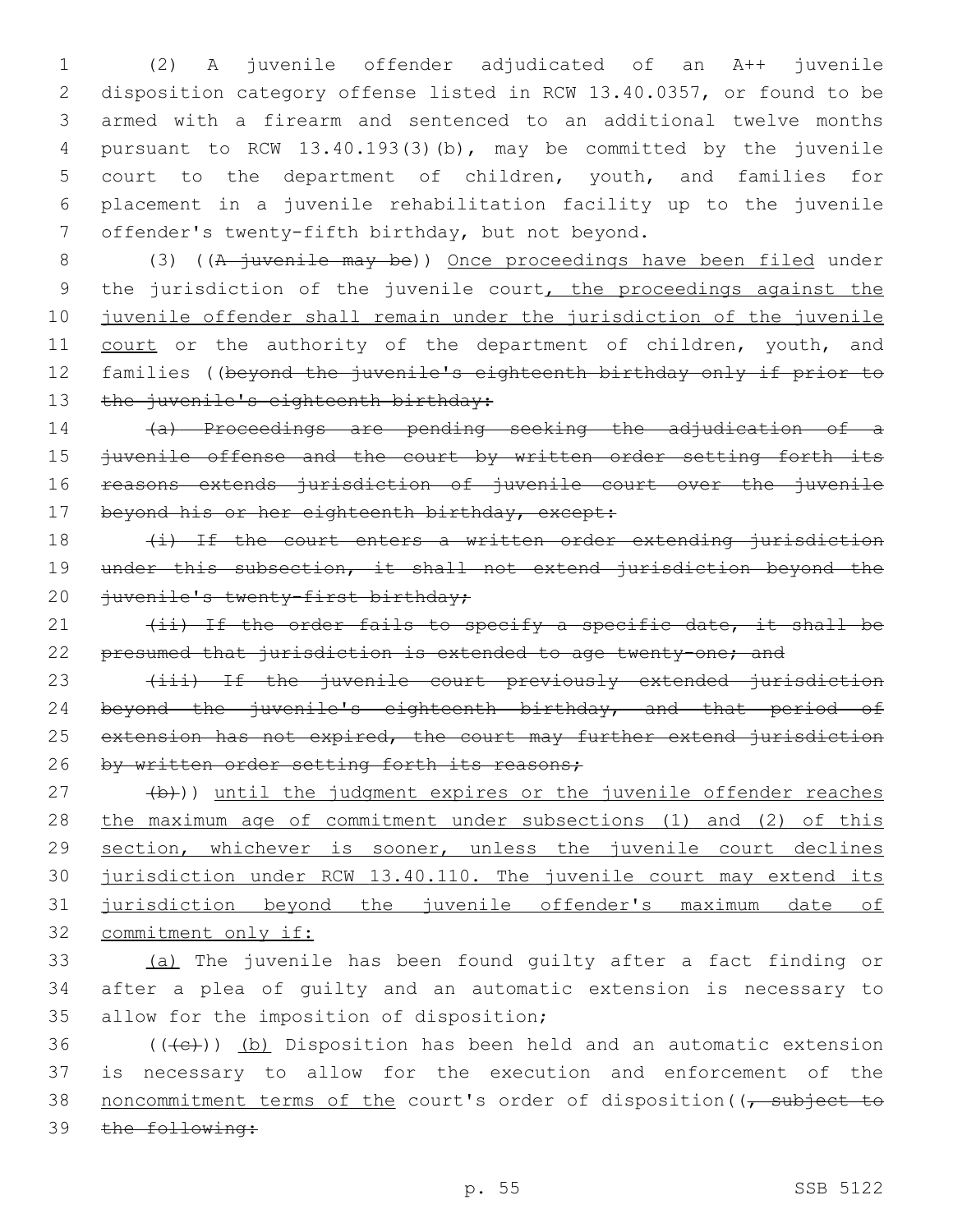(i) If an order of disposition imposes commitment to the department, then jurisdiction is automatically extended to include a period of up to twelve months of parole, in no case extending beyond 4 the offender's twenty-first birthday, except;

 (ii) If an order of disposition imposes a commitment to the department for a juvenile offender adjudicated of an A++ juvenile disposition category offense listed in RCW 13.40.0357, or));

 (c) The juvenile offender is found to be armed with a firearm and sentenced to an additional twelve months pursuant to RCW 10 13.40.193(3)(b), ((then)) in which case jurisdiction for parole is automatically extended to include a period of up to twenty-four months of parole, in no case extending beyond the offender's twenty-13 fifth birthday;

14 (d) ((While)) The juvenile turns 19 years of age while proceedings are pending in a case in which jurisdiction is vested in 16 the adult criminal court pursuant to RCW  $13.04.030$  ( $\sqrt{\frac{1}{\pi}}$  the juvenile 17 turns eighteen years of age)) and is subsequently found not quilty of the charge for which he or she was transferred, or is convicted in the adult criminal court of an offense that is not also an offense listed in RCW 13.04.030(1)(e)(v), and an automatic extension is necessary to impose the juvenile disposition as required by RCW 22 13.04.030(1)(e)(v)(C)(II); or

 (e) Pursuant to the terms of RCW 13.40.190 and 13.40.198, the juvenile court maintains jurisdiction beyond the juvenile offender's 25 ((twenty-first birthday)) maximum age of commitment for the purpose 26 of enforcing an order of restitution or penalty assessment.

 (4) Except as otherwise provided herein, in no event may the juvenile court have authority to extend jurisdiction over any 29 juvenile offender beyond the juvenile offender's ((twenty-first 30 birthday)) maximum age of commitment.

 (5) Notwithstanding any extension of jurisdiction over a person pursuant to this section, the juvenile court has no jurisdiction over 33 any offenses alleged to have been committed by a person ((eighteen)) 34 19 years of age or older.

 **Sec. 16.** RCW 13.40.300 and 2019 c 322 s 3 are each amended to read as follows:36

 (1) Except as provided in subsection (2) of this section, a juvenile offender may not be committed by the juvenile court to the department of children, youth, and families for placement in a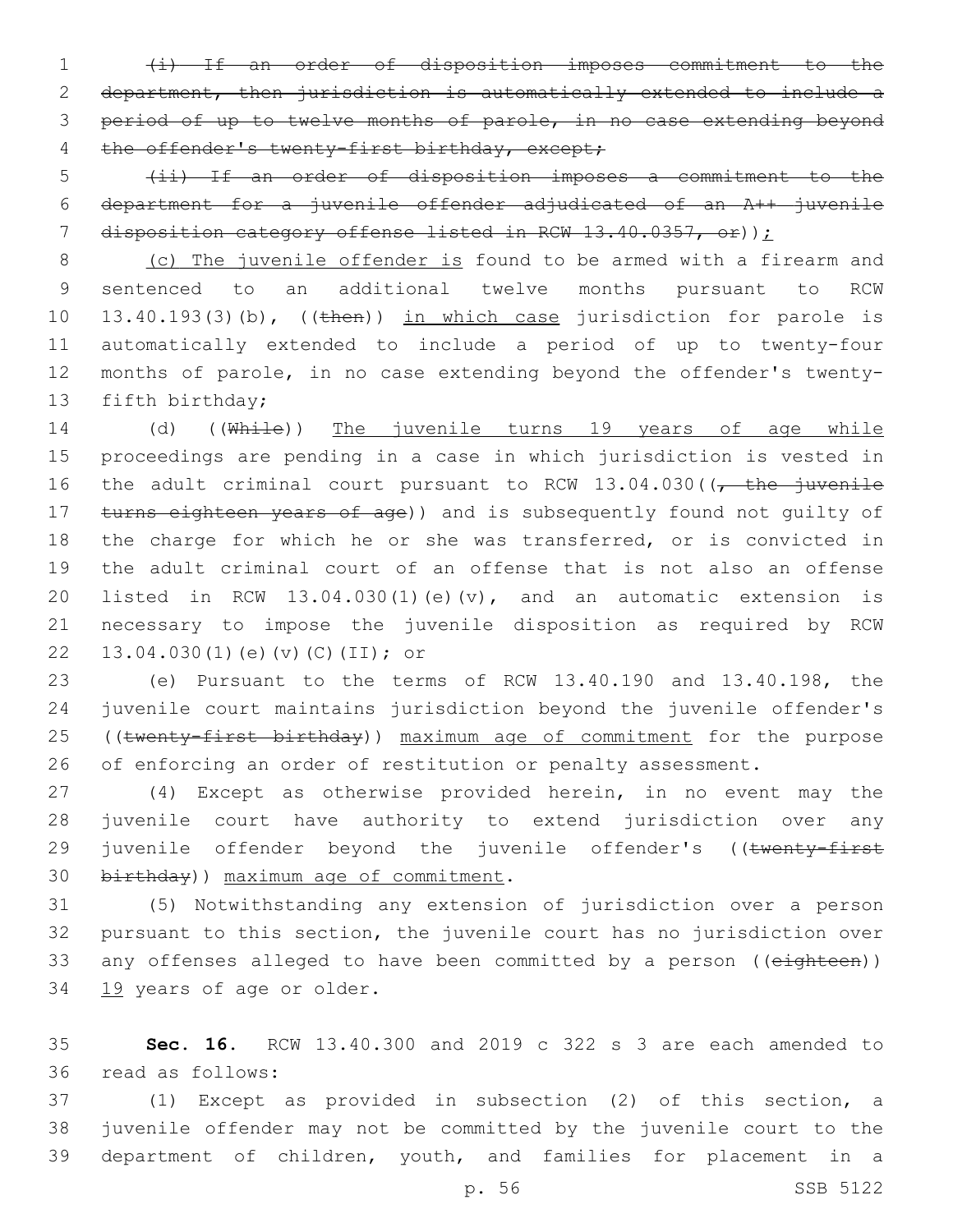juvenile rehabilitation facility beyond the juvenile offender's twenty-first birthday for an adjudicated offense committed under the age of 18, beyond the juvenile offender's 22nd birthday for an adjudicated offense committed while 18 years of age, or beyond the juvenile offender's 23rd birthday for an adjudicated offense 6 committed while 19 years of age.

 (2) A juvenile offender adjudicated of an A++ juvenile disposition category offense listed in RCW 13.40.0357, or found to be armed with a firearm and sentenced to an additional twelve months pursuant to RCW 13.40.193(3)(b), may be committed by the juvenile 11 court to the department of children, youth, and families for placement in a juvenile rehabilitation facility up to the juvenile 13 offender's twenty-fifth birthday, but not beyond.

14 (3) ((A juvenile may be)) Once proceedings have been filed under 15 the jurisdiction of the juvenile court, the proceedings against the 16 juvenile offender shall remain under the jurisdiction of the juvenile 17 court or the authority of the department of children, youth, and 18 families ((beyond the juvenile's eighteenth birthday only if prior to 19 the juvenile's eighteenth birthday:

20 (a) Proceedings are pending seeking the adjudication of a 21 juvenile offense and the court by written order setting forth its 22 reasons extends jurisdiction of juvenile court over the juvenile 23 beyond his or her eighteenth birthday, except:

 $24$   $\leftarrow$   $\leftarrow$   $\leftarrow$   $\leftarrow$  the court enters a written order extending jurisdiction 25 under this subsection, it shall not extend jurisdiction beyond the 26 juvenile's twenty-first birthday;

27 (ii) If the order fails to specify a specific date, it shall be 28 presumed that jurisdiction is extended to age twenty-one; and

 (iii) If the juvenile court previously extended jurisdiction beyond the juvenile's eighteenth birthday, and that period of extension has not expired, the court may further extend jurisdiction 32 by written order setting forth its reasons;

 $(b)$ ) until the judgment expires or the juvenile offender reaches the maximum age of commitment under subsections (1) and (2) of this 35 section, whichever is sooner, unless the juvenile court declines jurisdiction under RCW 13.40.110. The juvenile court may extend its jurisdiction beyond the juvenile offender's maximum date of commitment only if: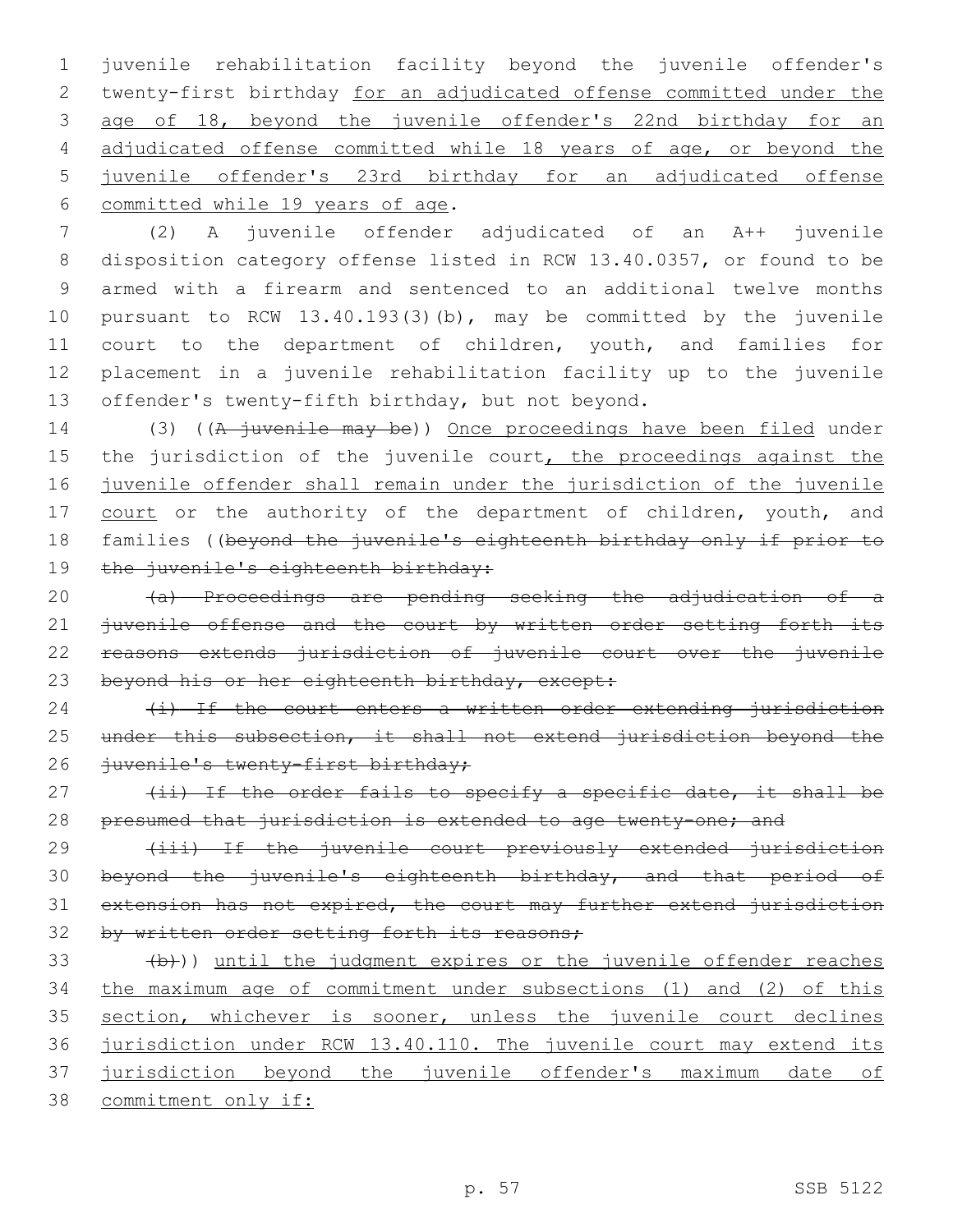1 (a) The juvenile has been found guilty after a fact finding or 2 after a plea of guilty and an automatic extension is necessary to 3 allow for the imposition of disposition;

4 (((+e))) (b) Disposition has been held and an automatic extension 5 is necessary to allow for the execution and enforcement of the 6 noncommitment terms of the court's order of disposition ((, subject to 7 the following:

8 (i) If an order of disposition imposes commitment to the 9 department, then jurisdiction is automatically extended to include a 10 period of up to twelve months of parole, in no case extending beyond 11 the offender's twenty-first birthday, except;

12 (ii) If an order of disposition imposes a commitment to the 13 department for a juvenile offender adjudicated of an A++ juvenile 14 disposition category offense listed in RCW 13.40.0357, or));

15 (c) The juvenile offender is found to be armed with a firearm and 16 sentenced to an additional twelve months pursuant to RCW 17 13.40.193(3)(b), ((then)) in which case jurisdiction for parole is 18 automatically extended to include a period of up to twenty-four 19 months of parole, in no case extending beyond the offender's twenty-20 fifth birthday;

21 (d) ((While)) The juvenile turns 20 years of age while 22 proceedings are pending in a case in which jurisdiction is vested in 23 the adult criminal court pursuant to RCW  $13.04.030$  ( $\sqrt{\frac{1}{L}}$  the juvenile 24 turns eighteen years of age)) and is subsequently found not quilty of 25 the charge for which he or she was transferred, or is convicted in 26 the adult criminal court of an offense that is not also an offense 27 listed in RCW 13.04.030(1)(e)(v), and an automatic extension is 28 necessary to impose the juvenile disposition as required by RCW 29 13.04.030(1)(e)(v)(C)(II); or

 (e) Pursuant to the terms of RCW 13.40.190 and 13.40.198, the juvenile court maintains jurisdiction beyond the juvenile offender's 32 ((twenty-first birthday)) maximum age of commitment for the purpose of enforcing an order of restitution or penalty assessment.

34 (4) Except as otherwise provided herein, in no event may the 35 juvenile court have authority to extend jurisdiction over any 36 juvenile offender beyond the juvenile offender's ((twenty-first 37 birthday)) maximum age of commitment.

38 (5) Notwithstanding any extension of jurisdiction over a person 39 pursuant to this section, the juvenile court has no jurisdiction over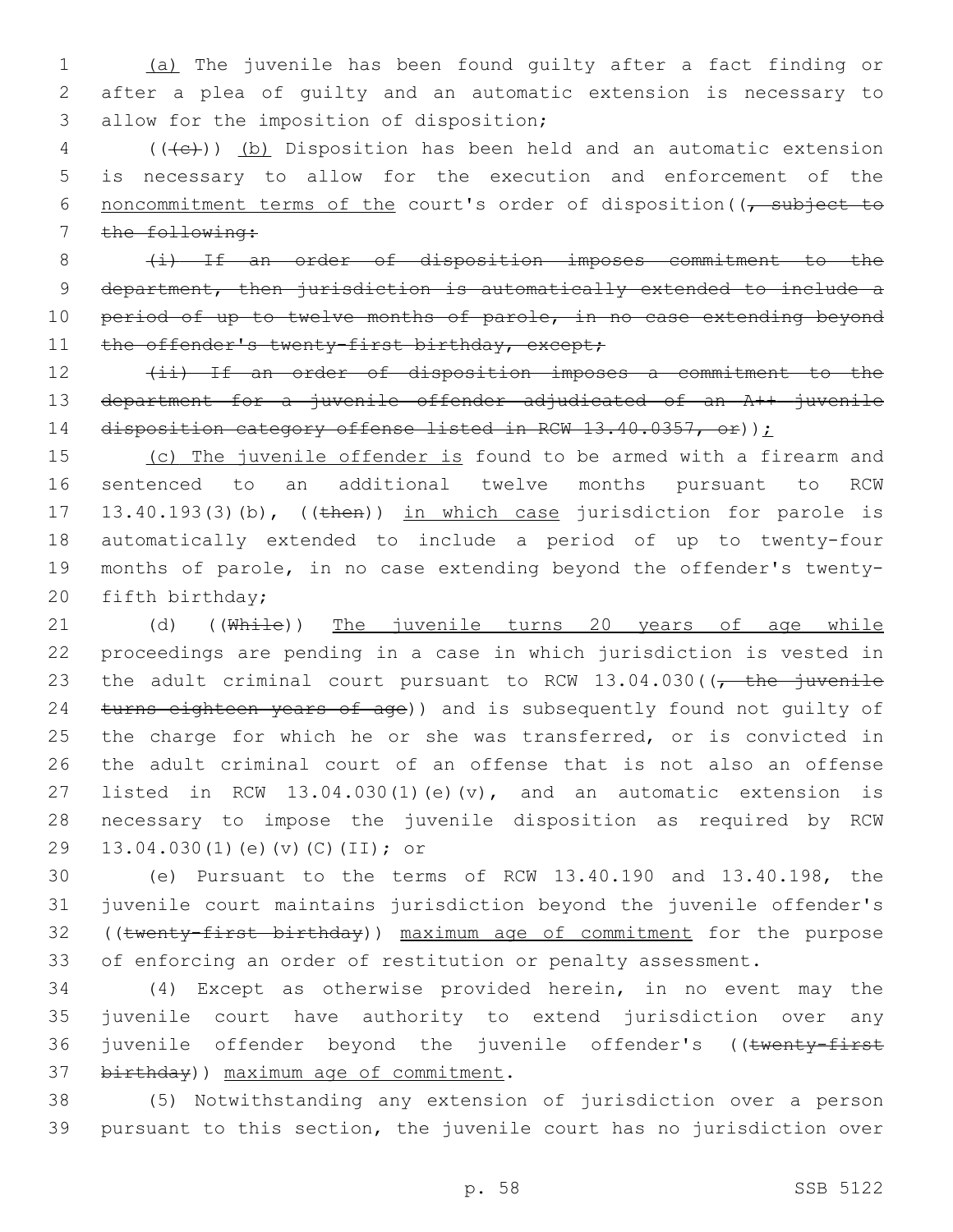1 any offenses alleged to have been committed by a person ((eighteen)) 2 20 years of age or older.

 **Sec. 17.** RCW 13.40.511 and 2019 c 461 s 3 are each amended to 4 read as follows:

 (1) As of July 28, 2019, the block grant oversight committee must implement a stop loss policy when allocating funding under RCW 13.40.510. The stop loss policy must limit the loss in funding for any juvenile court from one year to the next. The block grant oversight committee must establish a minimum base level of funding for juvenile courts with lower numbers of at-risk youth ten years of 11 age and over but under ((eighteen)) 19 years of age. The department of children, youth, and families must report, in compliance with RCW 43.01.036, to the legislature by December 1, 2019, about how funding is used for referred youth and the impact of that use on overall use 15 of funding.

 (2) For purposes of this section, "block grant oversight committee" means a committee established by the juvenile rehabilitation division of the department of children, youth, and families and the juvenile courts that provides block grant funding formula oversight with equal representation from the juvenile rehabilitation division of the department of children, youth, and families and the juvenile courts. The purpose of this committee is to assess the ongoing implementation of the block grant funding formula, utilizing data-driven decision making and the most current available information. The committee is cochaired by the juvenile rehabilitation division of the department of children, youth, and families and the juvenile courts, who have the ability to change members of the committee as needed to achieve its purpose.

 **Sec. 18.** RCW 13.40.511 and 2019 c 461 s 3 are each amended to 30 read as follows:

 (1) As of July 28, 2019, the block grant oversight committee must implement a stop loss policy when allocating funding under RCW 13.40.510. The stop loss policy must limit the loss in funding for any juvenile court from one year to the next. The block grant oversight committee must establish a minimum base level of funding for juvenile courts with lower numbers of at-risk youth ten years of 37 age and over but under (( $e$ ighteen)) 20 years of age. The department of children, youth, and families must report, in compliance with RCW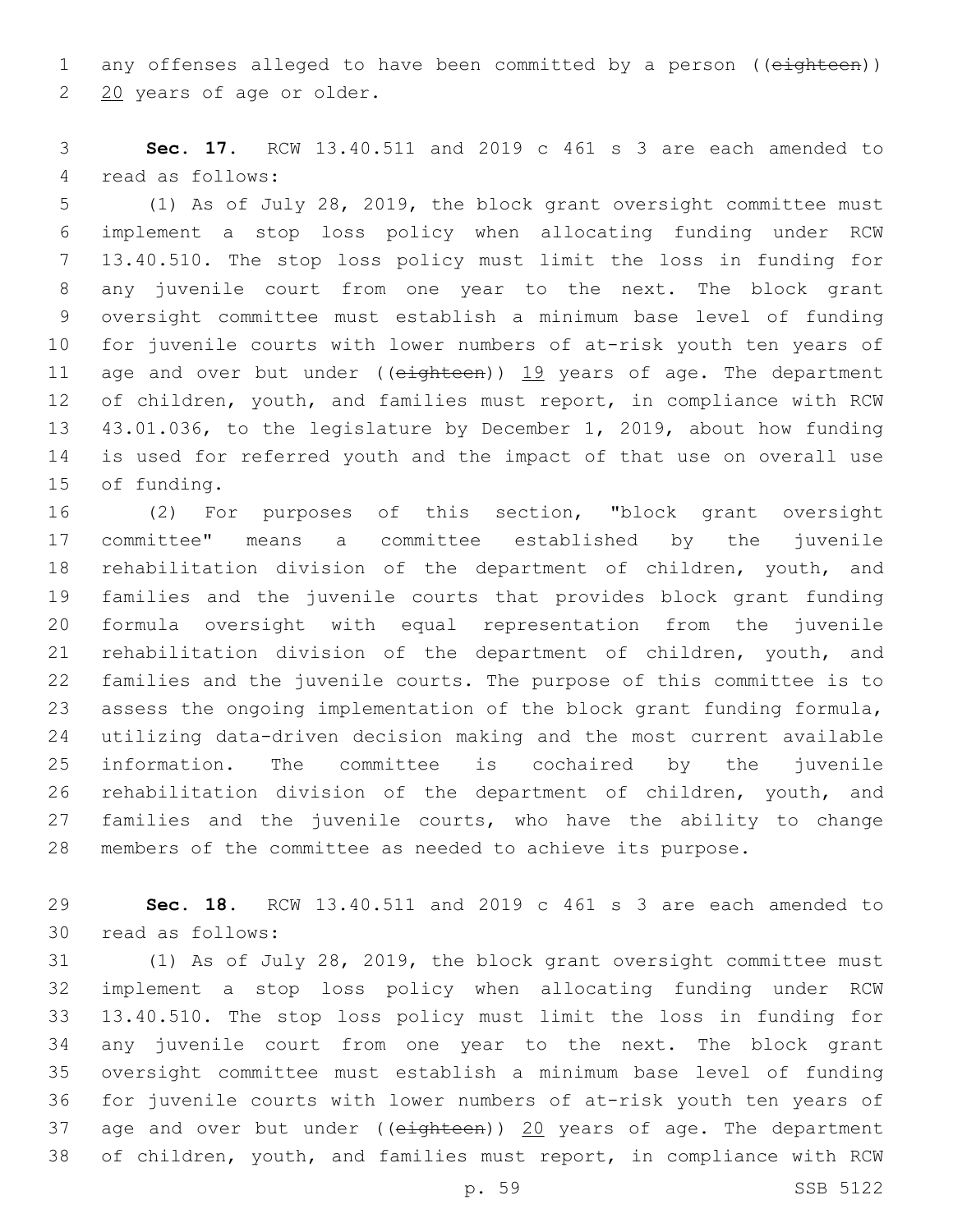43.01.036, to the legislature by December 1, 2019, about how funding is used for referred youth and the impact of that use on overall use 3 of funding.

 (2) For purposes of this section, "block grant oversight committee" means a committee established by the juvenile rehabilitation division of the department of children, youth, and families and the juvenile courts that provides block grant funding formula oversight with equal representation from the juvenile rehabilitation division of the department of children, youth, and families and the juvenile courts. The purpose of this committee is to assess the ongoing implementation of the block grant funding formula, utilizing data-driven decision making and the most current available information. The committee is cochaired by the juvenile rehabilitation division of the department of children, youth, and families and the juvenile courts, who have the ability to change members of the committee as needed to achieve its purpose.

 **Sec. 19.** RCW 13.40.590 and 2002 c 237 s 10 are each amended to 18 read as follows:

 (1) The administrative office of the courts shall encourage the juvenile courts to work with cities and counties to implement, expand, or use youth court programs for juveniles who commit diversion-eligible offenses, civil, or traffic infractions. Program operations of youth court programs may be funded by government and private grants. Youth court programs are limited to those that:

 (a) Are developed using the guidelines for creating and operating youth court programs developed by nationally recognized experts in 27 youth court projects;

28 (b) Target offenders age (( $e^{\frac{i}{2}(\theta + \theta)}$ )  $\frac{13}{13}$  through (( $se$ venteen))  $\frac{18}{15}$ ; 29 and

30 (c) Emphasize the following principles:

(i) Youth must be held accountable for their problem behavior;

 (ii) Youth must be educated about the impact their actions have on themselves and others including their victims, their families, and 34 their community;

 (iii) Youth must develop skills to resolve problems with their 36 peers more effectively; and

 (iv) Youth should be provided a meaningful forum to practice and 38 enhance newly developed skills.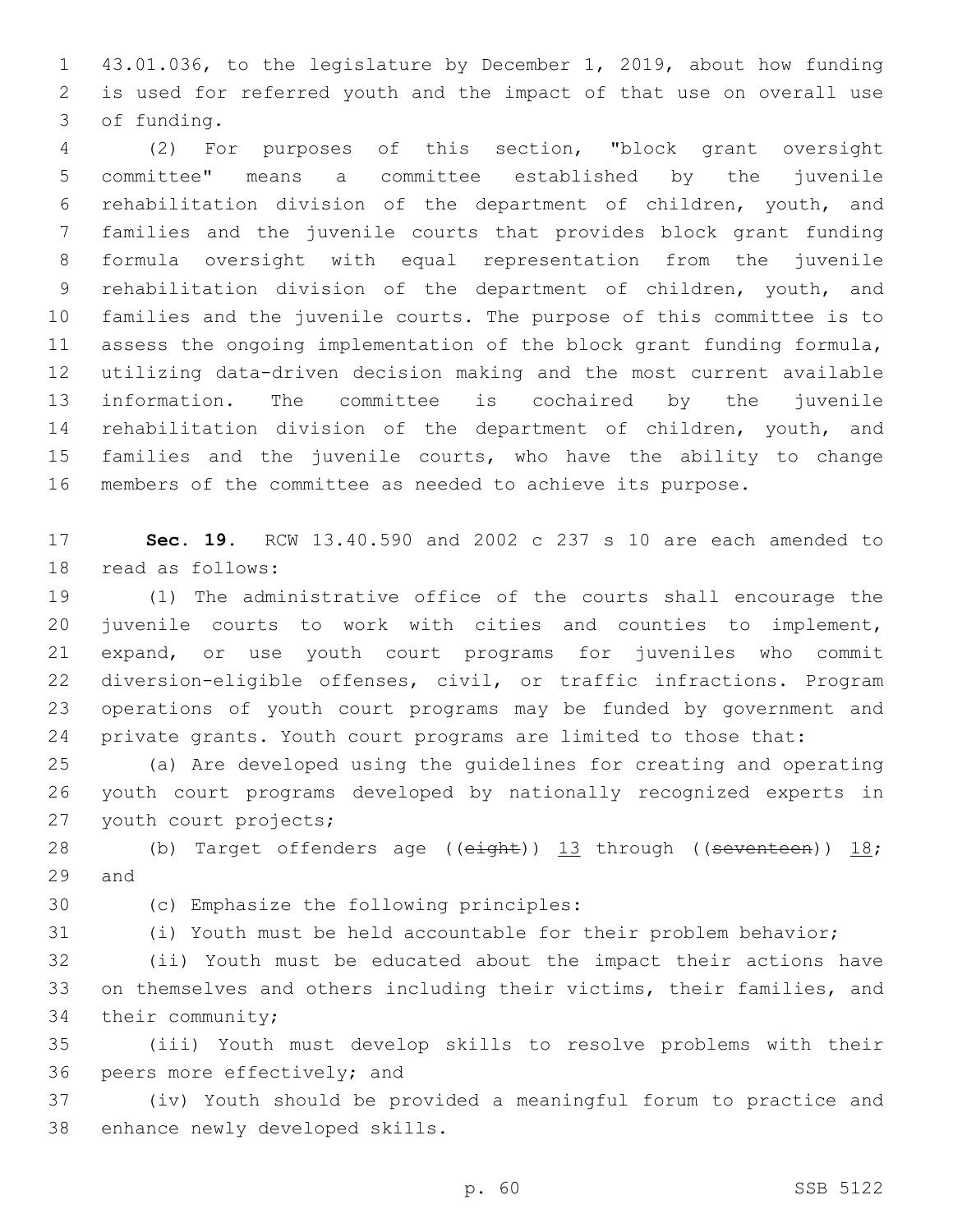(2) Youth court programs under this section may be established by private nonprofit organizations and schools, upon prior approval and 3 under the supervision of juvenile court.

 **Sec. 20.** RCW 13.40.590 and 2002 c 237 s 10 are each amended to 5 read as follows:

 (1) The administrative office of the courts shall encourage the juvenile courts to work with cities and counties to implement, expand, or use youth court programs for juveniles who commit diversion-eligible offenses, civil, or traffic infractions. Program operations of youth court programs may be funded by government and private grants. Youth court programs are limited to those that:

 (a) Are developed using the guidelines for creating and operating youth court programs developed by nationally recognized experts in 14 youth court projects;

15 (b) Target offenders age ((eight)) 13 through ((seventeen)) 19; 16 and

17 (c) Emphasize the following principles:

(i) Youth must be held accountable for their problem behavior;

 (ii) Youth must be educated about the impact their actions have on themselves and others including their victims, their families, and 21 their community;

 (iii) Youth must develop skills to resolve problems with their 23 peers more effectively; and

 (iv) Youth should be provided a meaningful forum to practice and 25 enhance newly developed skills.

 (2) Youth court programs under this section may be established by private nonprofit organizations and schools, upon prior approval and 28 under the supervision of juvenile court.

 **Sec. 21.** RCW 13.40.600 and 2002 c 237 s 11 are each amended to 30 read as follows:

31 (1) Youth courts have authority over juveniles ages ((eight)) 13 32 through ((seventeen)) 18 who:

 (a) Along with their parent, guardian, or legal custodian, voluntarily and in writing request youth court involvement;

(b) Admit they have committed the offense they are referred for;

 (c) Along with their parent, guardian, or legal custodian, waive any privilege against self-incrimination concerning the offense; and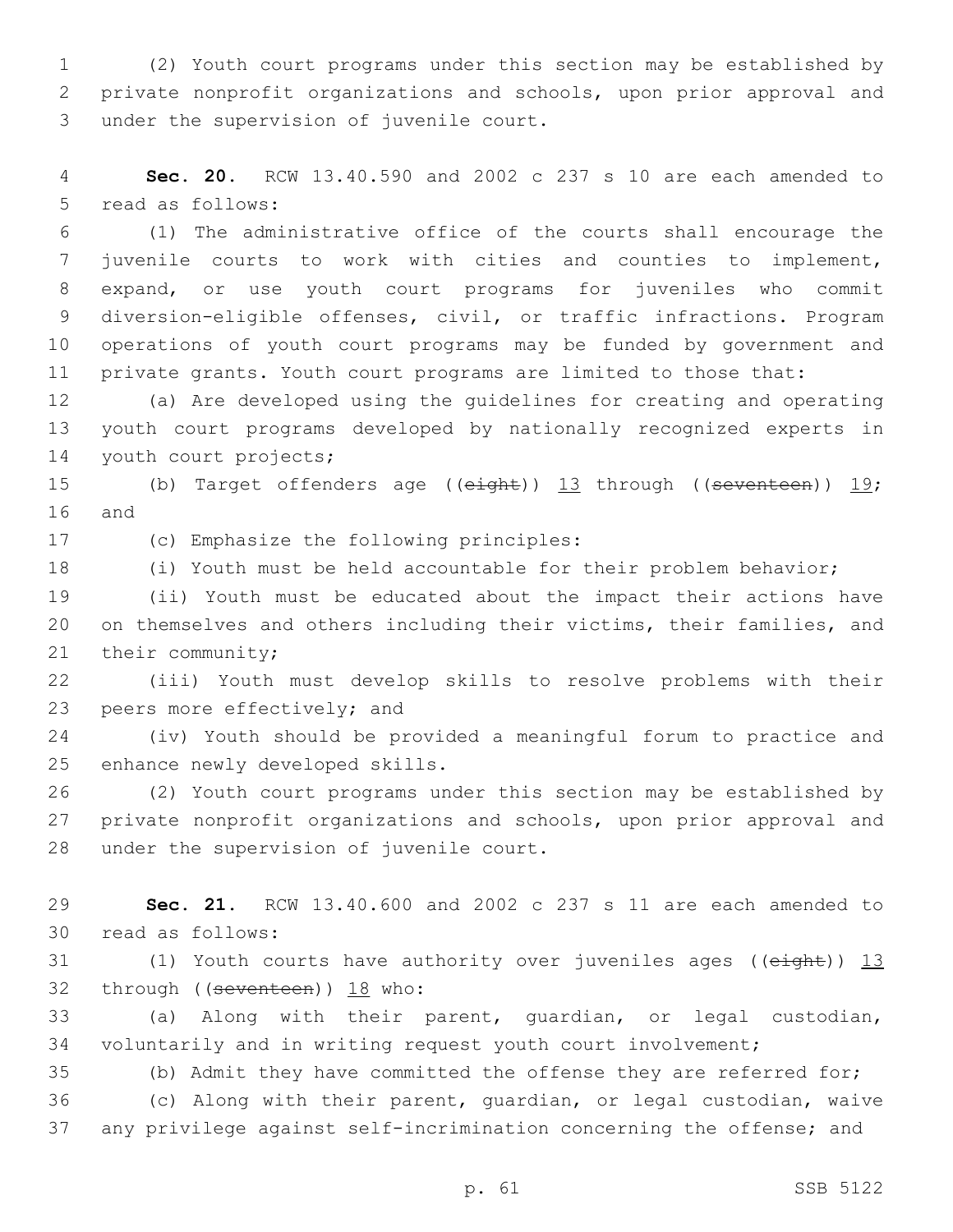(d) Along with their parent, guardian, or legal custodian, agree to comply with the youth court disposition of the case.

 (2) Youth courts shall not exercise authority over youth who are under the continuing jurisdiction of the juvenile court for law violations, including a youth with a matter pending before the juvenile court but which has not yet been adjudicated.

 (3) Youth courts may decline to accept a youth for youth court disposition for any reason and may terminate a youth from youth court 9 participation at any time.

 (4) A youth or his or her parent, guardian, or legal custodian may withdraw from the youth court process at any time.

 (5) Youth courts shall give any victims of a juvenile the opportunity to be notified, present, and heard in any youth court 14 proceeding.

 **Sec. 22.** RCW 13.40.600 and 2002 c 237 s 11 are each amended to 16 read as follows:

17 (1) Youth courts have authority over juveniles ages ((eight)) 13 18 through ((seventeen)) 19 who:

 (a) Along with their parent, guardian, or legal custodian, 20 voluntarily and in writing request youth court involvement;

(b) Admit they have committed the offense they are referred for;

 (c) Along with their parent, guardian, or legal custodian, waive any privilege against self-incrimination concerning the offense; and

 (d) Along with their parent, guardian, or legal custodian, agree to comply with the youth court disposition of the case.

 (2) Youth courts shall not exercise authority over youth who are under the continuing jurisdiction of the juvenile court for law violations, including a youth with a matter pending before the juvenile court but which has not yet been adjudicated.

 (3) Youth courts may decline to accept a youth for youth court disposition for any reason and may terminate a youth from youth court 32 participation at any time.

 (4) A youth or his or her parent, guardian, or legal custodian may withdraw from the youth court process at any time.

 (5) Youth courts shall give any victims of a juvenile the opportunity to be notified, present, and heard in any youth court 37 proceeding.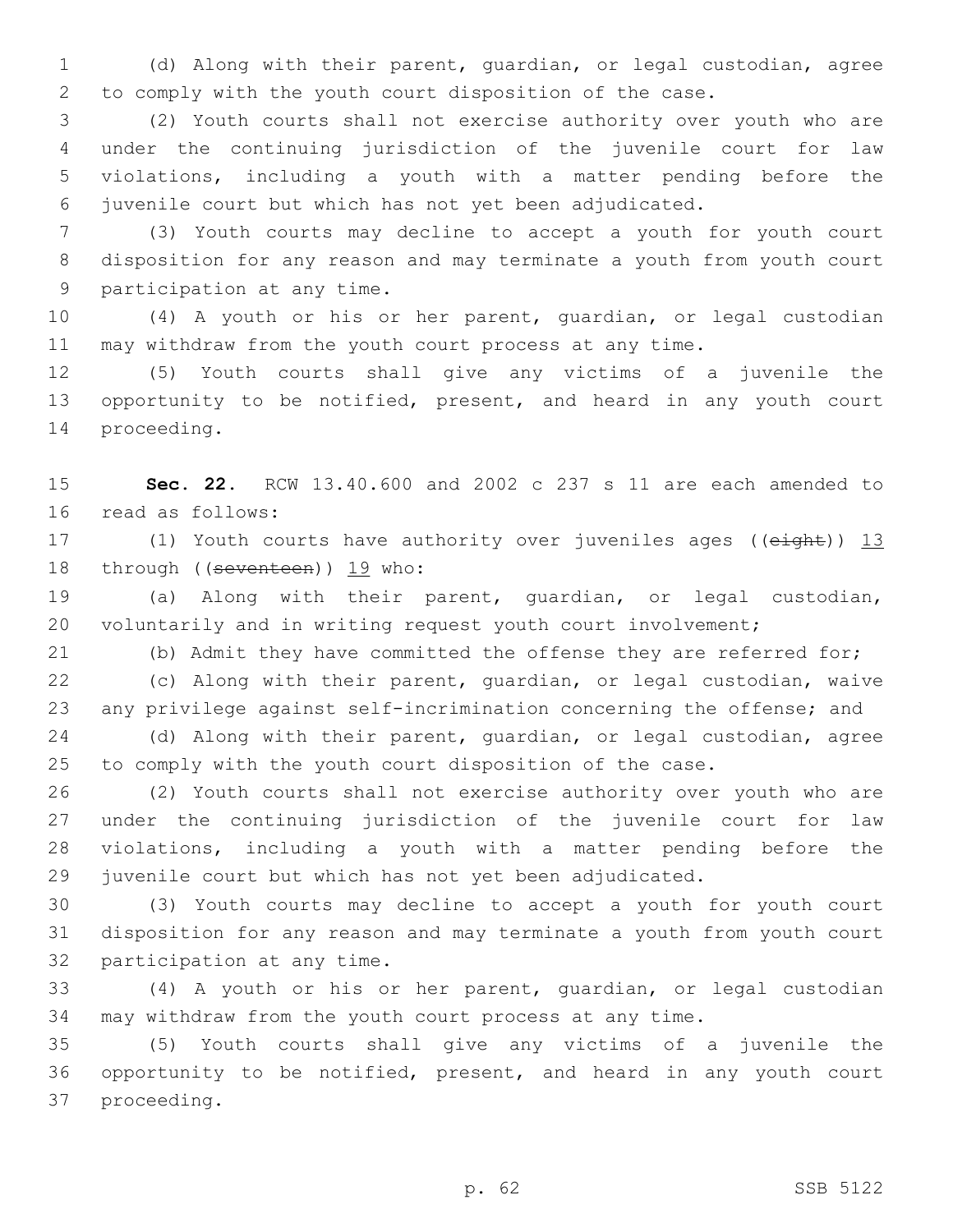NEW SECTION. **Sec. 23.** A new section is added to chapter 13.04 2 RCW to read as follows:

 (1) A county may choose to increase the age of juvenile court jurisdiction within the county to 18 or 19 years of age sooner than the dates required in this act, and in doing so may choose to increase the age in a phased manner, provided that the authorities within the county agree that capacity exists within the county to 8 provide for adequate safety, rehabilitative programming, and efficient court processing for the affected persons during the transition period. Each county and juvenile court shall cooperate with the office of juvenile justice within the department of children, youth, and families in its role as statewide monitor of the transition under section 24 of this act so that the office of juvenile justice may provide accurate information to the governor and 15 the legislature.

16 (2) This section expires June 30, 2026.

 NEW SECTION. **Sec. 24.** A new section is added to chapter 43.216 18 RCW to read as follows:

 (1) The office of juvenile justice within the department shall monitor the implementation of this act across the state and report on the progress of counties and their readiness to move forward to full implementation while providing for adequate safety, rehabilitative programming, and efficient court processing for affected persons. The office of juvenile justice shall deliver a report to the governor and relevant committees of the legislature annually by December 1st regarding the implementation of this act, and may make 27 recommendations if appropriate.

28 (2) This section expires June 30, 2026.

 NEW SECTION. **Sec. 25.** The Washington state institute for public policy must assess the impact of this act on community safety, health impacts, racial disproportionality, recidivism, state expenditures, and youth rehabilitation, to the extent possible, and submit, in compliance with RCW 43.01.036, a preliminary report to the governor 34 and the appropriate committees of the legislature by December 1, 2028, and a final report to the governor and the appropriate committees of the legislature by December 1, 2033.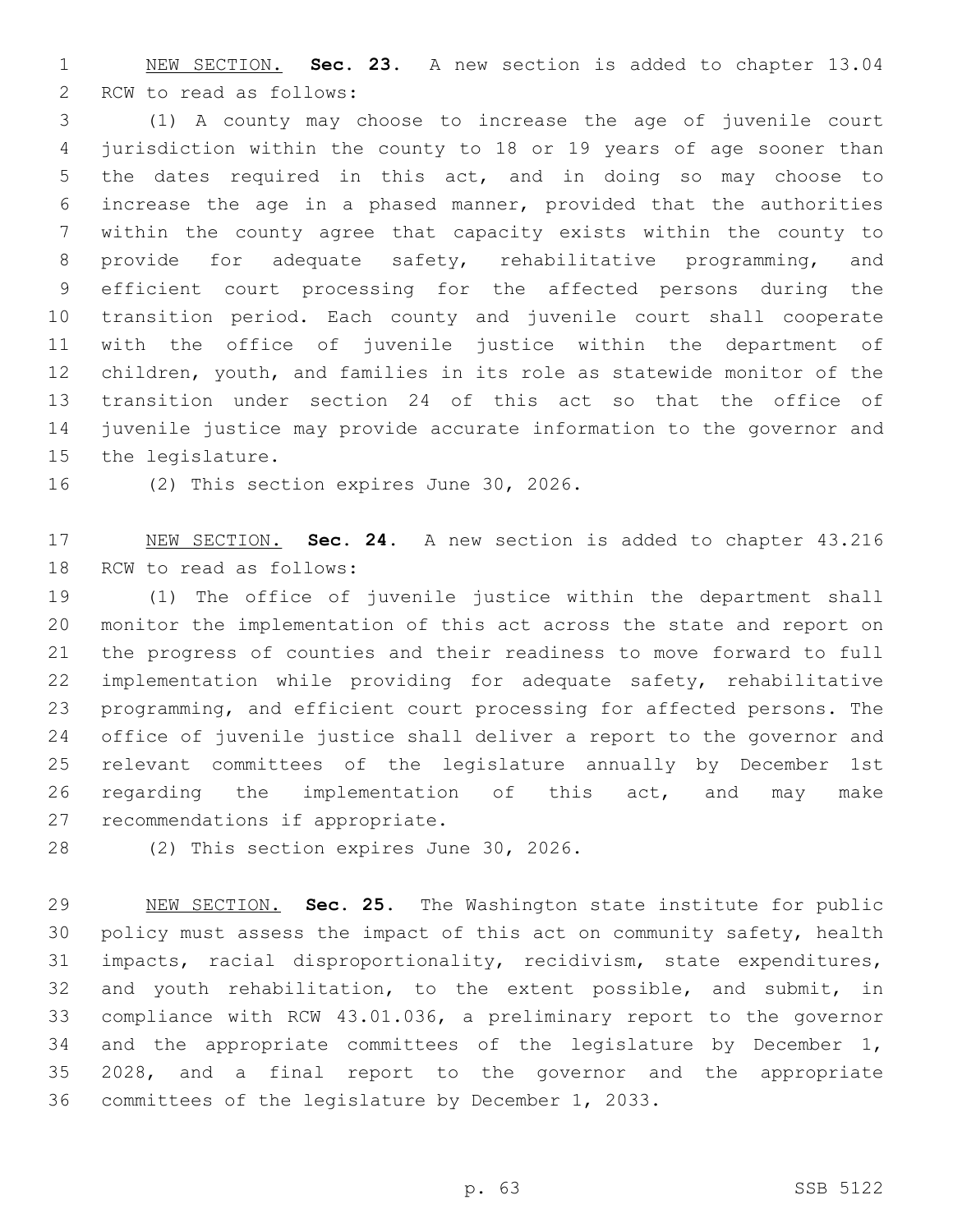NEW SECTION. **Sec. 26.** A new section is added to chapter 43.216 2 RCW to read as follows:

 (1) The office of juvenile justice within the department, in consultation with the department of corrections, Washington association of sheriffs and police chiefs, office of public defense, Washington association of prosecuting attorneys, superior court judges' association, association of juvenile court administrators, Washington state association of counties, minority and justice commission, two different community organizations representing the interests of incarcerated persons, and three different community organizations that offer services to youth that may be involved in 12 the juvenile justice system, shall:

 (a) Consider the implications, including necessary funding, of expanding juvenile jurisdiction by this act to encompass persons 18 years of age beginning in fiscal year 2023 and 19 years of age 16 beginning in calendar year 2025;

 (b) On or before December 1, 2022, report to the governor and appropriate committees of the legislature on the status and plan for the expansion, including necessary funding, measures necessary to avoid a negative impact on the state's child protection response, and specific milestones related to operations and policy, including:

 (i) Identification of and a timeline for structural and systemic changes within the juvenile justice system for the juvenile rehabilitation division, the department for children, youth, and families, the department of corrections, and the juvenile court 26 pursuant to chapter 13.04 RCW;

 (ii) An operations and business plan that defines benchmarks, including possible changes to resource allocations;

 (iii) Review of the estimated costs avoided by the state with the reduction of recidivism and conduct an analysis of costs savings 31 reinvestment options; and

 (iv) A clearly defined path for geographic consistency and court 33 alternatives and training needs; and

 (c) Provide status update reports to the appropriate committees of the legislature on or before December 1, 2023, December 1, 2024, 36 and December 1, 2025.

 (2) The office of juvenile justice within the department shall review the December 1, 2022, report, the plan for expansion, the necessary funding, and the subsequent status reports as required by subsection (1) of this section to determine whether adequate funding